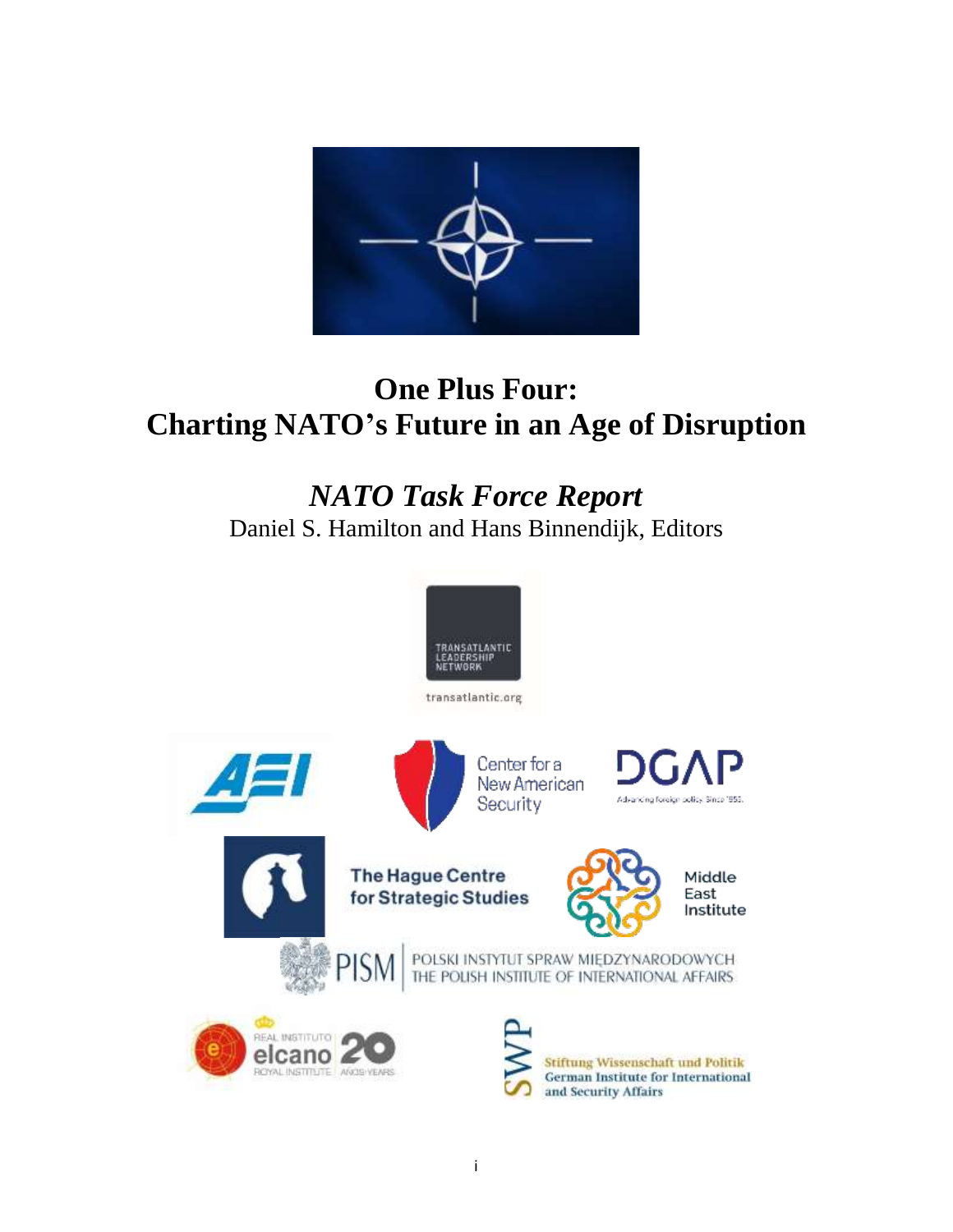# **Table of Contents**

| I.   |                                                                  |  |
|------|------------------------------------------------------------------|--|
|      |                                                                  |  |
| II.  |                                                                  |  |
|      |                                                                  |  |
| III. |                                                                  |  |
|      |                                                                  |  |
|      | Box 1. Enhance Cybersecurity Through "Safe-to-Fail" Principles   |  |
|      |                                                                  |  |
|      | Box 2. Address Southern Challenges Through Comprehensive Support |  |
|      |                                                                  |  |
|      | Box 3. Help Ukraine and Georgia Deter Russian Aggression         |  |
|      |                                                                  |  |
|      |                                                                  |  |
| IV.  |                                                                  |  |
|      |                                                                  |  |
| V.   |                                                                  |  |
| VI.  |                                                                  |  |
|      |                                                                  |  |
| VII. |                                                                  |  |
|      |                                                                  |  |
|      |                                                                  |  |
|      |                                                                  |  |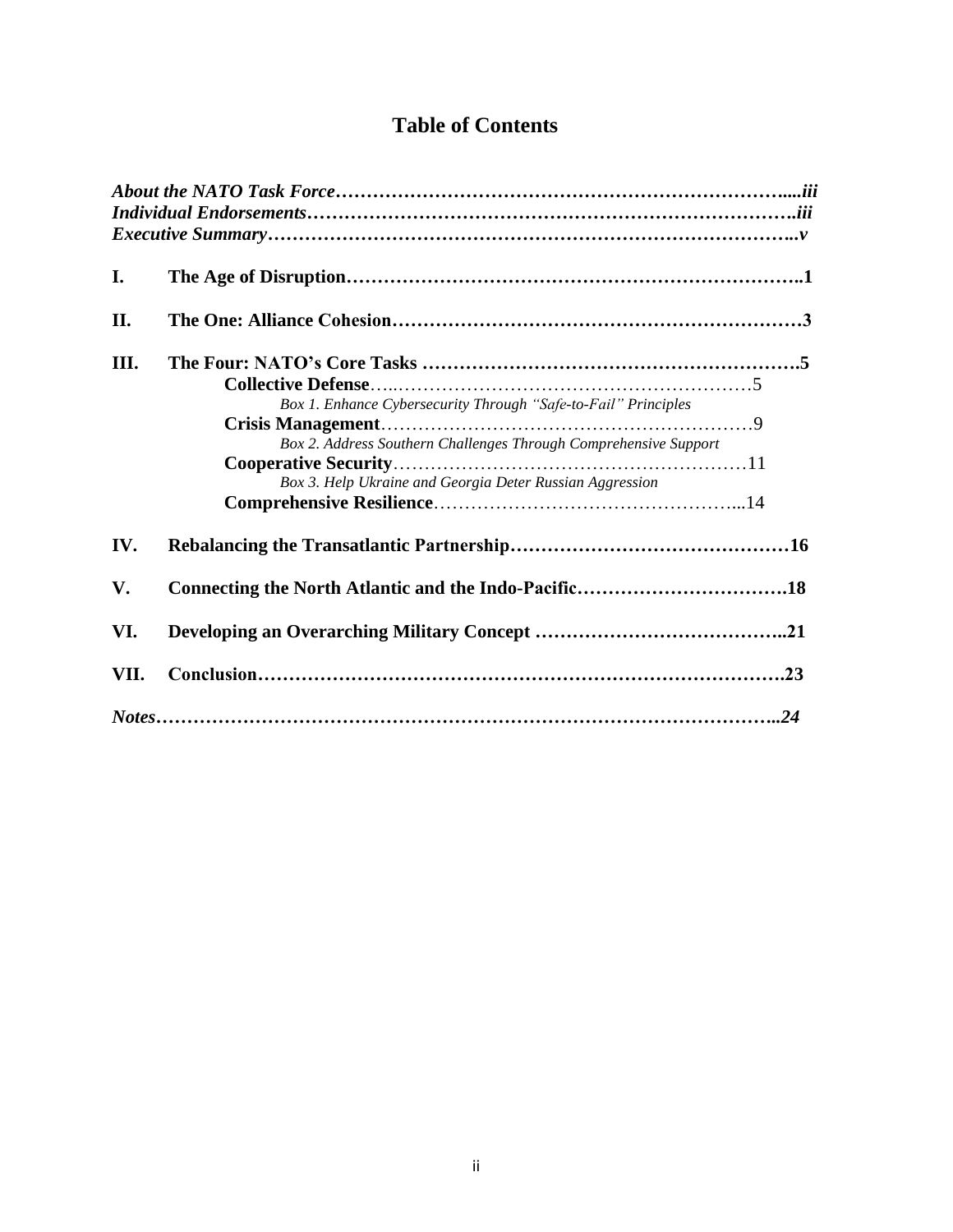# **About the NATO Task Force**

This report is the result of discussions among and written contributions by independent nongovernment participants from across the Atlantic Alliance who participate in the NATO Task Force, hosted by the Transatlantic Leadership Network. While we also discuss issues with current government officials from many countries, this is an independent report. The Task Force initiative receives no financial or other support from any outside party.

The Transatlantic Leadership Network provides a broad umbrella enabling participants from a number of policy research institutes to cooperate and exchange views. We are pleased to acknowledge these partner institutions and thank them for their permission to feature their logos.

The Task Force participants listed on the next page, in their personal capacity, endorse the thrust of this report, though they may not support each individual recommendation. Affiliations are listed for identification purposes only; views do not necessarily reflect those of any institution or organization. We thank them and all contributors for their insights.

*Daniel S. Hamilton and Hans Binnendijk, Editors*

# *Individual Endorsements*

**Lisa Aronsson** Research Fellow National Defense University

# **Charles Barry**

Visiting Senior Research Fellow National Defense University

#### **Max Bergmann**

Senior Fellow and Director for Europe and Russia, Center for American Progress

# **Una Aleksandra Bērziņa-Čerenkova**

Head, Riga Stradins University China Studies Centre and Head, New Silk Road Program, Latvian Institute of International Affairs

# **Hans Binnendijk**

Distinguished Fellow, Atlantic Council Former Senior Director for Defense Policy, U.S. National Security Council

#### **Jason Blessing**

Jeanne Kirkpatrick Visiting Research Fellow American Enterprise Institute

#### **Heinrich Brauss**

Senior Associate Fellow, German Council on Foreign Relations DGAP Former NATO Assistant Secretary General for Defense Policy and Planning

#### **Sławomir Dębski**

Director, Polish Institute of International Affairs PISM

# **Katherine Kjellström Elgin**

Fellow, Center for Strategic and Budgetary **Assessments** 

#### **Nele Marianne Ewers-Peters**

Lecturer and Postdoctoral Researcher Leuphana University Lüneburg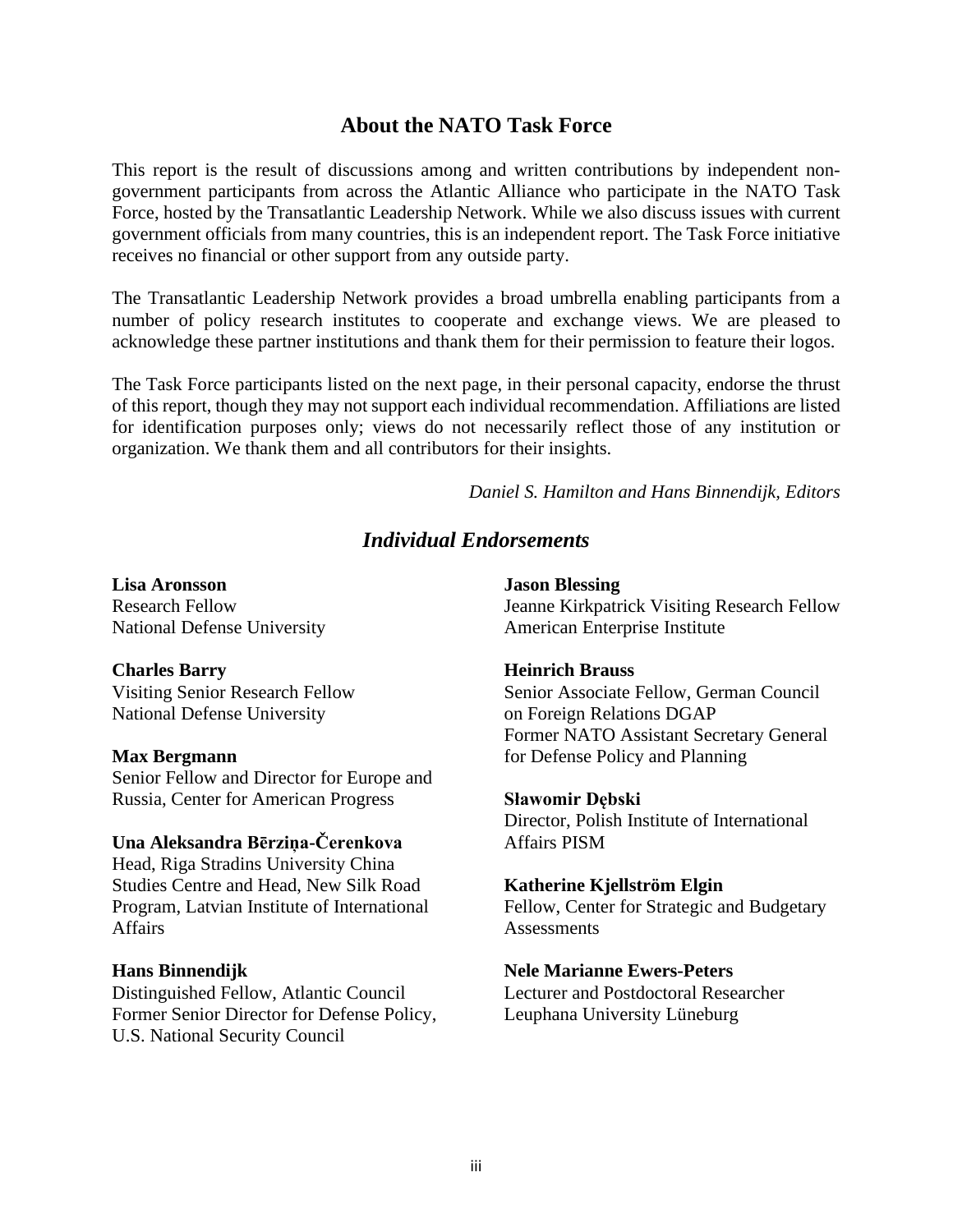## **Daniel S. Hamilton**

President, Transatlantic Leadership Network Senior nonresident Fellow, Brookings, Senior Fellow, Foreign Policy Institute, Johns Hopkins University SAIS; Former U.S. Deputy Assistant Secretary of State

**Ben Hodges,** Lt. Gen. (ret.) Pershing Chair in Strategic Studies Center for European Policy Analysis CEPA Former Commander U.S. Army Europe

#### **Iulia-Sabina Joja**

Director and Senior Fellow, Middle East Institute

# **Andrea Kendall-Taylor**

Senior Fellow and Director, Transatlantic Security Program, Center for a New American Security CNAS

# **Barbara Kunz**

Senior Researcher, Institute for Peace Research and Security Policy, University of Hamburg

# **Claudia Major**

Head of Research Division International Security, Stiftung Wissenschaft und Politik SWP

#### **Rachel Rizzo**

Nonresident Senior Fellow, Atlantic Council

# **Michael C. Ryan**

Former U.S. Deputy Assistant Secretary of Defense for European and NATO Policy

# **Luis Simon**

Senior Analyst and Director, Brussels Office Elcano Royal Institute

## **Christopher Skaluba**

Director, Scowcroft Center for Strategy and Security's Transatlantic Security Initiative, Atlantic Council; Former Principal Director for European and NATO Policy, Office of the U.S. Secretary of Defense

## **Lauren Speranza**

Director, Transatlantic Defense and Security Center for European Policy Analysis CEPA

# **Tim Sweijs**

Director of Research, Hague Centre for Strategic Studies HCSS

# **Bruno Tertrais**

Deputy Director, Fondation pour la recherche stratégique FRS

# **Jim Townsend**

Adjunct Senior Fellow, Center for a New American Security CNAS; Former U.S. Deputy Assistant Secretary of Defense for European and NATO Policy

# **Alexander R. Vershbow**

U.S. Ambassador (ret.); former Deputy Secretary General of NATO; Distinguished Fellow, the Atlantic Council

## **Michael J. Williams**

Associate Professor and Director of International Relations Graduate Programs, Syracuse University

#### **Valbona Zeneli**

Professor of National Security Studies Chair, Strategic Initiatives Department George C. Marshall European Center for Security Studies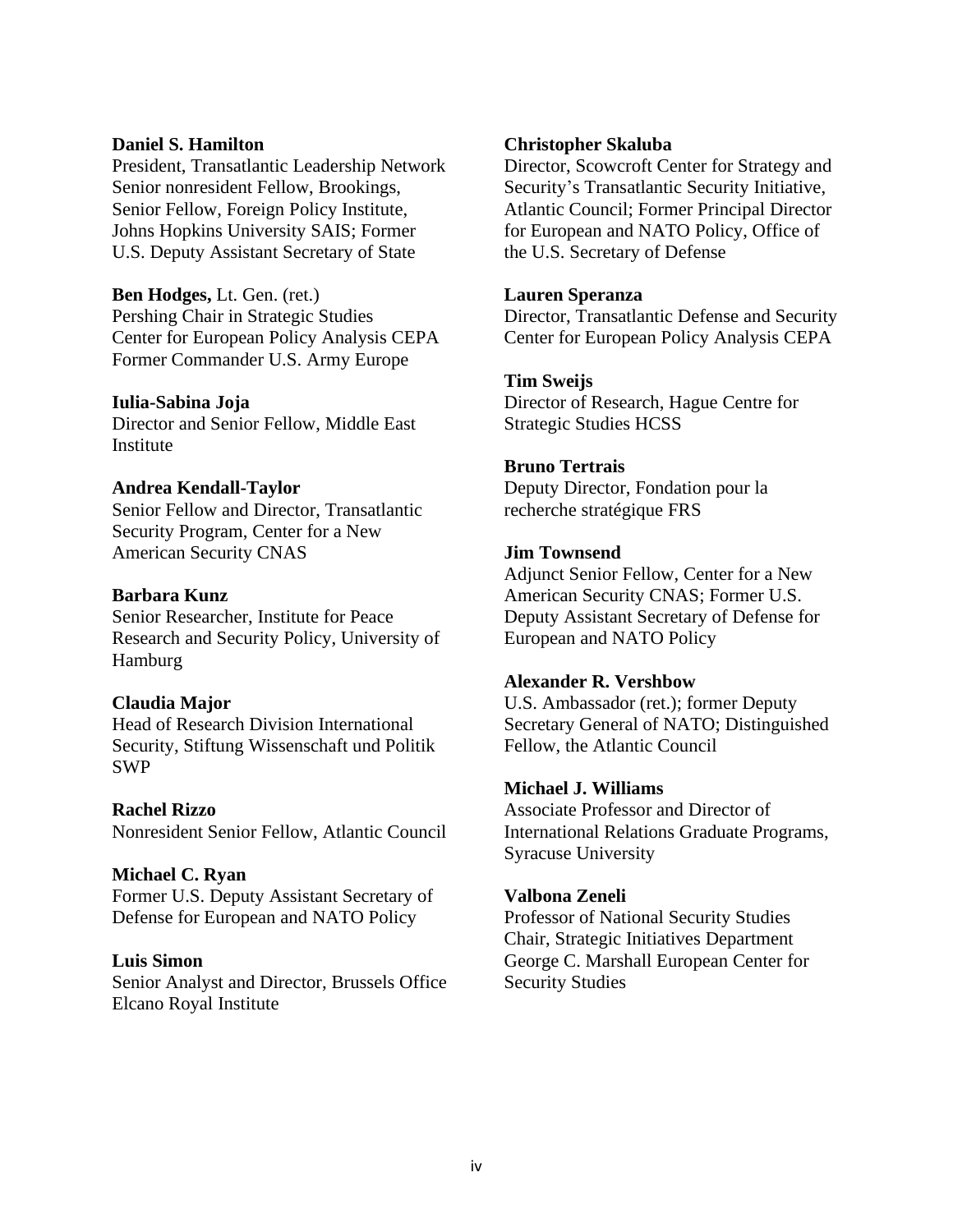# *Executive Summary*

#### **I. The Age of Disruption**

The Atlantic Alliance stands today at an historic inflection point, between a fading era of relative stability and a volatile, dangerous Age of Disruption. *As this Task Force Report is being issued, Russian troops are poised to further invade NATO partner Ukraine. Should the deterrent efforts created by a fairly united NATO fail, this age of disruption will take a dramatic turn for the worse.* 

The Age of Disruption is global in nature and broad in scope. The Alliance faces strategic competition with a revisionist Russia and a militarily powerful and technologically advanced China, each of which seeks to disrupt the international order. Terrorists threaten our people. Disruptive challenges extend to emerging technologies that are changing the nature of competition and conflict and digital transformations that are upending the foundations of diplomacy and defense. The scale and complexity of critical economic, environmental, technological and human flows, as well as the dependency of many societies on such flows, have increased dramatically. Destructive capabilities unthinkable a few decades ago are now in the hands of big powers, smaller states, and non-state actors. Climate change and energy transitions pose new security dilemmas and amplify crises. Europe's periphery has turned from a ring of friends to a ring of fire.

The Atlantic Alliance faces the most complex strategic environment in its 73-year history. North America and Europe must use the Alliance's new Strategic Concept to reaffirm their mutual bonds, recast their partnership, and retool their institutions – particularly NATO – for the Age of Disruption.

NATO's new Strategic Concept should be framed by an approach we call "One Plus Four." The One is Alliance cohesion, which must be the central strategic underpinning of a new Concept. NATO must then be repositioned for current and future challenges, many of which are unconventional and unpredictable. This will require the Alliance to update and upgrade its three core tasks -- collective defense, crisis management, and cooperative security – and to add a fourth core task: building comprehensive resilience to disruptive threats to allied societies.

#### **II. The One: Alliance Cohesion**

The foundation for NATO's next Strategic Concept must be renewed Alliance cohesion rooted in a common commitment to shared values and effective decision making. Today, those values are under assault from external and internal challengers. This is why a mutual affirmation of NATO's democratic foundation must begin with humility. Democratic deficits exacerbate mutual doubts, which can gnaw at allied commitments to collective defense and mutual security. They can be used by strategic competitors to destabilize individual allies or NATO as a whole. Deficits in internal values can become external threats. Allied cohesion, grounded in resilient democratic institutions with robust and transparent mechanisms of accountability, is the most formidable defense against these threats. This should be coupled with streamlined decision-making mechanisms allowing the Alliance to make cohesive and timely decisions.

#### **III. The Four: NATO's Core Tasks**

#### **1. Collective Defense**

*a) Make It the Principal Core Task.* Of NATO's core tasks, collective defense is *primus inter pares* – first among equals. It is the only core task mentioned explicitly in the North Atlantic Treaty. That priority should be made clear in the new Strategic Concept.

The Alliance must be able to dissuade and deter threats to its members, from whatever source and across all domains, while being prepared to defend all parts of NATO territory and to protect the critical functions of allied societies. That means countering challenges from Russia, which islikely to remain NATO's pacing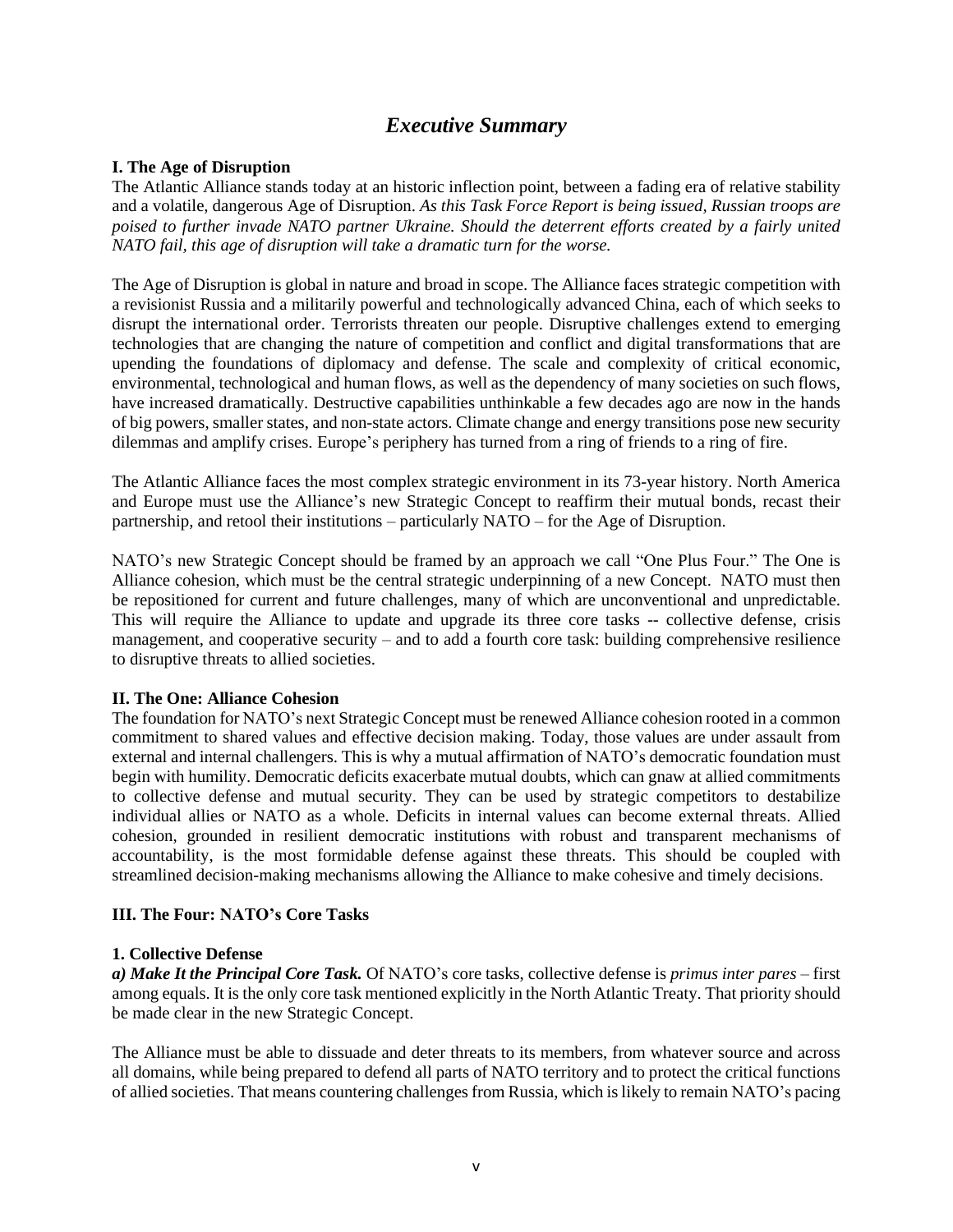adversary, as well as addressing pressures emanating from NATO's south and southeast. The Alliance needs to bridge gaps in its ability to better integrate its political, military and technological capacities across all five operational domains: land, sea, air, cyberspace, and outer space. NATO has been good at addressing each domain on its own. Being good at multi-domain operations is exponentially harder.

*b) Improve Conventional Deterrence and Defense.* Since the 2014 Wales Summit, NATO has approved a number of initiatives for conventional rapid response. The new Strategic Concept will need to give additional political impetus to their full implementation while advancing additional initiatives. NATO and U.S. forward presence should be further strengthened. NATO's maritime posture must be upgraded. Critical capability gaps must be filled, including those needed for rapid reinforcement of allies under threat as well as those required to deal with Russia's anti-access/area denial capabilities. NATO's Special Operations Forces should be strengthened, and NATO interoperability improved. The U.S. should take a more visible, active role in the NATO Response Force.

*c) Bolster Deterrence and Defense Against Hybrid Threats,* which requires better EU-NATO coordination and planning. The U.S. might offer to be the framework nation in the next evolution of NATO cyber operations. NATO should create a full Cyber Defense Forces Headquarters. Collective defense efforts should incorporate cyber resilience and "safe-to-fail" principles.

*d) Enhance Nuclear Deterrence.* NATO should be forthright about why nuclear deterrence remains critical to Alliance security. Modern, safe and survivable U.S. weapons and allied-dual capable delivery systems should be maintained. A clear nuclear doctrine is needed to deter Russia's "escalate to deescalate strategy." NATO should press hard for a return to nuclear and other arms control agreements.

*e) Deter and Defend in Outer Space.* NATO must follow through on its Space Policy, agreed in June 2021, by realizing the Strategic Space Situational Awareness system at NATO headquarters, and working out procedures for NATO response to incidents in outer space.

*f) Be Prepared to Engage with Moscow.* Enhanced measures of deterrence and defense should be reinforced by NATO offers to engage with Moscow. Engagement is not a favor to Putin; it is in NATO's own interests. Efforts could include minimizing escalation risks, avoiding inadvertent incidents or miscalculations in all five domains, improving transparency and confidence-building measures, and returning to nuclear and other arms control agreements.

# **2. Crisis Management**

Europeans and North Americans must anticipate and plan for contingencies related to additional armed conflicts, further displacement, persistent terrorist threats, and security challenges arising from political, economic, and environmental instabilities. The chaotic withdrawal from Afghanistan after two decades of military engagement by NATO and its partners will be a cautionary tale that may limit future NATO engagement. The Strategic Concept will need to strike the right balance between necessary engagement in these operations and national reluctance to do so.

To strike the right balance, NATO will need to design a more comprehensive southern approach. Southern security challenges are extraordinarily complex, in both form and force. In some circumstances NATO may lead, but in most situations, it is more likely to play a supporting role. Still, these complex challenges cut across each of NATO's core tasks. Taken together, those elements should support a broad and flexible southern approach of "comprehensive support" that should include: NATO backing for lead nation and coalition operations undertaken by NATO members; collective defense incorporating missile and air defenses, maritime surveillance and counter-terrorism missions; continued implementation of NATO's Framework for the South and investment in expeditionary capabilities; encouragement of European strategic responsibility; and deterrence and defense measures, particularly along the Turkish-Syrian border.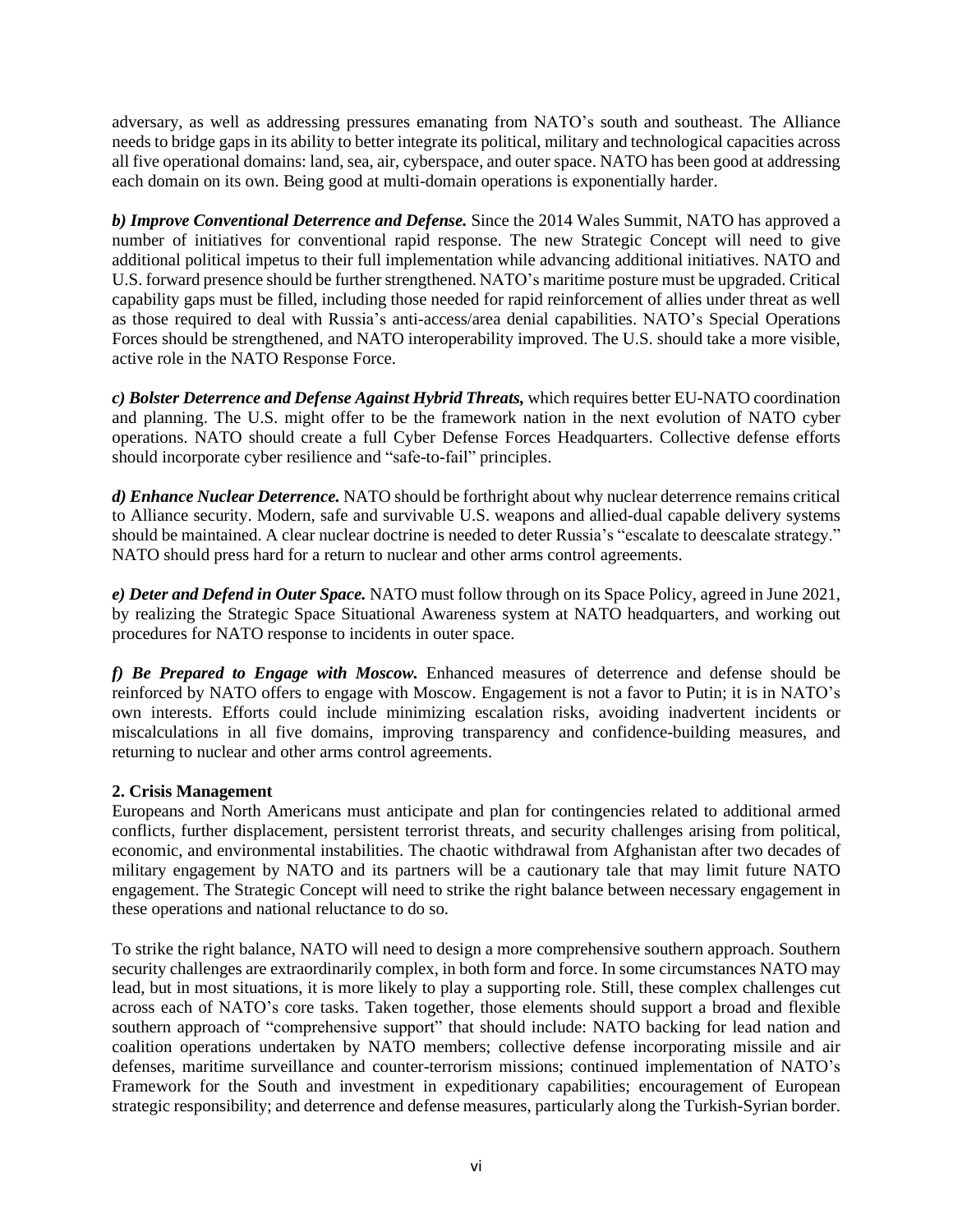## **3. Cooperative Security**

Cooperative Security focuses primarily on NATO's partnerships. They consist of three categories: 1) partners who seek NATO membership, 2) partners along NATO's periphery that are not likely membership candidates; and 3) like-minded countries around the globe, including in the Indo-Pacific region. Each must be adapted to the age of disruption. Cooperative security must also address the security implications of climate change, emerging and disruptive technologies, and challenges to the global commons.

First category partners need urgent attention because of Russian threats to their security. Ukraine and Georgia in particular need a new focus. A Ukrainian Deterrence Initiative (UDI) and a Georgia Deterrence Initiative (GDI) could be created that would be extensions of the Alliance's Enhanced Opportunity Partners (EOP) program. Allies would make it a strategic objective to do everything possible, short of extending an Article 5 guarantee, to help these countries defend themselves and resist Russian destabilization.

The Alliance should prioritize mechanisms to assist Jordan and inject life in bilateral partnerships with Israel, Morocco and Tunisia. NATO can be a platform for security risk assessment, information-sharing and resilience support. NATO should forge a true strategic partnership with the EU; extend elements of the Deterrence Initiatives to Finland and Sweden if requested; strengthen its Enhanced Operational Partnership with Australia; and pursue similar arrangements with Japan and South Korea.

Cooperative Security programs can be expanded to address the security implications of climate change. The Alliance's 2021 Action Plan on Climate Change and Security must be further elaborated. Training, education, exercises and standards need to be rethought. The purchasing power of the military should be used to fuel investments in cleaner energy, infrastructure and preventive technologies. Consideration should be given to how climate and energy-related elements can be incorporated into NATO Defense Planning Process and Security Investment Program decisions. Reducing energy demand and increasing energy resilience is essential for the armed forces to ensure readiness and sustainability.

Cooperative Security should be used to address challenges to the global commons, including: 1) protecting freedom of the seas, 2) upholding the global information commons; 3) ensuring security and norms of peaceful behavior in space; and 4) protecting Alliance equities in Arctic security. In some areas, NATO will not be the lead institution, but it can offer specialized capabilities.

#### **4. New Core Task: Comprehensive Resilience**

The growing need to implement operationally the concept of resilience -- the ability to anticipate, prevent, and, if necessary, protect against and recover quickly from disruptions to critical functions of our societies -- has become a challenge on par with NATO's other core tasks. It is foundational to the other three, yet it is distinctly separate from them and equivalent to them as well. It must deal with a spectrum of challenges that are not addressed adequately by the other core tasks. NATO's efforts thus far betray a static understanding of resilience, which encompasses a wide range of dynamic interconnections. NATO must move beyond country-by-country resilience metrics and adopt a more comprehensive approach that embraces and operationalizes the mutually-reinforcing concepts of *democratic* resilience, *shared* resilience and *forward* resilience.

*a) Democratic Resilience.* In recent years, much strategic discussion has focused on competition among states of "great power." It is becoming clear, however, that this competition extends beyond traditional measures of power; it centers increasingly on forms of governance. Adversaries big and small are selling autocracy as "efficient." They tout their own systems and use a broad array of tools to amplify fissures and undermine confidence within democracies. When they can't do that successfully, they use diplomatic and other means of coercion. This puts democratic resilience at the heart of the new international system and international competition.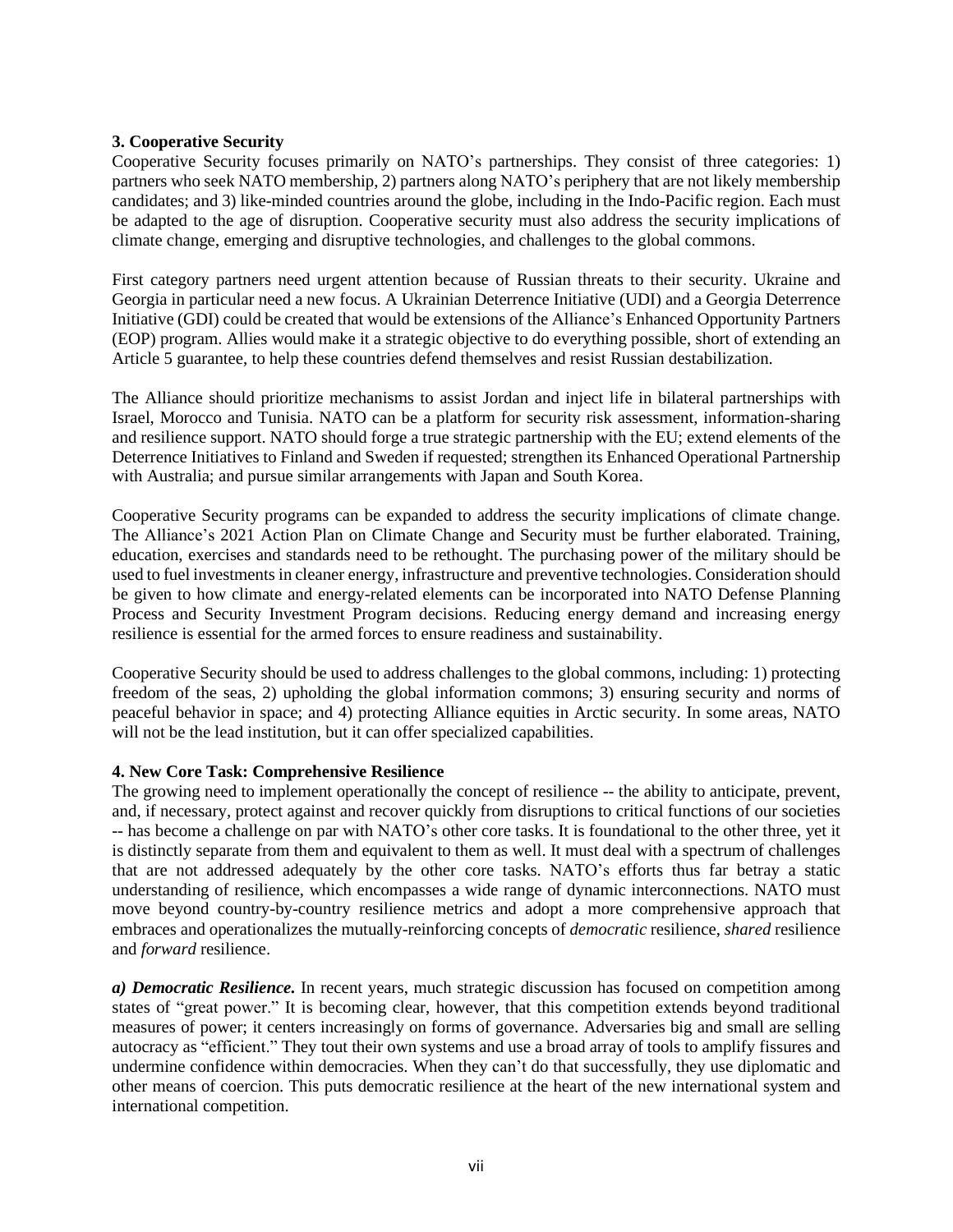*b) Shared Resilience.* Resilience begins at home, but in this age of disruption, no nation is home alone. Few critical infrastructures that sustain the societal functions of an individual country are limited today to the national borders of that country. Allies must move from country-by-country baseline requirements to *shared* resilience, by establishing together metrics that can ensure their mutual security. Shared resilience efforts should include critical infrastructures but extend to many other connective elements that bind allies' critical societal functions. Enhanced NATO-EU cooperation should leverage combined resources.

*c) Forward Resilience* has two components, one spatial and one temporal. The spatial component essentially means projecting shared resilience forward to non-NATO partners. We see the importance of this today in Ukraine, but Ukraine is not a lone example. All across Europe's southern and eastern peripheries disruptive challenges to weak democracies can ripple back into NATO territory. The temporal component means thinking and acting forward in time – anticipating disruptive challenges, and acting to prevent, mitigate or adapt to them. This is another reason to consider a NATO Office of Net Assessment.

We recognize that there is resistance in some countries to adopting a fourth core task to complement the first three. We urge these nations to reconsider, because resilience is needed to implement the first three tasks but it is operationally very different in nature. Adding this fourth core task is critical to the success of the first three, and to allied ability to confront challenges not addressed by the other three. Failure to make resilience a new core task will only downgrade its importance.

# **IV. Rebalancing the Transatlantic Partnership**

NATO must transform itself into a more balanced transatlantic partnership in which European allies assume greater strategic responsibility in two ways. First, they should provide half of the forces and capabilities, including the strategic enablers required for deterrence and collective defense against major-power aggression. Second, they should develop capabilities that lessen their heavy reliance on U.S. enablers so they can be the "first responders" to crises in and around Europe's periphery.

#### **V. Connecting the North Atlantic and the Indo-Pacific**

NATO's ability to address traditional and unconventional threats in Europe is becoming intertwined with related challenges to Alliance security interests posed by China. The Alliance should explore deeper coordination under Article 2 of the North Atlantic Treaty; bolster protection of defense-critical infrastructures and defense-related supply chains; create new North Atlantic-Indo-Pacific partnerships; and consider creation of a NATO-China Council to maintain diplomatic dialogue, explore potential areas of cooperation, and design crisis mitigation measures.

#### **VI. Implementing NATO's Overarching Military Concept Informed by Innovative Technologies**

NATO must maintain its technological edge. To this end, it has adopted its strategic plan to foster and protect Emerging and Disruptive Technologies (EDT). In addition, NATO's civil-military Defense Innovation Accelerator for the North Atlantic" (DIANA) is designed to help develop innovative technological solutions to address Allies military needs and promote interoperability. The Strategic Concept is an opportunity to connect these efforts with the implementation of the Alliance's Comprehensive Concept for Deterrence and Defense in the Euro-Atlantic Area (DDA) that undergirds NATO's overall strategic posture. It must be implemented in full and without any delay. This requires ongoing assessments of emerging and developing technologies and national progress and NATO standards in adopting prioritized military-technological capabilities; aligning on a set of NATO principles for the use of EDT in warfare; and establishing vibrant connections with industry partners and with EU institutions.

#### **VII. Conclusions**

One Plus Four: a NATO that is more cohesive, capable, balanced, and resilient—an Alliance prepared for the Age of Disruption.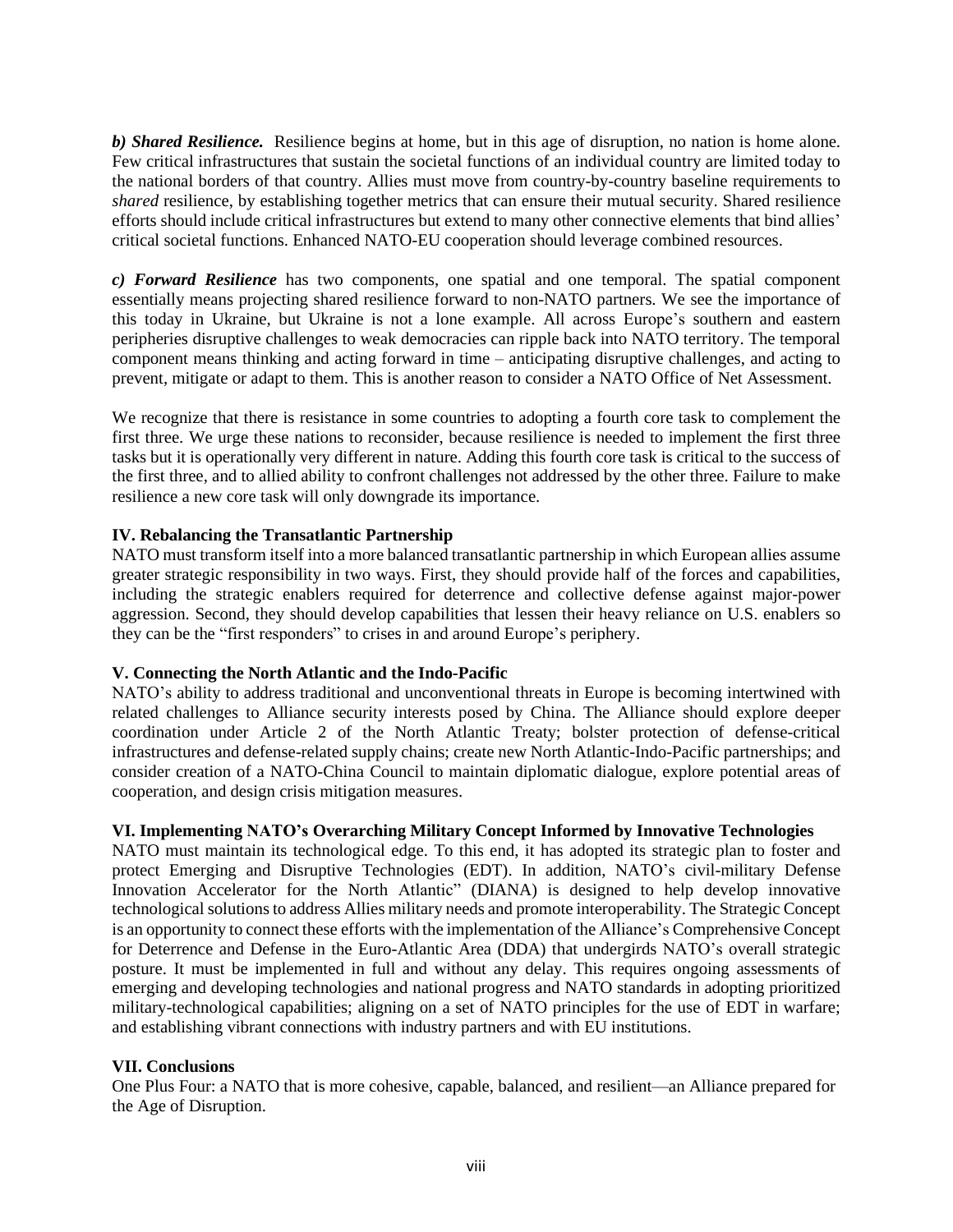# **I. The Age of Disruption**

The Atlantic Alliance stands today at an historic inflection point – its fourth since World War II.

The first came at the end of that terrible conflict, when Europeans and North Americans responded to a new Cold War by creating the North Atlantic Treaty Organization (NATO) and a host of other mechanisms to provide for their common defense, institutionalize the transatlantic link, and provide an umbrella of reassurance under which west Europeans could focus their security concerns on common challenges rather than on each other. A second came in the late 1960s and early 1970s, when, based on the Harmel Report, allies retooled their common defense while working out arrangements with their adversaries to regulate the most dangerous aspects of Cold War competition and to render more permeable the human divisions that separated the European continent. The third moment came when the Cold War ended, peacefully and surprisingly, and as the Soviet empire, and ultimately the Soviet Union itself, dissolved.

For the next quarter century, a new paradigm took hold across much of Europe. The continent's divisions would be overcome by a magnetic, largely unchallenged, and gradually expanding democratic order, in which eastern Europe and eventually Russia could potentially find a place, the United States would continue as an affirmative European power, China was comfortably remote and would emerge as a "responsible stakeholder" in the international system, military tensions and military forces would be reduced, and growing interdependencies and open borders would lower conflict and generate greater security and prosperity.

In the 1990 Charter of Paris for a New Europe, leaders of over thirty countries announced that the "era of confrontation and division of Europe has ended." They vowed to "build, consolidate and strengthen democracy as the only system of government of our nations," and declared human rights and fundamental freedoms to be the "irrevocable…foundation of freedom, justice and peace." These extraordinary commitments gave powerful expression to Soviet President Mikhail Gorbachev's notion of a "common European home" and U.S. President George H.W. Bush's vision of a Europe that at long last could be "whole and free."

Much was achieved during this period. A Euro-Atlantic architecture of cooperative, overlapping and interlocking institutions enabled a host of countries to walk through the doors of NATO, the European Union (EU), the Council of Europe, the OECD and other organizations in ways that were not at the expense of other states or institutions. Europe was not fully whole, but it was no longer divided. It was not fully free, but vast parts of the continent were no longer under the thumb of domestic autocrats or foreign overseers. The Balkan wars were a brutal reminder that Europe was not fully at peace. Nonetheless, when those wars ended and a new millennium began, Europe seemed more secure than at any time in the previous century.

NATO's 2010 Strategic Concept -- the Alliance's guiding document still today -- was based on this paradigm and emblematic of this era. "The Euro-Atlantic area is at peace and the threat of a conventional attack against NATO territory is low," it declares.<sup>1</sup>

#### **1. Paradigm Lost**

That era of stability is now a paradigm lost. The Atlantic Alliance is at a fourth major inflection point. Stability has given way to a more dangerous and volatile age of disruption, a world of ambiguous, asymmetric, and potentially instantaneous threats. The appealing paradigm created after the fall of the Berlin Wall is being challenged by two revisionist authoritarian major powers determined to disrupt the current international order, by disruptive and often violent non-state actors who seek to inflict damage and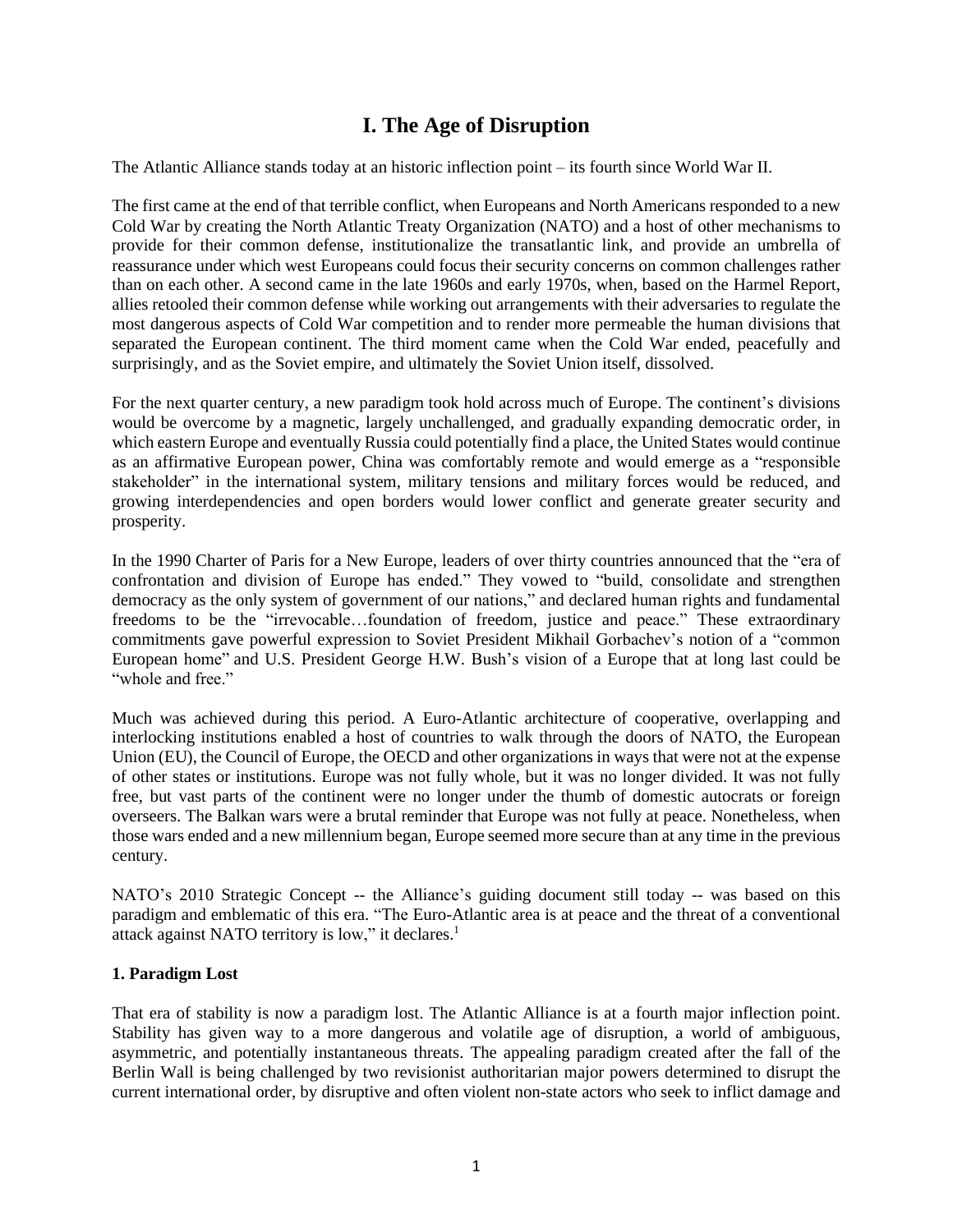terror, or gain revenge or profit, by disruptive technologies that can undercut societies, and by disruptive natural phenomena such as pandemics and climate change.

The age of disruption is dominated by strategic competition with two authoritarian powers: a revisionist Russia that seeks openly to roll back the changes in Europe since the end of the Cold War and subjugate its neighbors to a Russian sphere of influence; and a militarily powerful and technologically advanced China that poses a systemic challenge to the transatlantic community and other democratic nations. The increasingly close alignment between Russia and China adds to the strategic complexity of the threats NATO must address from each.

Russia's threatening posture is the most vivid and dangerous evidence of this new era. Russian President Vladimir Putin wants to undo the post-Cold War settlement, control his neighborhood, and disrupt the influence of open democratic societies, not because of what they do but because of who they are. It is useful to recall that the pretext for Russia's 2014 invasion of Ukraine was not NATO's open door, it was a trade agreement between Ukraine and the European Union. Putin understands the challenge a successful Ukrainian democracy would pose to authoritarianism in Russia. Through his current threats and his earlier military interventions in Georgia and Ukraine, he demonstrates both intent and ability to use military force and coercion to change Europe's map.<sup>2</sup>

Russia's coercive and subversive practices across the domains of air, sea, land, outer and cyber space employ a growing range of political, economic and military tools, including informational and psychological manipulation, cyber warfare and energy blackmail, the use of proxies and special forces, rapid mobilization, direct military intervention and the threat of nuclear use.<sup>3</sup> They are accompanied by efforts to surprise, deceive, and disrupt, while often disguising intent and attribution. Until now, Russia's approach has sought to achieve strategic aims without war, by staying below NATO's threshold for reaction, dividing Europeans from each other as well as from their North American allies, and slowing, if not outright blocking, NATO decision-making and unity of purpose.<sup>4</sup> Russia's threats to Ukraine indicate that Moscow may now be prepared to risk wider conflict, including war, to achieve its aims.

These dangers are amplified by Russia's entente with China, which includes arms cooperation and maritime exercises in the Mediterranean and Baltic Seas, as well as by Beijing's challenges to the global commons and Indo-Pacific regional order, its investments in strategic industries and ports, and its efforts to disrupt basic principles and arrangements critical to the security and prosperity of the North Atlantic region.

The age of disruption is not limited to major power competition. Emerging technologies are changing the nature of competition and conflict. Digital transformations are upending the foundations of diplomacy and defense. The scale and complexity of critical economic, environmental, technological and human flows, as well as the dependency of many societies on such flows, have increased dramatically. Destructive capabilities unthinkable a decade ago are now in the hands not only of big powers, but also smaller state and non-state actors, some of which serve as puppets and proxies in increased grey zone competition. Critical societal functions are increasingly susceptible to disturbances, interruptions, and shutdowns. Revisionists have grown their influence. Shooting wars have erupted in Europe, and borders have been changed by force. Foreign troops are in European countries without invitation. The dangers of military accidents and miscalculations have risen as confidence-building measures and arms control arrangements have fallen. Climate change and the transition to clean energies pose new security dilemmas and amplify ongoing crises. Millions have been killed by an unanticipated and unpredictable virus. Democracies are in retreat. Independent media and judicial authorities are being suppressed. Autocratic and democratic leaders alike have politicized refugees to preserve their power and disorient their opponents. Racial, religious and ethnic hatreds are alive and well. Europe's periphery has turned from a ring of friends to a ring of fire.<sup>5</sup>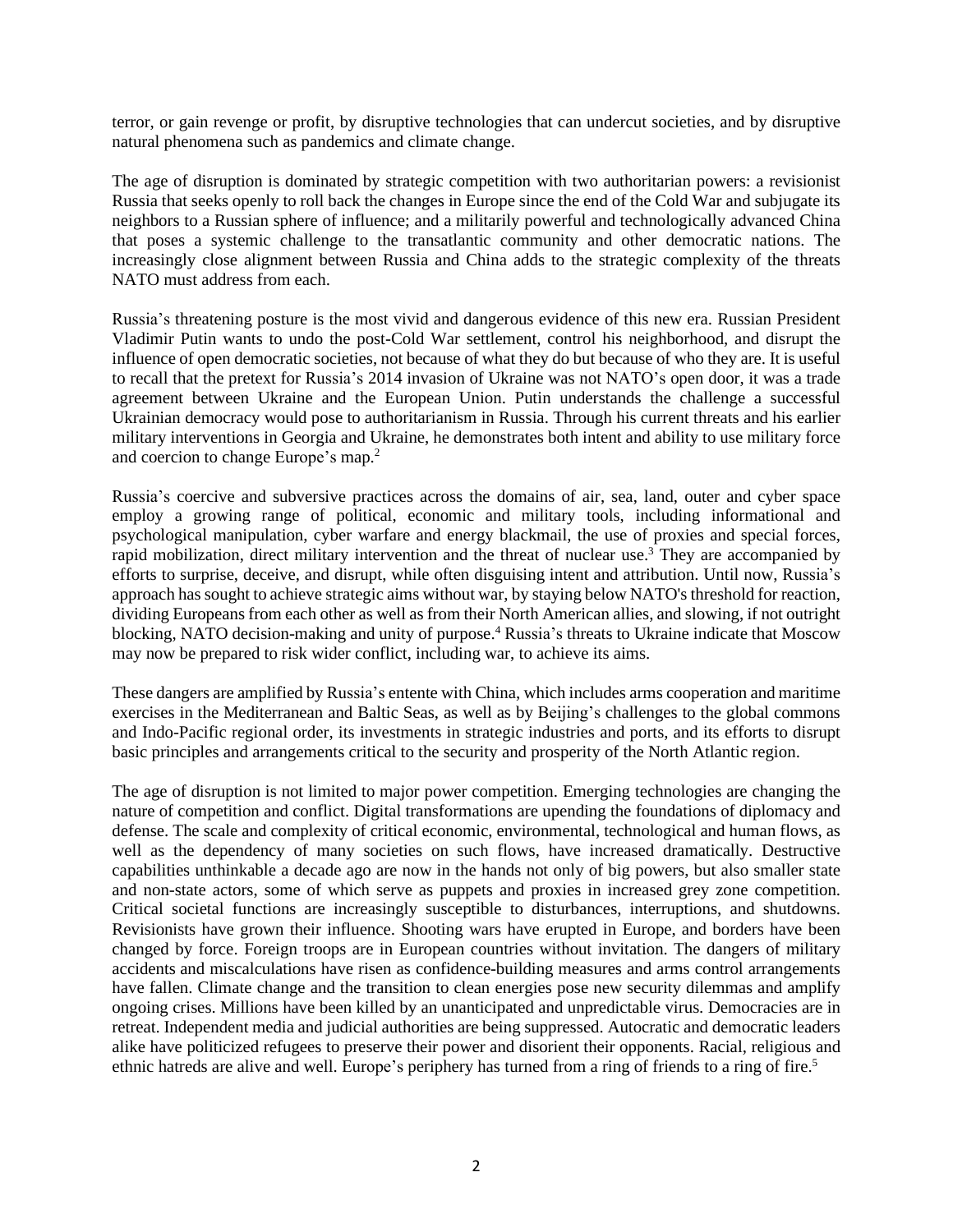The Atlantic Alliance faces the most complex strategic environment in its 73-year history. North America and Europe must use the Alliance's new Strategic Concept to reaffirm their mutual bonds, recast their partnership, and retool their institutions – particularly NATO – for the age of disruption.

# **2. NATO's Role**

Seven decades after its founding, NATO's three-fold purpose remains: to provide for the collective defense of its members; to institutionalize the transatlantic link and offer a preeminent forum for allied deliberations on security and strategy; and to offer an umbrella of reassurance under which European nations can focus their security concerns on common challenges rather than on each other. There is a symbiotic relationship among these functions; allies are unlikely to be successful in any one of them without attention to the remaining two.

NATO continues to be vibrant because it has been able to adapt its mission to changing strategic circumstances. In the past, NATO has used Strategic Concepts to underwrite such adaptation.<sup>6</sup> Its decision to design a new guiding Strategic Concept by June 2022 is an opportunity for allies to generate new unity, and to update NATO's tasks and tools for a complex and challenging era.

Since the end of the Cold War, the Alliance's Strategic Concepts have steadily broadened its conception of security and its geographic scope. During the fight against terror in 2010, NATO adopted crisis management and cooperative security as core tasks, and its geographic focus shifted to the Middle East. Since then, NATO has ventured into new areas like cyber security and outer space. It has taken on new responsibilities related to information warfare, the pandemic, and the security implications of climate change. The NATO 2030 Expert Report lists a full spectrum of non-traditional security challenges facing NATO and argues that they come from "every direction."<sup>7</sup> And now the Alliance needs to focus as well on global challenges posed by China.

Given current Russian provocations, it is natural to wonder whether the Strategic Concept would be better focused primarily on urgent here-and-now threats than on important but longer-term ambitions. That would be a mistake. The Strategic Concept must do both. The Strategic Concept is the only Alliance document that frames Alliance needs and tasks for the coming decade. A new Strategic Concept must be more than a snapshot of the present. Allies must use a new Strategic Concept to help them future-proof their societies against coming risks and threats.

We argue that NATO's new Strategic Concept should be framed by an approach we call "One Plus Four." The One is Alliance cohesion, which must be the central strategic underpinning of a new Concept. NATO must then be repositioned for current and future challenges, many of which are unconventional and unpredictable. This will require the Alliance to update and upgrade the three core tasks that headlined the 2010 Concept -- collective defense, crisis management, and cooperative security – and to add a fourth core task: building comprehensive resilience to disruptive threats to allied societies.

# **II. The One: Alliance Cohesion**

The foundation for NATO's next Strategic Concept must be renewed Alliance cohesion rooted in a common commitment to shared values. Today, those values are under assault from external and internal challengers. Waning attention to NATO's core values has resulted in some allies prioritizing unilateral national decisions over collective Alliance interests, or using their position to block Alliance activities as a way to gain leverage in bilateral disputes. Some allies are themselves manipulating information and distorting data, undermining democratic processes and the rule of law, even threatening each other.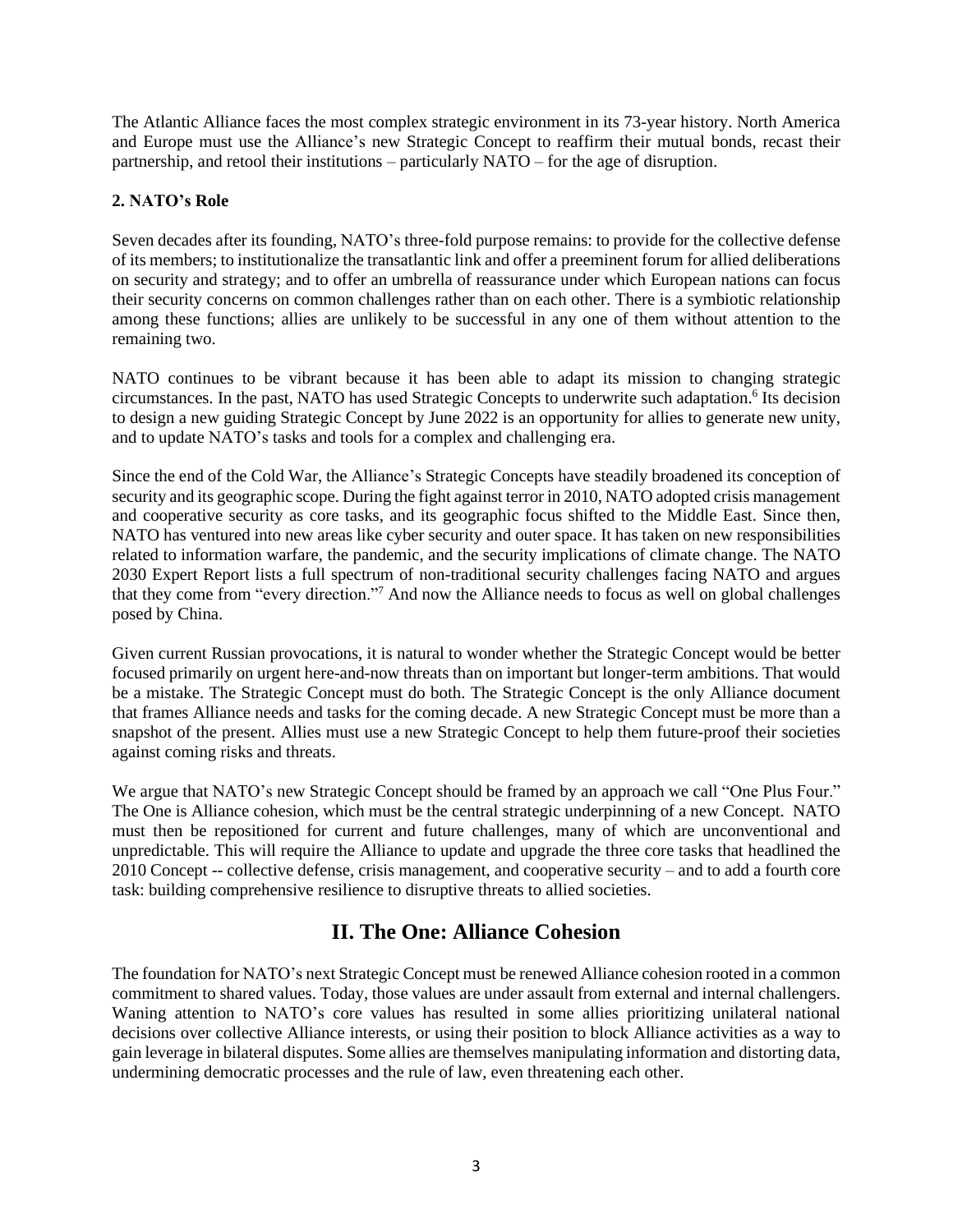This is why a mutual affirmation of NATO's democratic foundation must begin with humility. Our achievements do not always match our aspirations. Nonetheless, those aspirations matter – and they are enshrined in the North Atlantic Treaty. The preamble to the 1949 North Atlantic Treaty that established NATO declares that the signatories "are determined to safeguard the freedom, common heritage and civilization of their peoples, founded on the principles of democracy, individual liberty and the rule of law."<sup>8</sup> Article II states, "The Parties will contribute toward the further development of peaceful and friendly international relations by strengthening their free institutions."<sup>9</sup>

Democratic deficits exacerbate mutual doubts, which can gnaw at allied commitments to collective defense and mutual security. These points of disunity can be used by strategic competitors to destabilize individual allies or NATO as a whole. Countries with weak protections for democracy, individual liberty and the rule of law are vulnerable to subversion, corruption, mis- and dis-information. Malign influences within allied states could mean that non-NATO countries could influence NATO decision-making. Regaining cohesion in decision-making is premised on reinforcing NATO's core values. Deficits in internal values can become external threats. Celeste Wallander has called democratic fragility "the alliance's Achilles' heel." The 2020 NATO Experts Group report warns that "a drift toward NATO disunity must be seen as a strategic rather than merely a tactical or optical problem."<sup>10</sup>

In recent years, much strategic discussion has focused on competition among states of "great power." It is becoming clear, however, that this competition extends beyond traditional measures of power; it centers increasingly on forms of governance. Adversaries big and small are selling autocracy as "efficient." They tout their own systems and use a broad array of tools to amplify fissures and undermine confidence within democracies. When they can't do that successfully, they use diplomatic and other means of coercion. They support illiberal democracies. Others are beginning to follow their model. This puts democratic resilience at the heart of the new international system and international competition.

Resilient democracies have historically been less likely to experience intra- and interstate conflict, generate refugees, and harbor violent extremists. They are better at maintaining transparent institutions, civilian control of the military and intelligence services, and building trust and confidence with each other and with additional countries, all of which are core features of NATO's ability to collectively defend its members, manage crises, and cooperate with partners.<sup>11</sup>

Ensuring cohesion can be difficult in an alliance that acts by consensus among 30 different democracies. Allies should review their decision-making procedures to ensure that the consensus rule does not hamper timely and effective responses to threats that can appear suddenly and unexpectedly. In this context, we endorse the proposal made by the NATO 2030 Experts Group to create a NATO net assessment office, composed of both military and civilian staff and reporting directly to the Secretary General, with the mission of examining NATO's strategic environment on the basis of agreed threats and challenges across the whole spectrum of military and non-military tools.<sup>12</sup> A common assessment of the strategic environment and its various challenges will help to provide greater alliance cohesion.

Affirmation of NATO as an alliance of democracies, and a commitment to ensure sound decision-making among those democracies, are foundational to NATO's ongoing missions. They must be enshrined in a new Strategic Concept.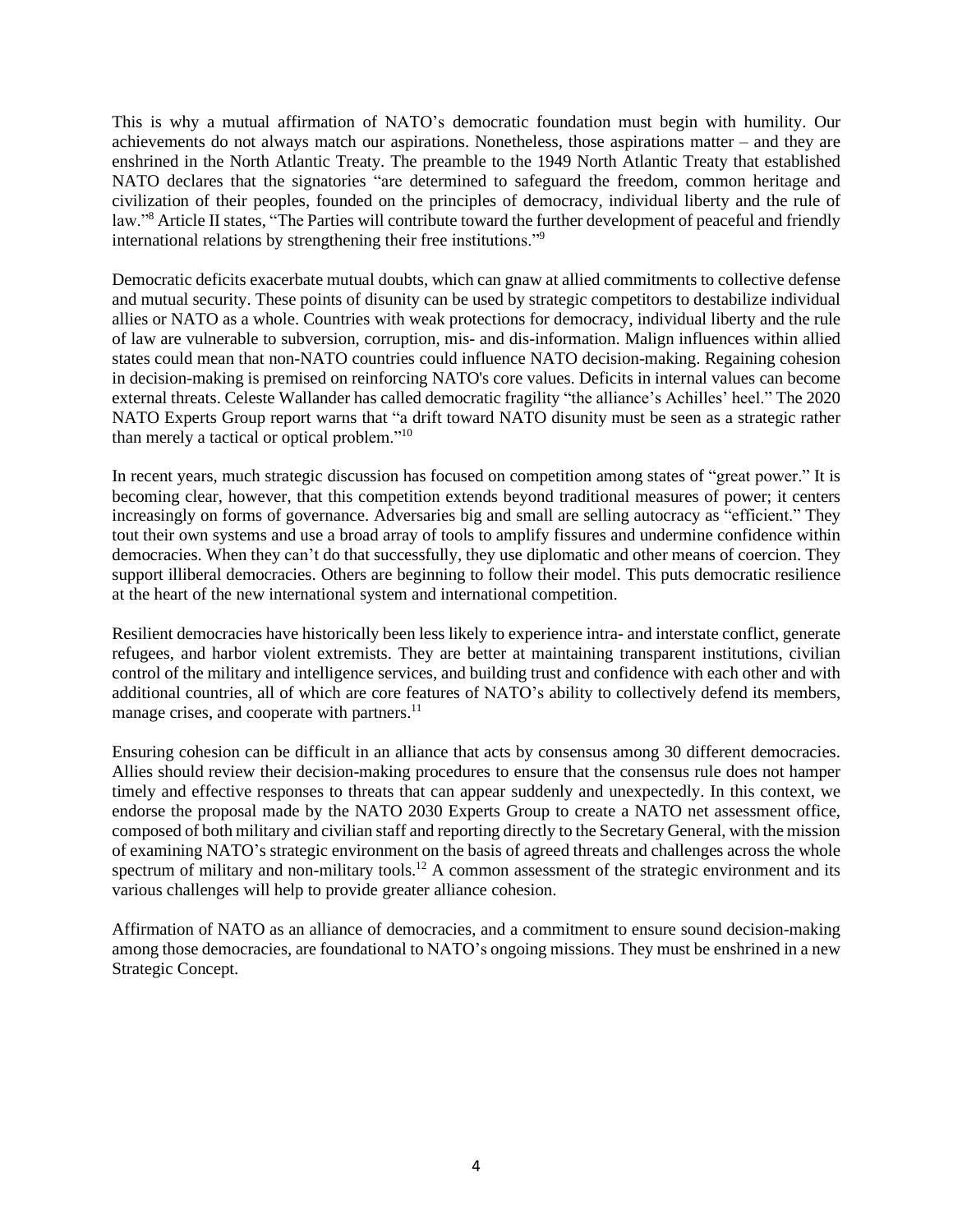# **III. The Four: NATO's Core Tasks**

#### **1. Collective Defense**

#### *a. Make It the Principal Core Task*

Collective defense and deterrence remain central to NATO's purpose. Of NATO's core tasks, collective defense is *primus inter pares* – first among equals. It is the only core task mentioned explicitly in the North Atlantic Treaty. That priority should be made clear in the new Strategic Concept.<sup>13</sup>

What NATO Secretary General Jens Stoltenberg has called "full spectrum deterrence" means the Alliance must be able to dissuade and deter threats to its members, from whatever source and across all domains, while being prepared to defend all parts of NATO territory and to protect the critical functions of allied societies. NATO must provide collective defense against the full panoply of provocations, from low-level hybrid tactics and conventional military harassment on to nuclear blackmail. In a disruptive era, these threats can come from just around the corner or from far around the world. They can be persistent, simultaneous, and dynamic. The first core task will also need to be expanded in the new Strategic Concept to account for this full spectrum of threats.

Russia is likely to remain NATO's pacing adversary to 2030. Its persistent use of digital tools to disorient, and to disrupt and degrade critical functions of allied societies, its military interventions in neighboring countries, its recent positioning of more than 130,000 troops and logistical stocks on its border with NATO partner Ukraine, and its demands for unacceptable concessions from the Alliance, are all matters of great concern. Russia's actions have exposed gaps in NATO deterrence and highlighted potential new gaps to come. Crimea-style tactics, which are localized, low-intensity and quick, are designed to be just below the threshold of triggering Allies' commitment to mutual defense in response to armed attack. Currently, NATO is neither structured militarily nor disposed politically to handle such challenges properly. Moreover, Moscow's military doctrine, paired with its military-technological advances, could further impair NATO's ability to defend allies under attack, or it could present the Alliance with *fait accomplis* that may be hard to reverse. Russia's vast nuclear capability, in combination with repeated references by Russian leaders that they would willingly use nuclear weapons in the context of the doctrine of "escalate to de-escalate," are more causes for grave concern. $14$ 

Deterrence to NATO's south and southeast is in many ways even more complicated when it comes to threats posed by terrorist attacks and Iranian missiles, assaults on Turkey, and instabilities that flow from sectarian violence, failing states, and mass migration. Knowing what tools may be effective against which threats can be difficult. Terrorists and religious extremist groups may not be susceptible to deterrence. They need to be defended against by a combination of prevention, protection, resilience, denial and punishment, plus disaster and humanitarian response measures. Many of these challenges are not NATO's alone, but they are NATO's as well. NATO is more likely to be one of many actors rather than the dominant player, and the forces required must be more agile, adaptable and synchronized with non-military instruments of power.

Projecting ahead, the Alliance needs to bridge current and future gaps in its ability to better integrate its political, military and technological capacities across all five operational domains: land, sea, air (including missile defense), cyberspace, and outer space. This is particularly important to counter Russia's overall strategy of cross-domain coercion, which seamlessly integrates conventional, nuclear, and hybrid elements, as well as to address other potential threats, whether from terrorists, digital disruptors, or countries like Iran or China.

NATO has been good at addressing each domain on its own. Being good at multi-domain operations is exponentially harder. Such operations extend far beyond the military dimension, incorporating political, economic, technological, social, and psychological considerations. They require the Alliance to better relate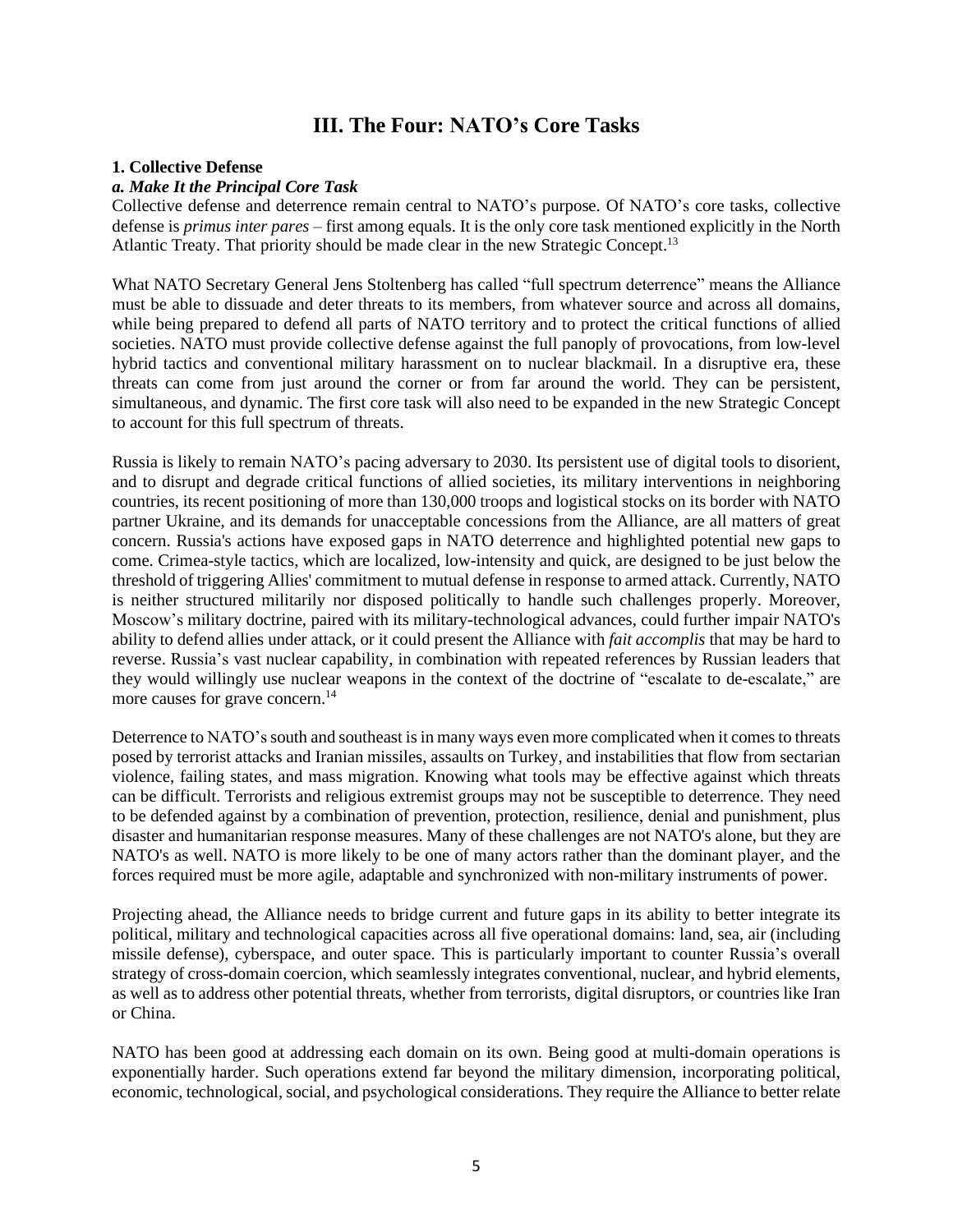deterrence and defense to resilience and to crisis management, to work more effectively with other partners, and to become more nimble, flexible, mobile, and innovative – qualities that have challenged NATO in the past. And they mean national security agencies and the Alliance as a whole will need to change their organizational cultures – perhaps the toughest challenge of all.<sup>15</sup>

The sections below expand on specific items related to collective defense including conventional defense, dealing with hybrid and cyber-attacks, nuclear deterrence, and operations in space. A major Task Force recommendation is that the Strategic Concept contain a separate part on "Guidelines for the Alliance future force posture," which would detail steps needed for NATO's future defense capabilities, with a special focus on multi-domain operations. A possible text for such a section is available as a separate Task Force product.<sup>16</sup>

# *b. Improve Conventional Deterrence and Defense*

Now and over the coming decade, NATO conventional forces must be able to defend against major military forces from at least Russia in all five operational domains. Smaller-scale operations, generally to NATO's south, while less demanding, may be more likely, and must also be anticipated and exercised. Both should be stressed in the new Strategic Concept.

The adequacy of NATO military capacity to meet these tasks is hard to assess and assure. Allied military commanders must be confident not only in the number of conventional formations allies will provide, but in their readiness, protection, sustainment, and interoperability, and in the capacity of allies' infrastructure to bring adequate capability to bear -- at any time, at any point of defense, and across all domains. No ally can maintain these requirements without continuous investment; force modernization is a constant imperative. Allies can enhance their deterrent though regular exercises, better military mobility, greater pre-positioning, and forward in-place forces. The size, readiness and other details of forward forces should be adjusted as warranted by military risk assessments.

Since the 2014 Wales Summit, NATO has approved at least six initiatives for conventional rapid response, including:

- the enhanced NATO Response Force (eNRF),
- the Very High Readiness Force (VJTF),
- enhanced Forward Presence (eFP) battle groups on a rotational basis in the Baltic states and Poland, and tailored Forward Presence in the Black Sea region (Romania and Bulgaria),
- strengthening the NATO Command Structure with Joint Force Command (JFC) Norfolk and Jointsupport and Enabling Command (JSEC) Ulm,
- a broader reservoir of high readiness land, sea, and air forces to be created by full implementation of the NATO Readiness Initiative,<sup>17</sup> and,
- NATO/EU cooperation to create the legal, transport infrastructure, command and control, and logistic conditions to enable rapid movement of military forces across Europe, on land and in the air, and to sustain them in theatre.

The new Strategic Concept will need to give additional political impetus to full implementation of these important ongoing initiatives. In addition, several others might be championed:

*• Strengthen NATO and U.S. forward presence in the east of NATO's territory.* The current eFP and U.S. forward presence have each been judged adequate, given earlier circumstances. However, in light of Russia's explicit strategic objectives, its aggressive posture and significant regional military superiority, as well as its time-distance advantage in the Baltic region, the eFP battlegroups must be enhanced significantly. Also, an additional permanent U.S. ground presence would be needed, particularly in the Baltic states.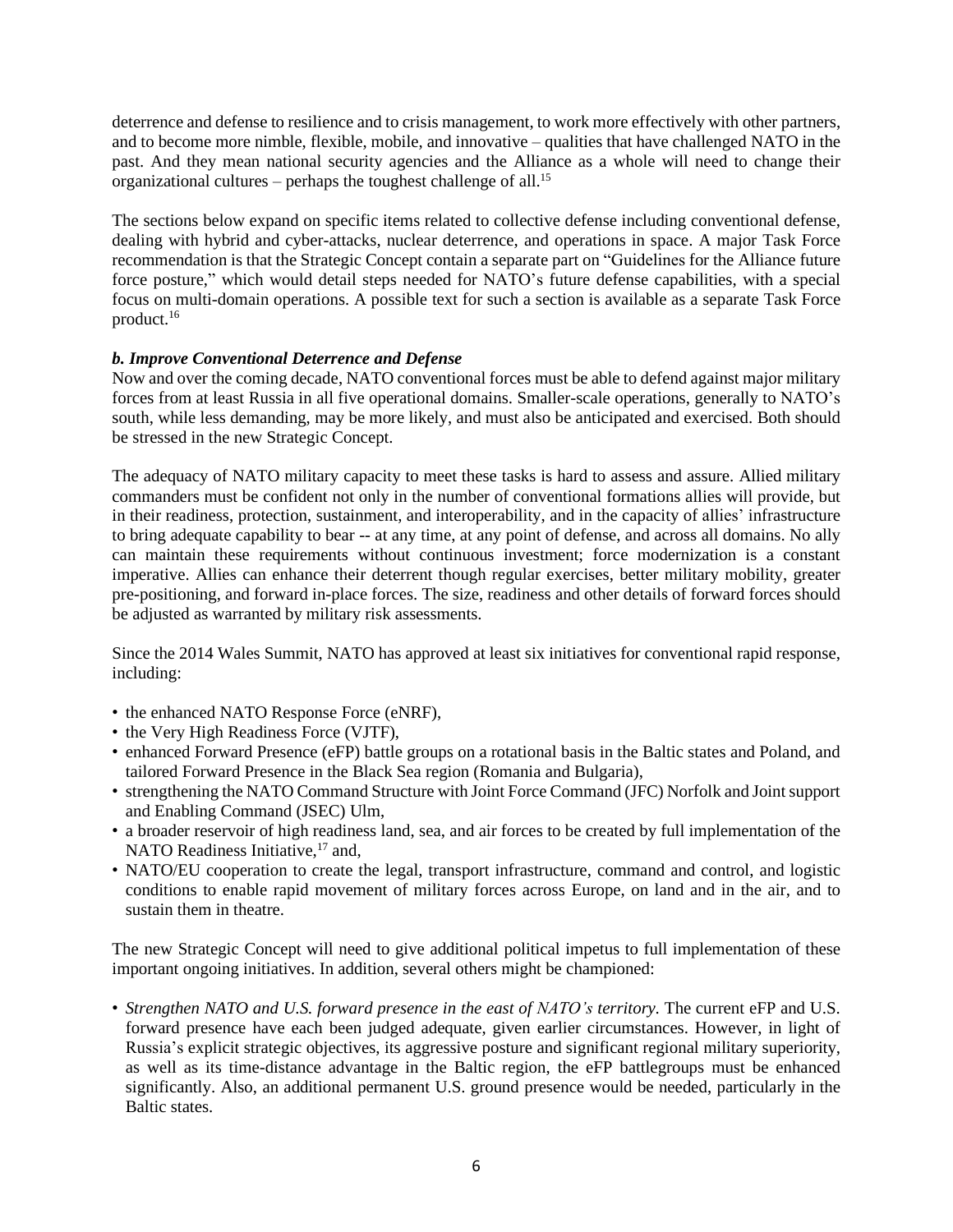- *• Upgrade NATO*'s *maritime posture to reflect the increased Russian threat*. The Alliance's maritime strategy, which was set in 2011, is out of date. In 2016, for instance, the Alliance replaced its 15-year-old Article 5 Operation Allied Endeavor in the Mediterranean with the much broader non-Article 5 mission set of Operation Sea Guardian. In 2022 Operation Neptune Strike conducted vigilance operations in the eastern Mediterranean in response to heightened tensions with Russia.<sup>18</sup> NATO maritime forces have increased operations in the Black Sea within the limits of the 1936 Montreux Convention. NATO's Maritime Strategy must be updated, and its maritime posture upgraded, to address current and likely future contingencies.
- *Fill critical capability gaps to deal with Russia's anti-access/area denial (A2/AD) capabilities.* This would include counter A2/AD capabilities such as suppression of adversarial air defenses, availability of long-range precision strike conventional missiles, improved Command, Control, Communications, Computers, Intelligence, Surveillance and Reconnaissance (C4ISR), and additional electromagnetic warfare assets.<sup>19</sup>
- *Strengthen NATO's Special Operations Forces (SOF*). These forces will be of increasing value in a more turbulent and disruptive era. Like all forces, SOF must be backed by resilient infrastructure, combat enablers, and sustainment capacity kept at the same readiness levels as the forces they support.
- *Improve NATO interoperability.* Allied forces should also be better integrated and interoperable. Adoption of approved standards for interoperability across all forces and domains has become critical to NATO's effectiveness. The pace of systems technology, and the greater number of allies providing capabilities, demand constant standardization oversight and rigor.
- *Boost U.S. participation in the NATO Response Force (NRF).* The United States should take a more visible, active role in the NATO Response Force. Doing so will make a major statement of U.S. commitment to the Alliance where it counts most, the conduct of rapid response operations.

#### *c. Bolster Deterrence and Defense Against Hybrid Threats*

Advancing the Alliance's ability to deter and defend also means prioritizing ways to deal with unconventional conflicts that might hover below the Alliance's Article 5 mutual defense threshold. These include some types of cyberattacks, energy intimidation, financial destabilization, election interference, and dis- and misinformation campaigns. NATO's Strategic Communications Center of Excellence Command (CoE STRATCOM) needs creative new steps to detect and counter false information, including real time alerts to Allies on emerging threats and recommended countermeasures. Many relevant competences in Europe fall to national civilian authorities, to the private sector, or to the EU. While NATO can lead in developing and adapting cyber-deterrence and counter-disinformation guidelines and capabilities, better EU-NATO coordination and planning, will be needed. There is greater need to align and intensify action via the Helsinki-based European Center for Countering Hybrid Threats, ensuring there are operational feedin loops to NATO and EU decision-making.

NATO and the defense establishments of its members are under constant attack from cyber hackers seeking to penetrate their information systems, extract data and plant viruses that could be used against allies. Digital disruptors target NATO systems, the operational cyber networks needed to execute military missions, and an extensive number of civilian networks that are essential to critical societal functions. Allies have determined that some types of cyber attacks could trigger Article 5 of the North Atlantic Treaty. In the 2016 Cyber Defense Pledge, allies affirmed their individual responsibilities under Article 3 of the Treaty to enhance their cyber defenses. The 2030 Reflection Group highlighted the need to develop both greater collective defense capacity in cyberspace and a more robust consultation framework to facilitate collective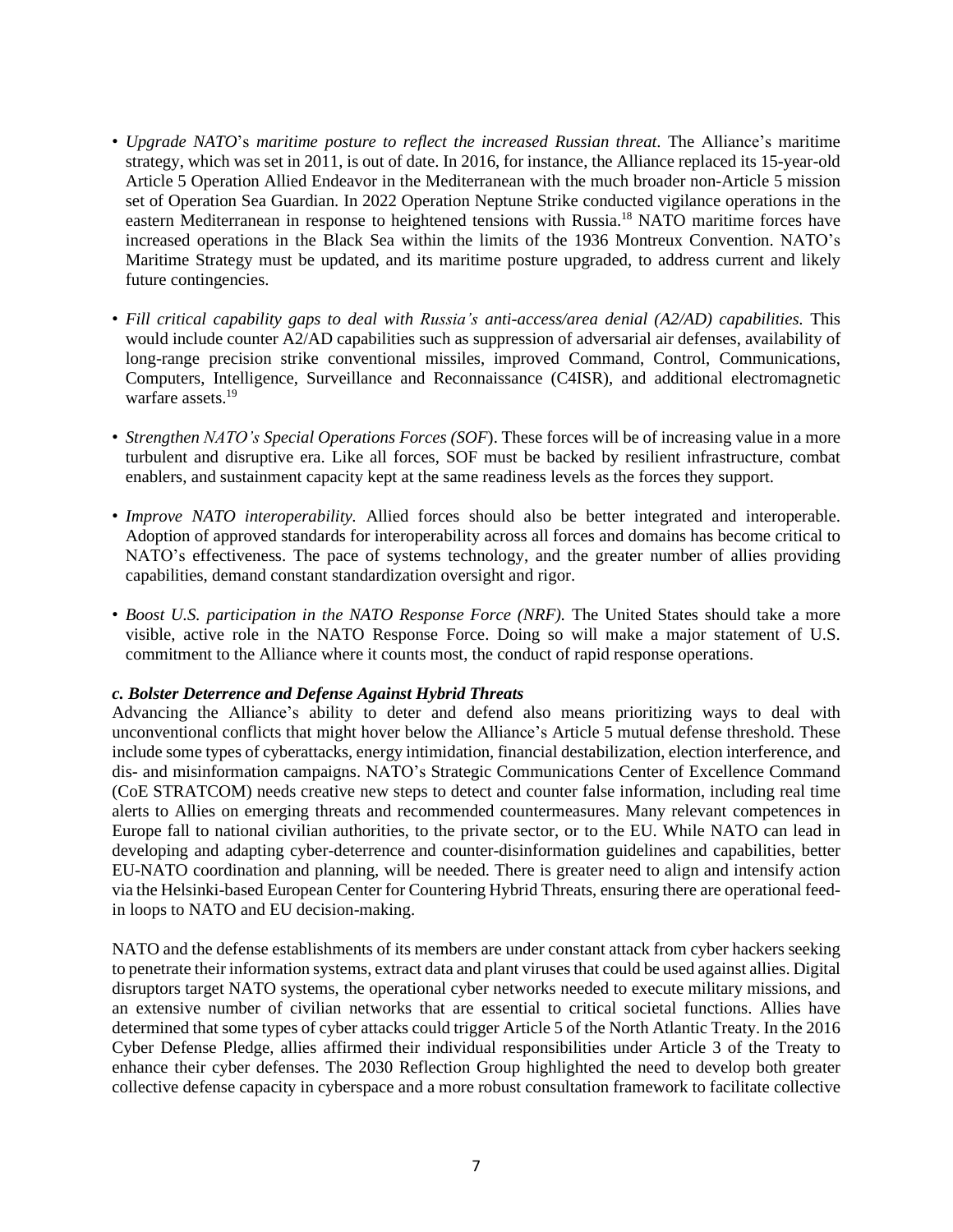defense, crisis management, and cooperative security in the cyber domain.<sup>20</sup> These concerns were largely echoed by allies in the 2021 Brussels Summit Communiqué.<sup>21</sup>

Nonetheless, allies have been reluctant to organize operational capabilities via NATO, and only five member states have announced that they will make sovereign cyber effects available to the Alliance.<sup>22</sup> Limited measures thus far undertaken include deployment of cyber defense elements with NATO response forces, where continuous coordination and planning of cyber operations is essential. NATO has also gained initial experience through the SHAPE Cyber Operations Center (CyOC).

# **Box 1. Enhance Cybersecurity Through "Safe-to-Fail" Principles**

If NATO is to effectively address the broad range of security challenges emanating from the cyber domain, the Alliance could complement its current collective defense efforts by incorporating cyber resilience and "safe-to-fail" principles into the new Strategic Concept.<sup>23</sup>

Until now, NATO efforts to operationalize collective defense have relied primarily on 'fail-deadly' and 'fail-safe' logics in cyberspace. Should deterrence fail, 'fail-deadly' means the Alliance responds with the use of deadly force, whereas 'fail-safe' efforts are intended to ensure that the Alliance and its members can continue to operate safely and securely in the cyber domain.<sup>24</sup>

While these two approaches are important, they only apply to a limited band of the full spectrum of threats presented by the cyber domain. Fail-deadly deterrence is only likely to succeed in preventing adversarial states from cyber operations that reach the threshold of armed conflict with destructive physical effects that are quickly attributable.<sup>25</sup> It is likely to be ineffective with state or non-state actors inflicting lower threshold attacks for which attribution is difficult. These considerations are further complicated by the differing legal restraints individual allies place on offensive cyber operations. Fail-safe measures also face several challenges. Given the sheer quantity of daily network probes experienced by NATO and individual member states, it is unlikely that every intrusion can be successfully countered or even identified. Highly sophisticated cyber operations are also likely to evade most defensive measures. Moreover, computers and systems increasingly rely on commercially available products and non-NATO-based manufacturers. Defensive strategies will have limited utility if hardware or software components have been preloaded with malware.<sup>26</sup>

The Alliance and its members need to account for a variety of threats and scenarios for which fail-deadly and fail-safe strategies prove ineffective—such as ransomware attacks, distributed denials of service, exploitation of digital supply chains, or operations conducted by non-state actors. To withstand and bounce forward from such disruptions, NATO should ensure that military cyber functions and capabilities are 'safeto-fail' -- that is, they can fail in ways that do not remove their ability to recover at or above original operating capacity. Incorporating safe-to-fail principles would require the Alliance to fill out the full meaning of Article 3, which is not limited to "self-help" but also includes "mutual aid." It would mean coordinating with the private sector and de-conflicting economic priorities, as provided under Article 2. It would include developing metrics for assessing Allied operational success in cyberspace, and horizonscanning for emerging cyber technologies that could affect Alliance security.<sup>27</sup>

The Strategic Concept should take NATO efforts further. The United States might offer to be the framework nation in the next evolution of NATO cyber operations planning and coordination. A full NATO Cyber Defense Forces Headquarters (NCHQ) should be agreed, based on the proven NATO Special Operations Forces Headquarters (NSHQ) model. An NCHQ would improve cooperation among allies and protect NATO's freedom of action in cyberspace, strengthening deterrence. Such a headquarters should generate the necessary arrangements and readiness to allow nations to plug their capabilities and produce cyber effects should there be a collective decision to do so. It should act to achieve consensus on issues of cyber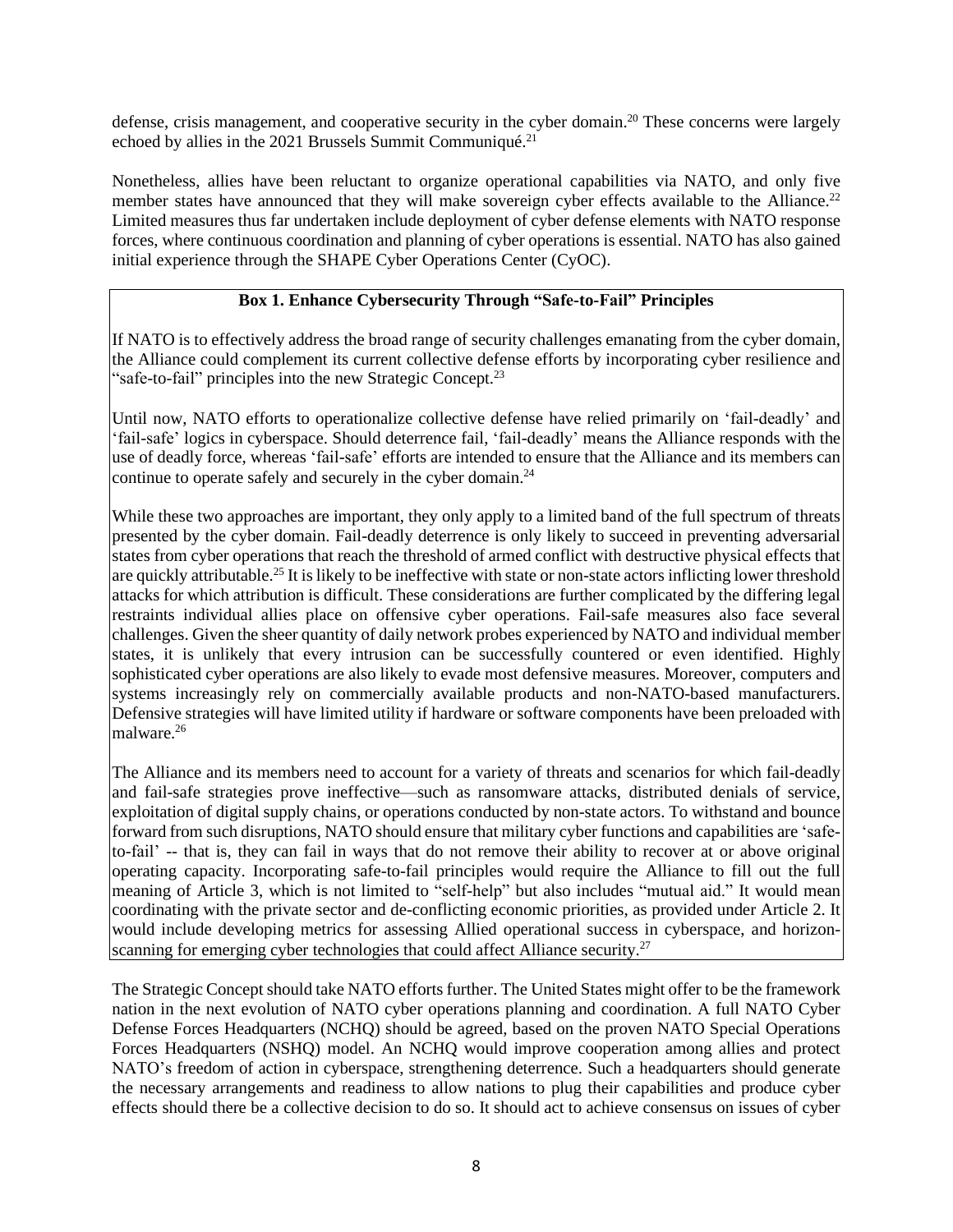deterrence, particularly whether individual Alliance cyber defense capabilities alone are adequate or whether capabilities are needed to effectively deter major strikes against NATO networks, the networks of individual nations, or against the critical infrastructures of allied societies (Box 1). It should be linked to the EU's broader cyber toolbox.<sup>28</sup>

## *d. Enhance Nuclear Deterrence*

NATO should continue to be forthright about why nuclear deterrence remains critical to Alliance security. It should acknowledge that the world without nuclear weapons that NATO seeks is not today's world, and highlight the risks and dangers of Russia's nuclear saber-rattling, at a time when demise of the Intermediate-Range Nuclear Forces (INF) Treaty allows Russia to continue its deployments of nuclear INF systems within striking range of European allies.

The Strategic Concept should advance NATO's nuclear forces agenda in three ways. First, the Alliance must clearly restate its shared responsibility for NATO's nuclear forces by maintaining modern, safe and survivable U.S. weapons and survivable allied-dual capable delivery systems in Europe. Second, NATO needs to state a clear nuclear doctrine to more effectively deter Russia's "escalate to deescalate strategy."<sup>29</sup> Finally, while maintaining current weapons deployment posture, NATO should press hard for a return to nuclear and other arms control agreements, including a revival of the now defunct INF Treaty.

# *e. Deter and Defend in Outer Space*

NATO deterrence and defense rely on assured access to outer space for communications, intelligence and warning, navigation, and many other functions. Space assets are essential to the stability of allied economies and societies. Without them, military powers are 'blind, deaf and mute.'<sup>30</sup> More than half of the approximately 3,000 government and commercial satellites in space operate from allied territory. Both kinetic and non-kinetic threats from, to, and within space could disrupt the space operations of the Alliance and its members, potentially leading to an Article 5 contingency. NATO has added a Space Operations Center to its Air Command (AIRCOM) and a Space Operations Center of Excellence in France. These agencies must articulate Alliance interests in space and assist members in coordinating their space resources via the NATO Defense Planning Process (NDPP) to meet NATO as well as national requirements. NATO must follow through on its Space Policy, agreed in June 2021, by realizing the Strategic Space Situational Awareness system at NATO headquarters, and working out procedures for NATO response to incidents in outer space, just as it has for other domains, including potential military measures and political consultations.

# *f. Be Prepared to Engage with Moscow*

Enhanced measures of deterrence and defense should be reinforced by clear NATO offers to engage with Moscow. Engagement is not a favor to Putin; it is in NATO's own interests. As the Alliance suggested in the January 2022 NATO-Russia Council meeting, efforts could include minimizing escalation risks, avoiding inadvertent incidents or miscalculations at sea, on land, in the air, and in cyber and outer space, improving transparency and confidence-building measures, returning to nuclear and other arms control agreements and considering additional ones.

#### **2. Crisis Management**

While NATO needs to prioritize its collective defense core task, it cannot afford to neglect crisis management. Syria, Iraq, Northern Africa and the Mediterranean, Ukraine, Georgia, Bosnia and Kosovo are all active crises of varying intensity with significant implications for Alliance members. NATO and the EU have each launched crisis management initiatives, but most have suffered from partial participation and inadequate support.<sup>31</sup> The chaotic withdrawal from Afghanistan after two decades of NATO military engagement will be a cautionary tale that may limit future NATO engagement. The Strategic Concept will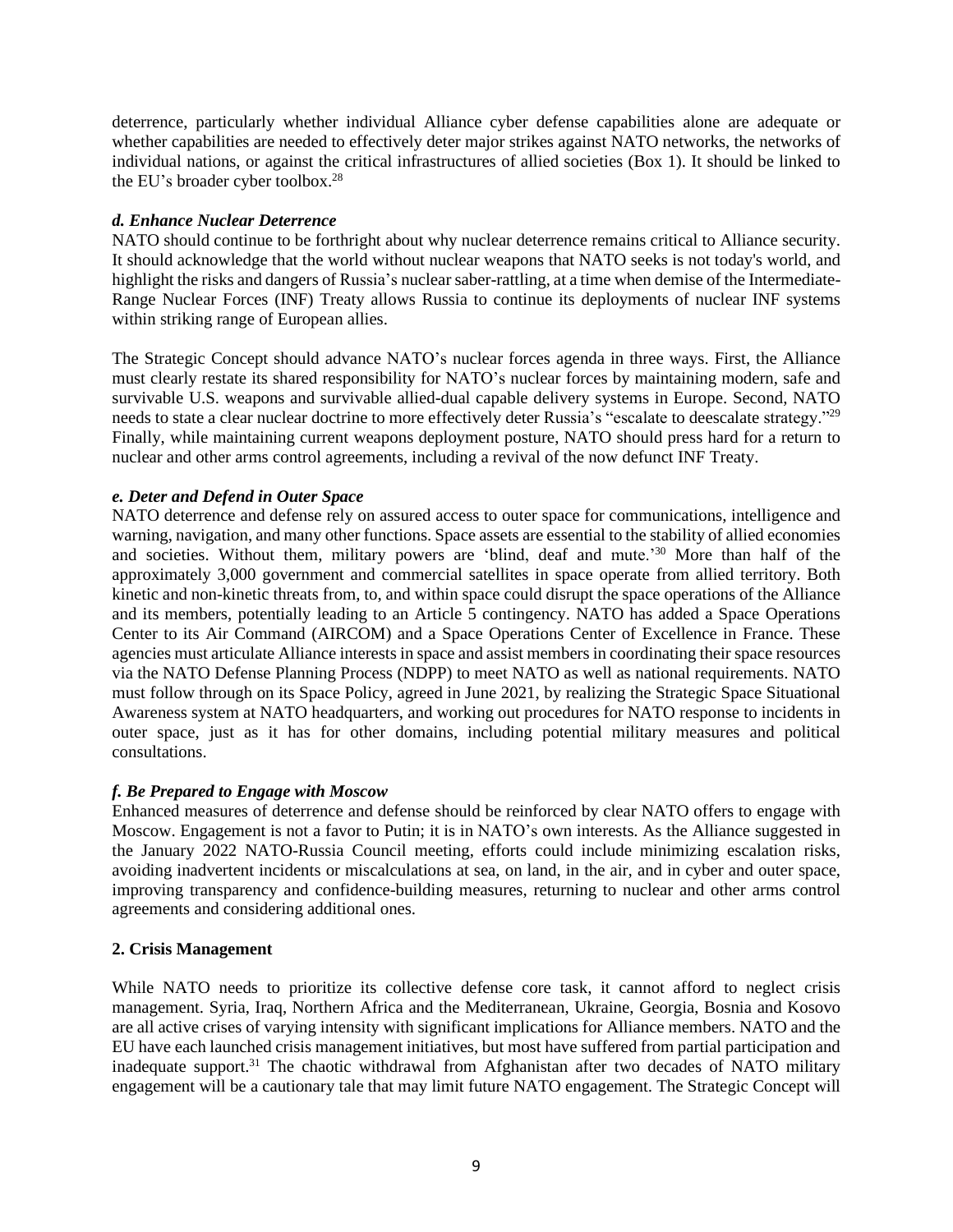need to strike the right balance between necessary engagement in these operations and national reluctance to do so.

# **Box 2. Address Southern Challenges Through Comprehensive Support**

NATO's southern security challenges are extraordinarily complex, in both form and force. Poverty, political instabilities and wars continue to inflict staggering human costs across the entire region, pushing millions to seek refuge on European shores. The wars in Syria, Libya and Yemen have become proxy conflicts that have devastated those countries and provided fertile grounds for terrorists, mercenaries, and other armed groups. Escalating armed conflict, displacement, hunger and widespread poverty are turning the Sahel into a hotbed of instability for terrorists and traffickers in drugs, weapons and human beings.<sup>32</sup> Civil war in Ethiopia, Africa's second most-populous country, could destabilize the entire Horn of Africa. Foreign fighters returning to Europe and European-based extremists constitute a dire intelligence and security challenge for NATO member states. Horrific terrorist attacks are tragic evidence of clear and direct threats to the Euro-Atlantic community. Alliance concerns have been amplified by China's economic and military presence in Africa and Russia's enhanced military footprint across the region.

These ongoing crises have overburdened NATO allies and overwhelmed key NATO partners in the region. They have created fissures across Europe as countries struggle to cope and as their priorities collide. Addressing them requires integrated operations involving a multitude of countries and institutions. In some circumstances NATO may lead, but in most situations the Alliance is more likely to play a supporting role. Still, these complex challenges cut across each of NATO's core tasks: collective defense and deterrence, crisis management, and cooperative security. They are a vivid reminder that resilience has become a priority task for the Alliance. Throughout this report, we have suggested how upgrades to each of these tasks should apply to NATO's south. Taken together, as part of the implementation NATO's Concept for the Deterrence and Defence of the Euro-Atlantic Area (DDA), those elements should support a broad and flexible southern approach of "comprehensive support" that should include:

• Backing from NATO for lead nation and coalition operations undertaken by NATO members;

• Incorporating missile and air defenses, maritime surveillance, and counter-terrorism missions into exercises such as Sea Guardian;

• Implementing fully NATO's Framework for the South and investment in allies' expeditionary capabilities, as well as exercising southern contingencies in the Middle East-North Africa region;

• Strengthening crisis management capabilities such as Special Operations Forces, counter insurgency and aircraft designed for no-fly zones;

• Encouraging European strategic responsibility and closer NATO-EU ties

• Strengthening regional partners such as Israel, Jordan, Iraq, Morocco and Tunisia, and partnerships with the Gulf Cooperation Council and the African Union;

• Reinforcing NATO's political elements, including serving as a platform of dialogue among like-minded countries; and

• Focusing on deterrence and defense measures, particularly along the Turkish-Syrian border.

While NATO must do its part to encourage security in the south, allies must also recognize that many of the region's challenges are not readily amenable to Alliance solutions. NATO may be hard-pressed to shield allies from their consequences. Revitalizing the Alliance's resiliency through the measures suggested above, and others recommended below, would be important steps.

Over the next decade, Europeans and North Americans must anticipate and plan for contingencies related to additional armed conflicts, further displacement, persistent terrorist threats, and security challenges arising from political, economic, and environmental instabilities. They must improve their capacity to conduct scalable counter insurgency and stabilization operations, build partner capacity through training of defense and police forces, promote security sector assistance and reform, generate better situational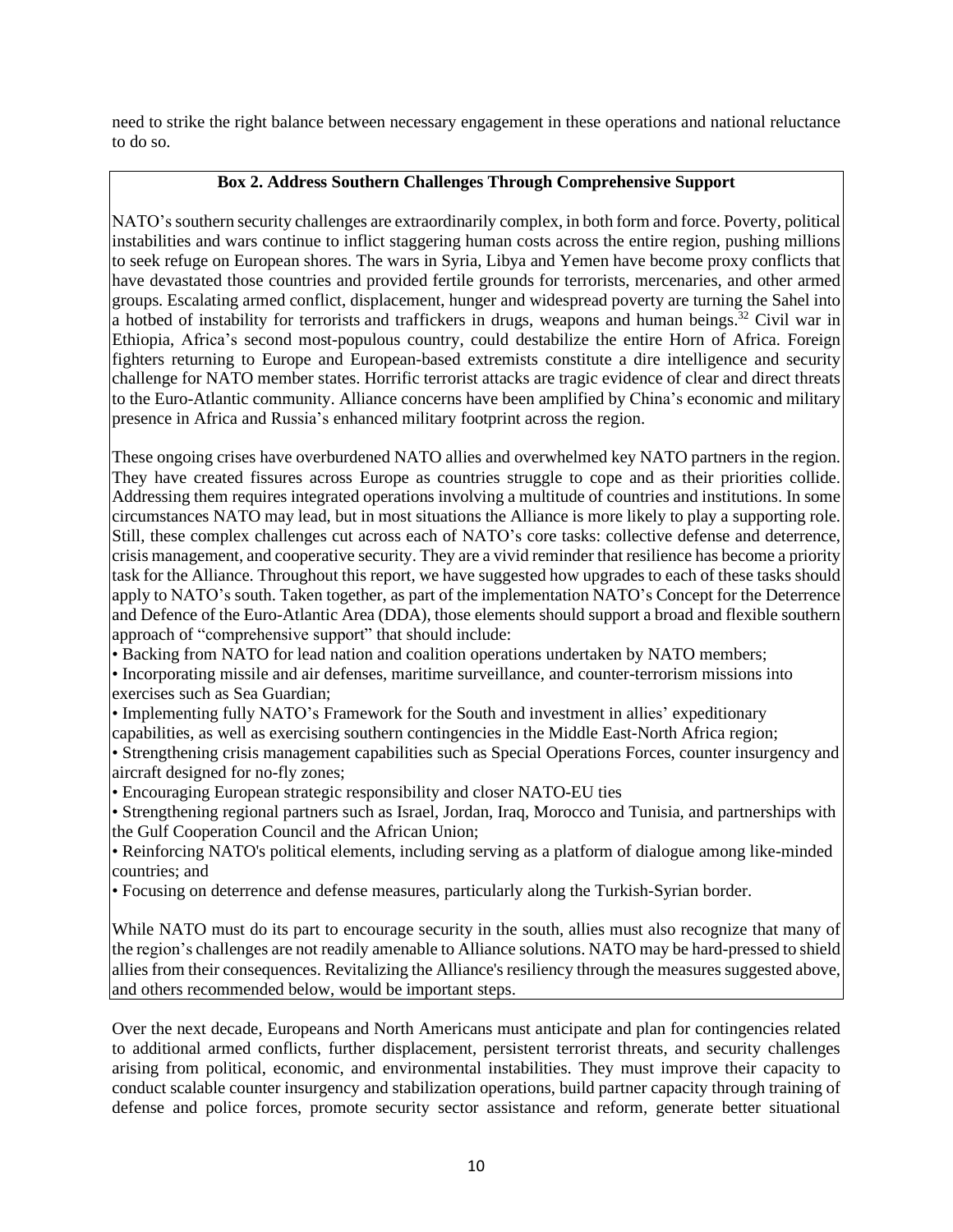awareness, integrate civilian and military operations, and cooperate with private sector actors and civil society. Crisis management needs to be part of a comprehensive NATO Southern Approach (Box 2).

NATO's Special Operations Forces (SOF) capabilities are particularly important to crisis management missions in the south as well as to managing hybrid threats from Russia in the east. Nations should be encouraged to sustain their investment in SOF capabilities as a priority, even with tight budgets. This has to include the funding of participation in NATO as well as in bilateral and multilateral SOF exercises. NATO should continue to facilitate multinational SOF development through training, education, exercises and networking, and, if called upon, to deploy operational command and control of SOF from NATO's Special Operations Headquarters. SOF forces need to be more fully integrated into NATO's command structure. The evolution of hybrid warfare and disruptive challenges also means SOF must develop and maintain additional capacity to work with civilian authorities, including law enforcement and other security agencies.

To integrate the civilian and military aspects of crisis management missions, NATO should seek maximum benefit from its investment in the Comprehensive Crisis Operations and Management Center (CCOMC) at SHAPE. The CCOMC includes ready spaces for representatives of non-NATO organizations cooperating with the Alliance on crisis management. Lessons learned in Afghanistan need to be further assessed by NATO's Civil-Military Cooperation Center of Excellence in The Hague together with NATO's Joint Analysis and Lessons Learned Center in Lisbon.

Crisis management operations can be reinforced by more effective Alliance efforts at cooperative security, as addressed in the next section. Crisis management challenges demand more effective synergies between NATO and the EU, particularly Alliance support for greater European strategic responsibility that could enable Europe to be the "first responder" in crisis management operations in and along its periphery, as discussed in section IV.

#### **3. Cooperative Security**

The Alliance has defined its third core task of cooperative security primarily in terms of working on common security challenges together with other partners. This task remains important. Until now, however, NATO's approach to partnership has been demand-driven and largely voluntary. Particular initiatives advance because partners express interest and a number of allies commit attention and resources. It is time for the Alliance to use its partnerships more strategically and to prioritize those that may best advance Alliance interests. In addition, cooperative security must expand beyond bilateral or regional partnerships, to incorporate initiatives that address the security implications of challenges to the global commons.

NATO has more partners than members. Partners provide significant political support to the Alliance and can also contribute substantial military forces. NATO's partners can enhance the capabilities of the Alliance at low cost. The Alliance can make best use of its partnerships by considering three different groupings. One consists of partners that are aspirants to NATO membership. A second comprises partners along NATO's periphery that are not likely membership candidates. A third consists of other like-minded countries that either already contribute significantly to the common good or have the potential to do so.

When it comes to the first category, NATO's partnerships with Ukraine, Georgia, and Bosnia and Herzegovina are in flux, with each partner seeking NATO membership, but without allied consensus to take such a step. Allies should be careful not to close their door to the people of wider Europe, while at the same time working to deepen practical security cooperation and create conditions under which the question of accession, while controversial and difficult today, can be posed more positively in the future.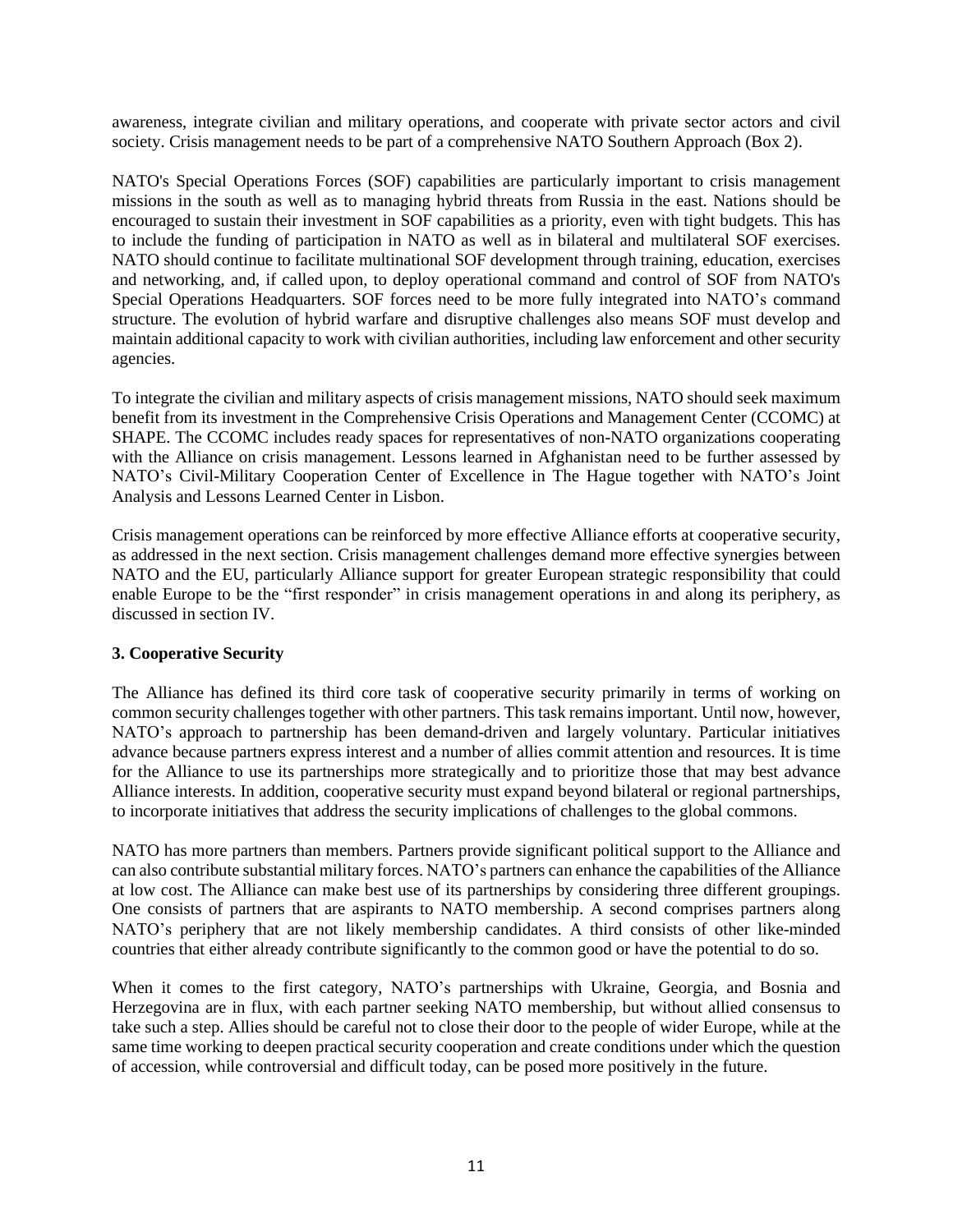#### **Box 3. Help Ukraine and Georgia Deter Russian Aggression**

Seven years after illegally annexing Ukraine's Crimean Peninsula and launching a semi-covert proxy war in eastern Ukraine, Russia continues to hold Ukraine's security hostage. Further military provocations are likely. The best solution for Ukraine, fast-tracking its membership in NATO and giving it the added protection of an Article 5 guarantee, is not in the cards for the foreseeable future. Most NATO allies are not even prepared to take the preliminary, procedural step of granting Ukraine a Membership Action Plan (MAP). Under these circumstances, the Alliance risks eroding its own credibility by maintaining its current ambivalent stance: Indeed, by repeating NATO's 2008 declaration in Bucharest at every NATO summit – that Ukraine (and Georgia) "will become members" one day – but keeping the door shut in practice, NATO risks not only demoralizing the Ukrainians and Georgians, but signaling weakness to Moscow.

Given the stakes, allies should use NATO's new Strategic Concept to adopt a Ukrainian Deterrence Initiative (UDI) that would be an extension of the Alliance's Enhanced Opportunity Partner (EOP) program. Under this approach, allies would make it a strategic objective to do everything possible, short of extending an Article 5 guarantee, to help Ukraine defend itself and resist Russian destabilization. By maximizing Ukraine's capacity to impose significant costs on Russia for future aggression, NATO would bolster Ukraine's deterrence and increase its leverage for achieving a political settlement.

The initiative would encompass not only military equipment and training, but measures to increase Ukraine's resilience against cyber-attacks, financial disruption, disinformation, economic warfare and political subversion. The Ukraine-NATO Commission could provide for ad-hoc consultations whenever Ukraine or allies believe the territorial integrity, political independence or security of any of the parties is threatened. Ukraine should gain more access to the Alliance's Centers of Excellence. Additional possibilities should be generated for Ukraine to benefit from NATO Trust Funds, which provide resources to help partner countries implement practical projects in the areas of demilitarization, defense transformation and capacity building. A new Trust Fund should be added, dedicated to capability development and focused on defensive weapons acquisitions.

A similar Georgian Deterrence Initiative (GDI) could be offered to Georgia. If requested, elements could also extend to Sweden and Finland. All of these countries already have EOP status and face constant Russian military and political pressure. They could build on the example of the 2021 U.S.-Georgian Defense and Deterrence Enhancement Initiative.

Rather than adhering to the standard formula that NATO partnerships are demand-driven and funded largely by voluntary national contributions, under the UDI and GDI NATO would be proactive in assisting Ukraine (and other EOP partners) by making it a formal NATO responsibility, backed by common funding, to help train Ukrainian armed forces and to facilitate their acquisition of modern defensive weapons that would raise the cost to Russia for any new aggression – such as anti-armor capabilities, counter-artillery systems, air and missile defense, anti-ship missiles and combat drones. This would be of far greater benefit to Ukraine and Georgia than a MAP, which is largely symbolic.

The strategy could be further reinforced by steps to increase NATO's military presence in Ukraine and establish an enhanced rhythm of rotational deployments by allies' forces to Ukraine and the region. This could include establishing a joint army training and evaluation center like the one established in Georgia in 2014, a joint naval training and servicing facility in the Black Sea, and more frequent exercises with Ukrainian and other Black Sea partners to defend freedom of navigation. As part of this effort, allies could help Ukraine finance the construction of NATO-compatible military infrastructure, such as airfields, railheads, and port facilities.

The stakes go beyond Ukraine. They relate to the future of a rules-based international order based on the sovereignty of all independent states, inviolability of borders and peaceful settlement of disputes. If Putin were to succeed in resubjugating Ukraine, it would be a major blow to NATO's vision of the liberal international order, and a recipe for long-term instability in the heart of Europe.

Russia intervened militarily in Georgia in 2008 and in Ukraine in 2014. Both countries remain primary targets of Russian aggression, with Russian forces on their soil. The Alliance should consider deeper deterrent and resilience initiatives that make those partnerships more meaningful operationally (Box 3).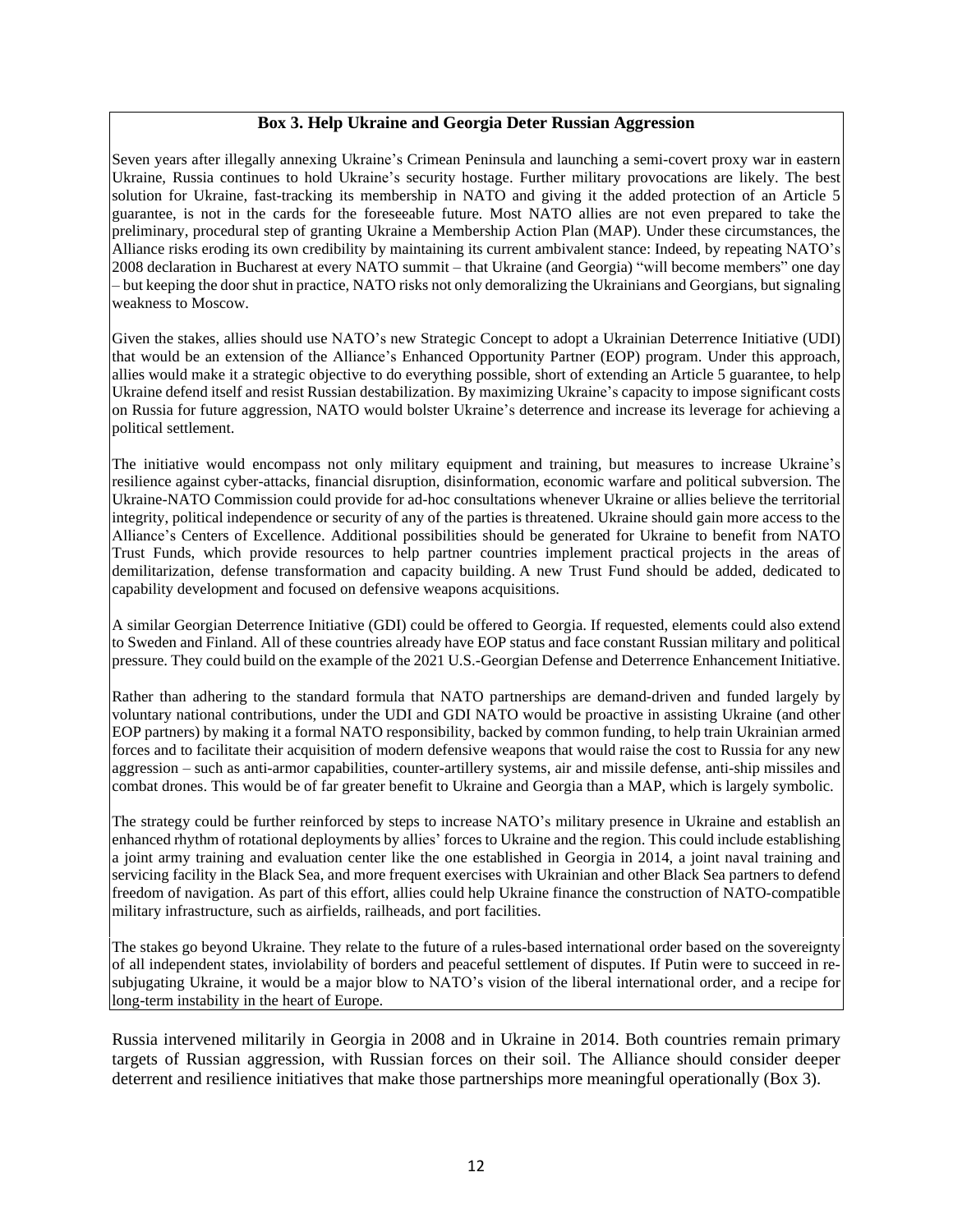Strengthening category two partners in the south will be critical. Jordan has been a key source of stability in a sea of tumult. Yet it is poised precariously on the front lines of conflict. This has led to severe security concerns for Jordan's government and has made Jordan a key host for refugees. Prioritizing mechanisms for assisting Jordan should be integral to NATO's southern strategy. The Alliance should also inject life in bilateral partnerships, for instance with Israel, Morocco and Tunisia. This should include reinvigorated intelligence-sharing and capacity-building.

In terms of category three (very capable like-minded partners), relationships with Sweden and Finland can evolve further to the point where they are virtual members just short of having an Article 5 commitment. NATO should also supplement its Enhanced Operational Partnership with Australia and pursue similar arrangements with Japan and South Korea, as outlined in more detail in Section V.

Perhaps most importantly, a new Strategic Concept can anchor a true NATO-EU strategic partnership to promote European strategic responsibility, leverage synergies and resources, address a range of civilmilitary and unconventional challenges, and shore up democratic standards and shared resilience. Given the imperative of rapid mobility and reinforcement in the event of danger to the Alliance, NATO-EU partnership is essential to creating a "military Schengen"<sup>33</sup> to ease cross-border movements, mirroring the EU's own civilian Schengen zone.

Beyond these specific categories of partnership, cooperative security must evolve to encompass challenges to the global commons. The Alliance is an important actor in at least four dimensions of the global commons, including: 1) protecting freedom of the seas, 2) upholding the global information commons; 3) ensuring security and norms of peaceful behavior in space; and 4) protecting Alliance equities in Arctic security. As outlined in chapter V, China's activities pose challenges in all four areas. Such challenges only can be addressed cooperatively with a range of non-NATO state and non-state actors. In some areas, NATO will not be the lead institution, but it can offer specialized capabilities. In other areas, for instance, in protecting freedom of navigation, it needs to be equipped to play a leading role. The Strategic Concept should highlight NATO's interest in the global commons and suggest partnerships as one important tool to manage those interests.

NATO has already noted that climate change is a threat multiplier that can exacerbate political and societal tensions, limit the availability of food and water, undermine human health, affect global maritime security, displace people, degrade infrastructure and economies, compromise biodiversity, and exacerbate extreme weather. It is challenging military missions, operational plans and installations. Moreover, the carbon footprints of North American and European militaries are massive. The U.S. military alone releases more greenhouses gas than 140 countries, emitting more than 25,000 kilotons of carbon dioxide a year. Most military infrastructure is not energy efficient; heating accounts for a third of EU armed forces' energy consumption.<sup>34</sup>

The Alliance's initial effort to address the security implications of climate change is encapsulated in its 2021 Action Plan on Climate Change and Security. The plan's four cornerstones of awareness, adaptation, mitigation and outreach are all solid beginnings, but each must be further elaborated, especially regarding operational challenges. Training, education, exercises and standards will need to be rethought and renovated. The purchasing power of the military should be used to fuel investments in cleaner energy, infrastructure and preventive technologies to mitigate the effects of climate change.<sup>35</sup> Consideration should be given to incorporate the possible capability-related elements of climate and related energy transitions into the NATO Defense Planning Process and in NATO Security Investment Program decisions on future infrastructure spending. Allied Command Operations should consider climate-induced contingencies to which the NRF may need to respond, given that it was already deployed in response to Hurricane Katrina and to an earthquake in Pakistan. ACT should work with individual allied nations to assess training areas and other readiness infrastructure that might need investment to protect from climate-induced damage.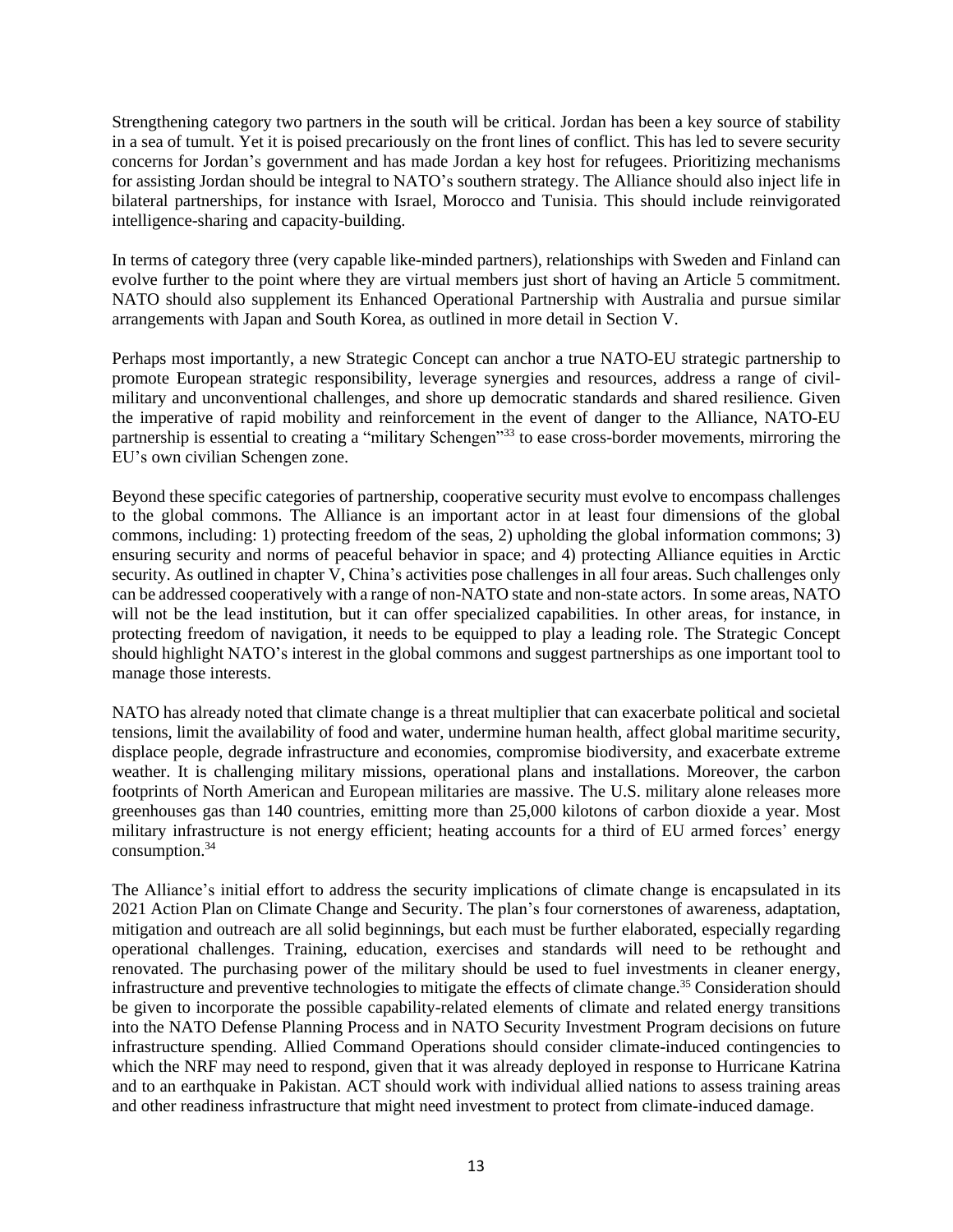Reducing energy demand and increasing energy resilience is essential for the armed forces to ensure a high level of readiness and sustainability. Canada, and a number of other NATO allies that are also EU members, have adopted environmental sustainability policies for their armed forces that could offer good practice. Various initiatives are under way within NATO and the EU, yet efforts are scattered and sometimes duplicative. NATO and EU forces should accelerate their efforts. EU-NATO staff-to-staff dialogues can explore potential areas of cooperation linked to climate and defense, including means through which military establishments can assess and manage climate-change-related vulnerabilities to acquisition and supply. These issues should also be part of the U.S.-EU Dialogue on Security and Defense.

Canada has offered to host a Center of Excellence on Climate and Security to enhance situational awareness that would enable allies to anticipate, adapt, and act to meet security challenges posed by climate change. Optimally, it would be an independent center, similar to the model established by the Center of Excellence for Countering Hybrid Threats in Helsinki, which would offer greater synergies and facilitate NATO-EU cooperation.

Beyond these initiatives, NATO can be a platform for security risk assessment, information-sharing and resilience support among partners. NATO's Centers of Excellence and its structures for education and training are useful vehicles through which allies and partners can share good practices in a wide range of areas, including energy security, terrorism, cyber and hybrid threats, strategic communications and resilience. Additional Centers on the security implications of economic and technological interdependencies should be considered with Indo-Pacific partners.

# **4. A New Core Task: Comprehensive Resilience**

The growing need to implement operationally the concept of resilience—the ability to anticipate, prevent, and, if necessary, protect against and bounce forward from disruptions to critical functions of our societies—has become a challenge on par with NATO's other core tasks. It is essential to the other three, yet it has not been integrated adequately into allied planning or operational activities beyond narrow country-by-country baseline requirements. It must deal with a spectrum of challenges that are not addressed adequately by the other core tasks. And NATO's efforts thus far betray a static understanding of resilience, which encompasses a wide range of dynamic interconnections. We understand the reluctance of some to create a fourth core task, but given the importance of resilience in a world of disruption and the inability to merge it adequately with the other three core tasks, we urge Alliance leaders to reconsider and create such a new fourth core task.

NATO must move beyond country-by-country metrics and adapt a more comprehensive approach that embraces and operationalizes the mutually-reinforcing concepts of democratic resilience, shared resilience and forward resilience. The foundational importance of democratic resilience was discussed in chapter II. Shared and forward resilience are equally essential.<sup>36</sup>

In Article 3 allies commit to build resilience against armed attack through "continuous and effective selfhelp and mutual aid." Until now, NATO's resilience efforts through country-by-country baseline requirements have focused on the first part of that phrase: "self-help." Adopting comprehensive resilience would give meaning to the second part of that phrase: "mutual aid." Article 3 also provides the basis for NATO's cooperation on resilience with partner governments and the private sector.

Each NATO member state bears primary responsibility for ensuring the resilience of its own democratic society. Resilience begins at home. However, in an age potentially catastrophic terrorism, networked threats and disruptive cyber-attacks, no nation is home alone. Few critical infrastructures that sustain the societal functions of an individual country are limited today to the national borders of that country. Strong efforts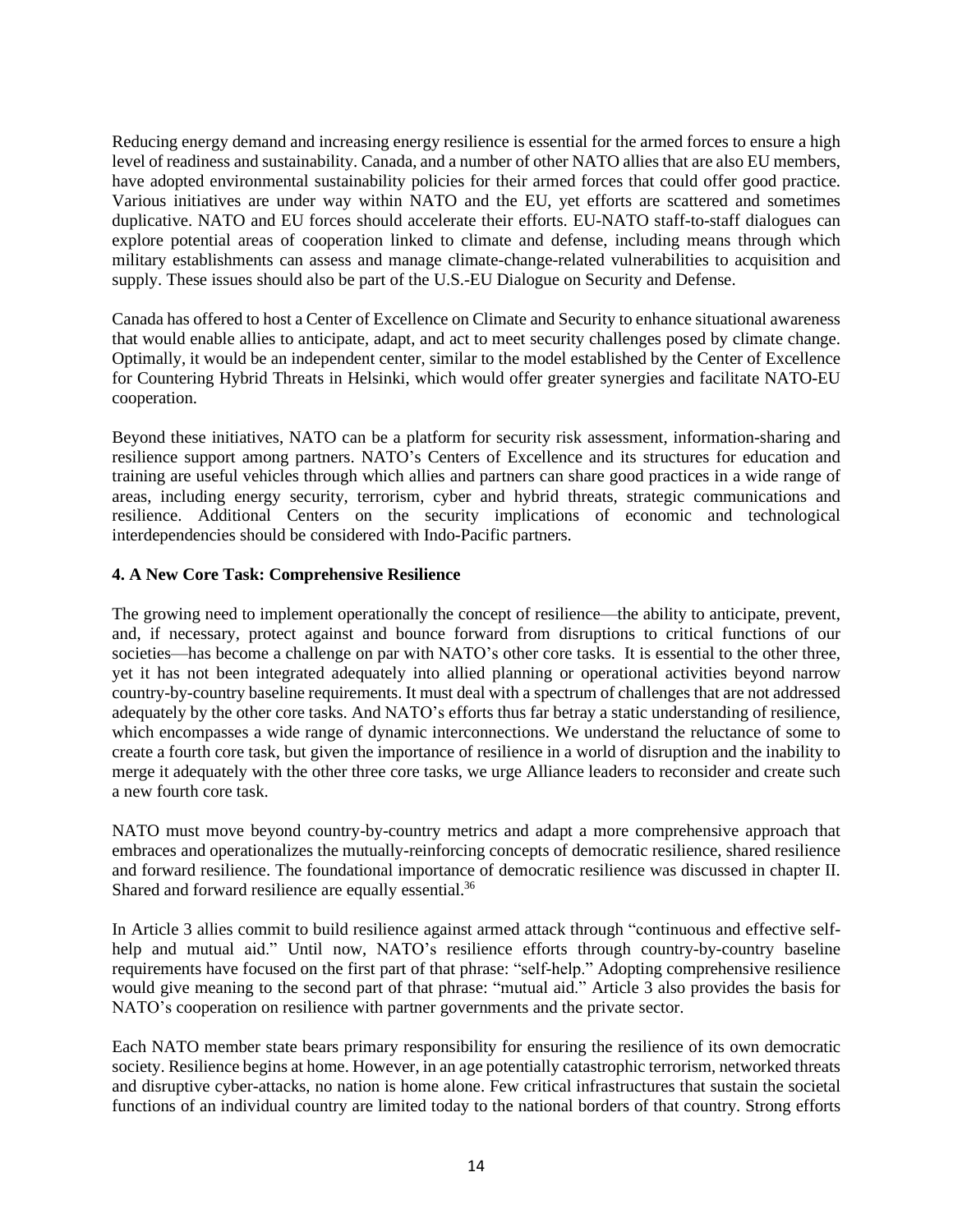in one country may mean little if a neighboring ally is weak. The upshot: governments accustomed to protecting their territories must also be able to protect their connectedness — the vital arteries that are the lifeblood of open societies. Resilience will never be achieved on a country-by-country basis; Allies dependent on mutual flows of people, power, goods and services must move from country-by-country baseline requirements to *shared* resilience, by establishing together metrics that can ensure their mutual security. This needs to include but go beyond critical infrastructures to encompass key industries, financial flows, strategic ports and transportation/reception nodes, supply chains, communications and information networks, and other elements of the connective tissue that binds allies' critical societal functions.

This leads to the concept of *forward* resilience, which has two components, one spatial and one temporal.

The spatial component essentially means projecting shared resilience forward to non-NATO partners. We see the importance of this today in Ukraine, which is being used by Russia as an experimental laboratory for hybrid threats and disruptive attacks on critical societal functions. Since Russia's 2014 military intervention in Ukraine, its digital disruptors have engaged in a relentless effort to weaken Ukraine and stymy its efforts to align more closely with the West by attacking the country's critical infrastructure, incapacitating electricity grids, subway systems and airports. Because Kyiv is largely unable to retaliate, Russia has also found Ukraine to be a useful testing ground for its cyberwarfare capabilities.

In the current crisis, NATO has acted to help Kyiv become more resilient to such attacks. That is good – but allies should not think of such help as a "one-off" in the middle of a passing crisis, they should think of it as an ongoing, integral part of NATO' mission going forward.

Ukraine is not a lone example. All across Europe's southern and eastern peripheries disruptive challenges to weak democracies can ripple back into NATO territory. These examples underscore NATO's interest in projecting resilience capacities forward to vulnerable democratic partners. Allies should share societal resilience approaches and operational procedures with partners to improve democratic resilience to corruption, psychological and information warfare, interference with elections or democratic institutions, and disruptions to cyber, financial and energy networks and other critical infrastructures. Shared resilience efforts among allies in the areas outlined above should be extended as possible to critical NATO and EU partners. Creating a higher degree of resilience in vulnerable societies makes it more difficult for malign state or non-state actors alike to disrupt and create the instability they need for their success.

Forward resilience also has a temporal connotation, as in thinking and acting forward in time – anticipating disruptive challenges coming our way, and acting to prevent, mitigate or adapt to them. This is another reason to consider a NATO Office of Net Assessment. It can inform NATO's efforts to mitigate and adapt to the security consequences of climate change and disruptive technologies.

Corrosive cyber operations, disruptions to defense-relevant supply chains, and the COVID-19 pandemic have each underscored the need for the Alliance to address more effectively unconventional challenges to human security. Comprehensive resilience would also include efforts to withstand hybrid attacks on NATO societies and political will. NATO will also be impacted by global warming. Efforts to deal with it eventually may require the capabilities of NATO militaries for issues like emergency rescue and logistics support.

Resilience is a job for NATO, but it need not be a job for NATO alone. Enhanced NATO-EU cooperation offers a means to leverage the combined resources of both organizations in common cause. Most NATO member states are also EU member states. Much of the resilience challenge has to do with civilian institutions and privately-owned infrastructures, many of which are integrated into EU structures and processes. Fortunately, NATO and the EU already work closely on resilience issues related to critical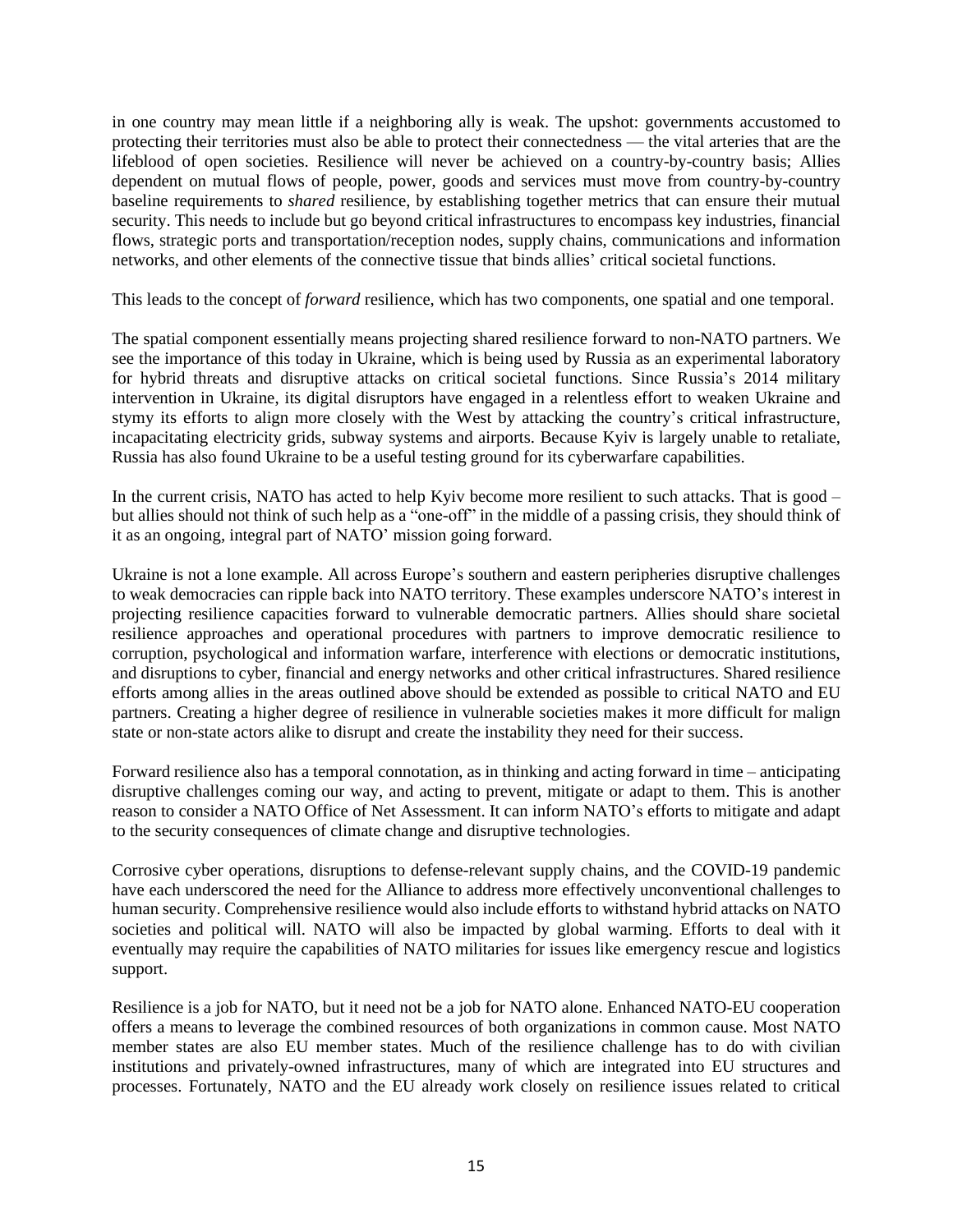infrastructure protection; they should extend that cooperation to issues of democratic, shared, and forward resilience.

During the Cold War, allies knew where the front line was. After the Cold War, they hoped that there would be no more front lines. Today, allies are focused on front-line challenges to their east and to their south. In this age of disruption, however, the front line could be anywhere – the Polish-Russian border, Istanbul's Grand Bazaar, Frankfurt's airport, Italy's food supply, transatlantic subsea cable links, the Internet, the Washington DC metro, or the Hoover Dam. Building resilience to disruptive threats is a major common task for North America and Europe. For a quarter-century, NATO's mantra was "out of area or out of business." Today, it must be "in area or in trouble."

Agreeing on a new core task of comprehensive resilience promises to be the most innovative, forwardlooking feature of a new Strategic Concept. It and the other core tasks are also mutually reinforcing. Collective defense and deterrence remain central to NATO's purpose; they will be more credible if our democracies are more resilient. Many crises along NATO's borders cannot be prevented or managed through military means alone; operationalizing the concepts of shared and forward resilience will improve the Alliance's core task of crisis management. And NATO can do more to bring its unparalleled experience as an alliance of resilient democracies to its third core task of cooperative security.

# **IV. Rebalancing the Transatlantic Partnership**

As NATO grapples with new and complex strategic realities, it can no longer afford its excessive reliance on the United States, either for collective defense or for crisis management and cooperative security missions beyond Europe's borders. The United States will have to pay increasing attention to China and limit its involvement in the Middle East and South Asia. The United States will therefore increasingly look to the European allies to shoulder more of the common burden, and encourage greater contributions to security by the European Union and non-NATO partners like Finland and Sweden.<sup>37</sup>

Over the next decade, NATO must transform itself into a more balanced transatlantic partnership in which Europe assumes greater strategic responsibility while reinforcing the transatlantic link. Setting the goal of a rebalanced Alliance in the new Strategic Concept would move allies beyond contentious arguments over burden-sharing and embrace Europe's longstanding ambition to play a larger role in its own defense, while sidestepping semantic sideshows over the meaning of "European strategic autonomy," which has become politically toxic in some allied nations.

Advancing greater European strategic responsibility starts by defining the concept in a way designed to strengthen the Alliance. It should focus on two military goals:

- The first should be to enhance the European allies' conventional military capabilities to a level that would provide half of the forces and capabilities, including the strategic enablers, required for deterrence and collective defense against major-power aggression. Should a conflict simultaneously break out with China in Asia and Russia in Europe, the United States may not be able to deploy adequate reinforcements to Europe. European allies need to be able to pick up the slack.
- The second goal should be to develop European capabilities to conduct crisis management operations in Europe's neighborhood without today's heavy reliance on American enablers such as strategic lift, refueling, command, control and reconnaissance. The withdrawal from Afghanistan was just the latest demonstration of Europe's continued dependence on U.S. enablers.

Meeting these two goals would allow Europe to become the first responder to most crises in its neighborhood, acting through NATO, through the EU, or through ad hoc coalitions of the willing. It would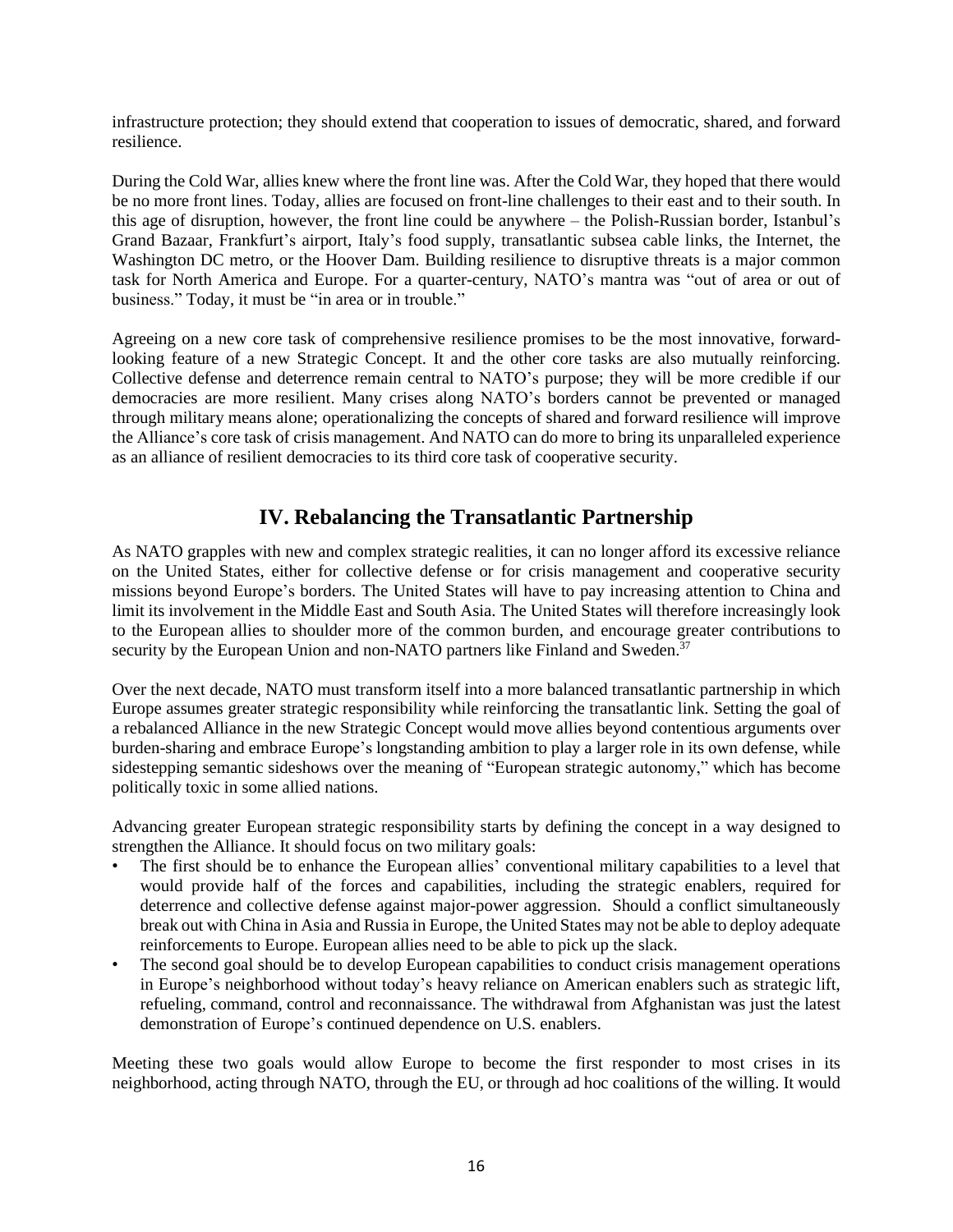permit the United States to shift some of its forces and strategic focus to the Indo-Pacific region without any significant reduction in the capabilities needed to deter Russia.

To achieve these goals, allies could agree within the NATO Defense Planning Process to a military level of ambition for European strategic responsibility. European allies and Canada could commit to investing sufficient resources to ensure that, by the end of the decade, they can meet 50% of NATO's Minimum Capability Requirements. This would mean fully usable forces required to cover the whole spectrum of operations and missions, as well as the strategic enablers needed to conduct multiple large- and small-scale missions – if necessary, without U.S. support.

Meeting this standard will take time, given Europe's current lack of enablers, its relatively low readiness rates, and its fragmented military industrial complex. Building European strategic responsibility will be a process, not a one-time event. The new Strategic Concept should launch that process, reinforced by complementary efforts via the EU's Strategic Compass.

Greater European strategic responsibility will require more, not less, transatlantic consultation on politicalmilitary matters. When Europe acquires the military capabilities needed to exercise real strategic responsibility, its political voice will be amplified. Diplomatic differences may still arise, but a dialogue among equals is more likely to overcome areas of disagreement. That said, new mechanisms for NATO-EU coordination will be needed.

Greater European strategic responsibility could clarify who would lead certain missions and what they need to do to succeed. European nations could become the first responders to future crises in neighboring North Africa and the Middle East. They might take the lead for cooperative security missions such as training with NATO partners around the Black Sea or in the Western Balkans. The United States would continue to lead collective defense operations against a major adversary in Europe in combination with more robust European forces. To reassure allies that there would be no diminution in the U.S. commitment to deter Russia, the United States could move additional ground forces to Europe.

Institutional and command arrangements need to be refined to make it easier for the Europeans to conduct autonomous operations. The EU or individual European nations might lead smaller crisis response operations, modeled on French-led operations in North Africa. Most larger operations would continue to be conducted by NATO, because its integrated military command structure has unique experience in doing so. Efforts could be animated by the so-called Berlin Plus command arrangements, yet generate a more effective framework so that NATO's command structure could be used for EU-led operations, with a European general in charge.

Greater strategic responsibility for Europe also requires improved defense industrial cooperation and efficiencies across Europe. The European Defense Agency (EDA), European Defense Fund (EDF), and Permanent Structured Cooperation (PESCO) have aimed to make Europe's defense industry more efficient and effective. A transatlantic understanding on European strategic responsibility could encourage streamlining of Europe's defense industry without excluding U.S. technologies that could improve their output and ensure interoperability.

The United States has resisted EU calls for a greater European defense role since the idea was first promoted in the early 1990s. U.S. concerns centered on the danger of competition and duplication with NATO structures and planning processes, along with doubts about the capacity of European militaries to conduct even small-scale operations without U.S. support. Given today's security environment, it is past time for the United States to shed its ambivalence and work with its European allies and the EU to make strategic autonomy – defined as greater strategic responsibility – a win-win for both sides of the Atlantic. Agreeing to greater European strategic responsibility will be much more effective at rebalancing transatlantic military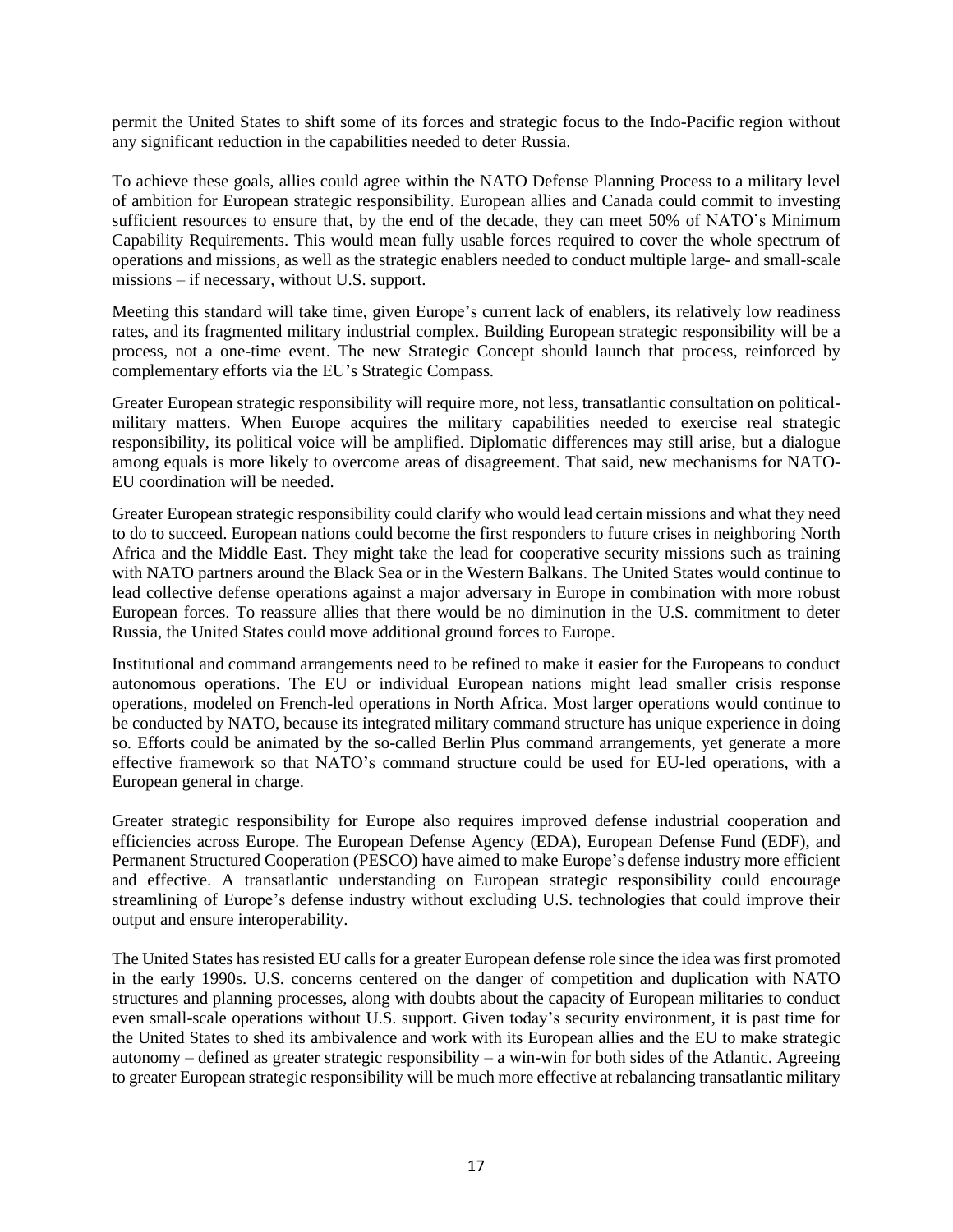responsibilities than continued American harping about burden-sharing. Europeans will be more effectively animated to invest more in their defense by understanding what they are expected to contribute and why.

NATO's goal that every ally spends 2% of its GDP on defense has become an important political metric of allied commitment, and there is good reason for allies to invest more in their security following decades of neglect and in the face of the serious threats and complex challenges outlined in this report. In many ways, however, the 2% benchmark is an arbitrary measure. It ties a static target (2%) to a moveable value (GDP). It is not tied to any element of Allied strategy. It is a measure of input (money) rather than output (capabilities). Even though NATO's adversaries persistently deploy cyber assaults and seek to disrupt critical societal functions within the Alliance, allied investments in cyber protection and related resilience measures do not adequately count against the 2% goal. In short, spending more is not the same as spending well. Spending levels alone tell us little whether allies are doing what they need to do to deter, defend, manage crisis, enhance cooperative security, and ensure greater resilience.

The 2% goal has had positive impact on defense spending and thus it would be ill-advised to abandon it. But ways can be developed to improve output measures and count expenditures that are security-related. A new Strategic Concept that promotes European strategic responsibility, generates attention to a diverse range of external dangers, and highlights the need to enhance resilience and human security, could offer the Alliance a way to tune the burden-sharing debate to new circumstances.

# **V. Connecting the North Atlantic and the Indo-Pacific**

The Indo-Pacific and European theaters are increasingly linked. NATO's ability to address traditional and unconventional threats in Europe is becoming intertwined with related challenges to Alliance security interests posed by China.

# **1. Strategic Challenges**

.

The strategic challenges to the Alliance from China are multifold. Seven broad categories of challenges are discussed below.

# *a. Chinese technological advances have a number of direct security implications for NATO.*

- *• 5G/6G infrastructures.* Huawei's emergence as a dominant 5G telecommunications infrastructure supplier for many countries gives Beijing access to key parts of emerging communications networks, generating choke points of vulnerability for Allied nations. Within 15 years, 5G is likely to be replaced by dual-use 6G technologies with embedded AI-enabled capabilities of military significance. China is likely to incorporate them into its military-civil fusion strategy, as it has with 5G. 38
- *• Defense-relevant technologies.* Beijing is seeking technological dominance in Command, Control, Communication Systems (key for political and military decision-making); Intelligence, Surveillance, Reconnaissance (key for situation awareness); logistical and digital cyber systems (key for deployment of forces and military operations across all domains); and artificial intelligence (key for long-term competitiveness in unmanned systems, C4ISR, and novel operational concepts). China's civil-military fusion strategy leverages investments in traditionally civilian sectors to enhance development of its military and emerging disruptive technologies.
- *• Quantum technologies.* Beijing is developing quantum technology with military applicationsin sensing, communications, and data processing. A universal fault-tolerant quantum computer would render Alliance encryption systems vulnerable.
- *Cyberattacks*. Beijing has the ability to tap into data flows via intercontinental and inter-regional cables. It has used China Telecom's "points of presence" in North America and Europe to hijack data traffic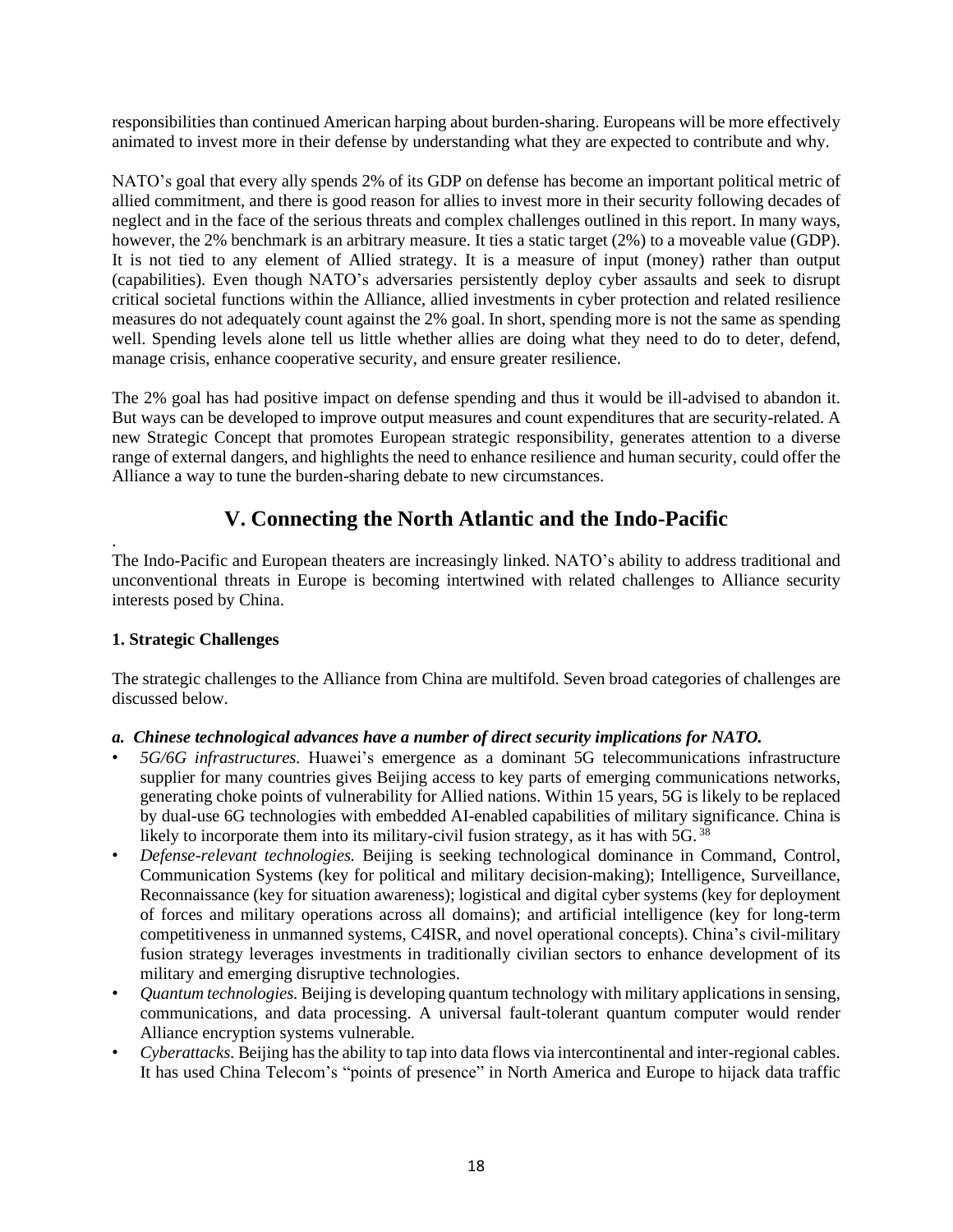through Chinese servers. The challenge is likely to grow: use of AI in cyberattacks is likely to enable malware to adapt to countermeasures and security controls more rapidly than human-centered systems.

- *Splinternet*. China, through Huawei, is proposing a New Internet Protocol that is nothing less than an attempt to set the rules and design the architecture of a new internet. New IP would bake authoritarianism into the architecture underpinning the web and give state-run internet service providers granular control over citizens' use.
- *• Power projection*. China's military rise is starting to match its economic ascent. Over the past decade, its defense budget has grown significantly and it has embarked on an ambitious process of military modernization using its cutting-edge technologies. Currently a regional military power that pursues a variety of hybrid tactics in its maritime disputes with many of its neighbors, it will be able to increasingly project extra-regional power in the next decade.<sup>39</sup>

*b. European and North Atlantic security can be impaired by dangerous dependencies.* Those dependencies are created by Chinese investments in European infrastructure and technologies, including strategic ports, telecoms, power grids, defense-related supply chains, and extreme reliance on China for rare earths and critical materials. Beijing has instrumentalized these dependencies in the past. Moreover, China's connectivity strategies, including through its Belt and Road initiatives (BRI), are not only intended to extend supply chains and logistics routes; they are about creating conditions to push forward Chinese standards, practices and digital flows. More than half of NATO's allies have signed BRI-related agreements. Those dependencies can affect European decision-making and Alliance operations in time of crisis and/or conflict.

# c. China's maritime claims, its space policies and activities in the Arctic could threaten key principles of *the global commons.* Those claims could be further accentuated by Beijing's efforts to erode the East Asian regional order.

- *• Freedom of the seas.* In the South China Sea, China's maritime claims and grey-zone dominance activities have restricted the ability of its neighbors to access resources in their own waters in contravention of international law. The vast majority of Europe's trade with Asia flows though maritime passages that are contested by China. In addition, China has been commissioning ships at a rate unprecedented in peacetime since before World War II, adding the equivalent of a full British Royal Navy each year. China's naval build-up has made China a peer competitor to the United States, increasing China's capacity to challenge freedom of navigation operations and harass foreign vessels. Over the next decade, China is likely to extend its maritime reach into the Atlantic; it is already working to establish Atlantic ports in Africa.
- *• Freedom of information.* In the global information commons, China's diffusion of surveillance, censorship, and disinformation, as well as the use of its economic weight for narrative control threaten the open information environment upon which democracies depend.<sup>40</sup>
- *• Militarizing space.* China continues to invest in improving its military space capabilities, including for intelligence, surveillance and reconnaissance, satellite communication, satellite navigation, antisatellite capabilities, and meteorology, despite Beijing's public stance against the militarization of space. Chinese strategists regard the ability to use space-based systems and deny them to adversaries as central to digitally-enabled warfare.
- *• Arctic security.* China has asserted itself as much as possible as a "near-Arctic" state, and has stated a goal of connecting China to Europe through a "Polar Silk Road" over the Arctic Ocean to deepen economic ties and gain access to resources in the region. There is skepticism, however, as to whether China will remain committed to respecting international law, especially as melting ice opens new shipping and transit routes. While China's current activities in the Arctic are primarily economic or scientific in nature, many have dual-use potential and could serve as precursors to eventual military build-up.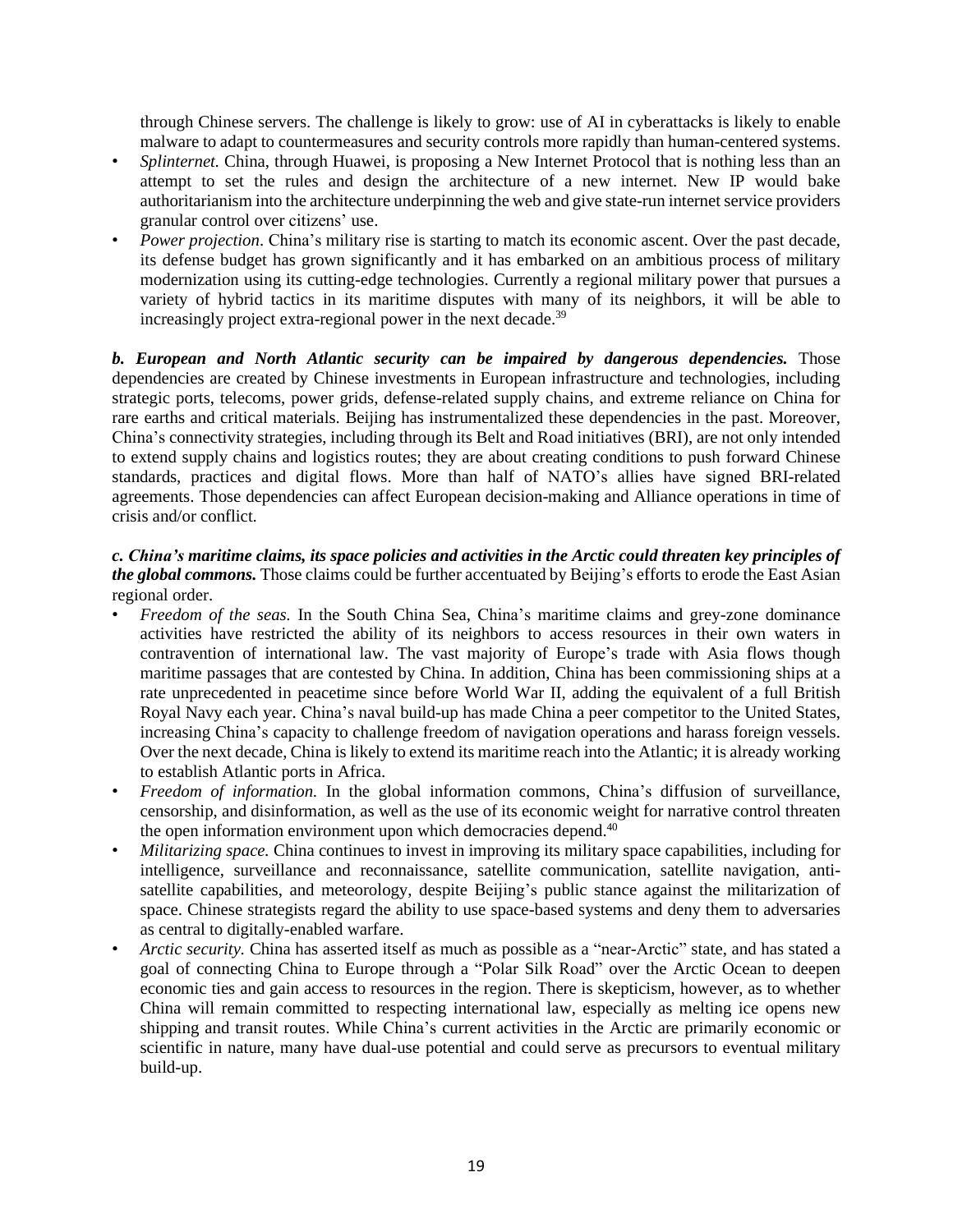*d. China-Russia entente raises concerns for NATO.* Beijing and Moscow have stepped up the frequency and scale of joint military exercises, including in the Baltic and Mediterranean Seas, complicating NATO defense planning, which has been based on the premise that Putin's Russia posed the only serious threat to Allies territorial integrity, and that Russia stood alone, without militarily capable allies. Greater Russian-Chinese defense industrial cooperation on sensitive technology, such as theatre hypersonic weapons, counter-space capabilities, or submarine technology, would present significant challenges for NATO Allies. Moreover, China-Russia entente could change the risk calculus of either or both parties, possibly leading to reckless behavior that could imperil Alliance security.

*e. Conflict in the Indo-Pacific has significant implications for Europe.* China's military growth, its worrying military-technological advances, and its aggressive regional policies have made it America's pacing factor in developing defense capabilities and policies. China's aggressive territorial claims in the South and East China Seas, and its threats to the integrity of Taiwan, present a real risk of conflict in the Indo-Pacific, including direct confrontation between China and the United States. In such a situation, critical sea lanes of communication, maritime shipping, and European commercial interactions with China, and with Asia more broadly, would be disrupted. The interests of various European allies in the Indo-Pacific would be at risk. Opportunities would be created for Russia. U.S. forces might not be available to adequately reinforce European allies against a simultaneous Russian military challenge. European allies would need to quickly fill those gaps. They need to plan now how they would to do so.

*f. Chinese nuclear warheads and missiles can reach all parts of the North Atlantic region.* In addition, China's nuclear developments threaten to complicate U.S.-Russian arms control arrangements, even as Beijing refuses to enter into arms control discussions. NATO efforts to encourage China to engage in nuclear arms control negotiations are important. <sup>41</sup>

*g. Humanitarian and diplomatic practices concern NATO.* In addition to these security risks, the interests of NATO member states are affected by Beijing's stated ambitions and assertive behavior on other fronts, all of which together NATO leaders have agreed "present systemic challenges to the rules-based international order.<sup>"42</sup> Those challenges include gross human rights abuses, widespread diplomatic coercion and disinformation campaigns, unfair trade and investment practices, and creation of economic and technological dependencies among a range of states across Eurasia and into Africa. At the same time, NATO leaders have been careful not to label China a military adversary or an enemy. They have noted areas of potential cooperation, including global warming, pandemic control, arms control, nonproliferation, and counter-terrorism. This wide array of issues beyond NATO's immediate remit underscores the need for NATO's efforts to be carefully coordinated with diplomatic, economic, and technology approaches organized by the EU, the G7, and other like-minded democratic partners.

# **2. Implications for the Strategic Concept and Recommendations**

With these security challenges and broader considerations in mind, NATO's new Strategic Concept needs to define the strategic connections between North Atlantic and Indo-Pacific security, including the nature of China's strategic relationship with the Alliance, and chart ways to address them. As part of an overall approach to the Indo-Pacific, allies should design a dual-track policy toward China that focuses on competition and possible confrontation on the one hand, and cooperation where possible on the other hand. It should contain the following measures:

*a. Explore deeper coordination under Article 2 of the North Atlantic Treaty,* which commits allies to promote "conditions of stability and well-being" and to "encourage economic collaboration." Article 2 offers a frame through which allies could work to enhance investment screening of foreign investment in security-related infrastructures, companies and technologies, as well as other steps to protect individual allied nations from security-related dependencies on China. Article 2 also offers a framework for enhanced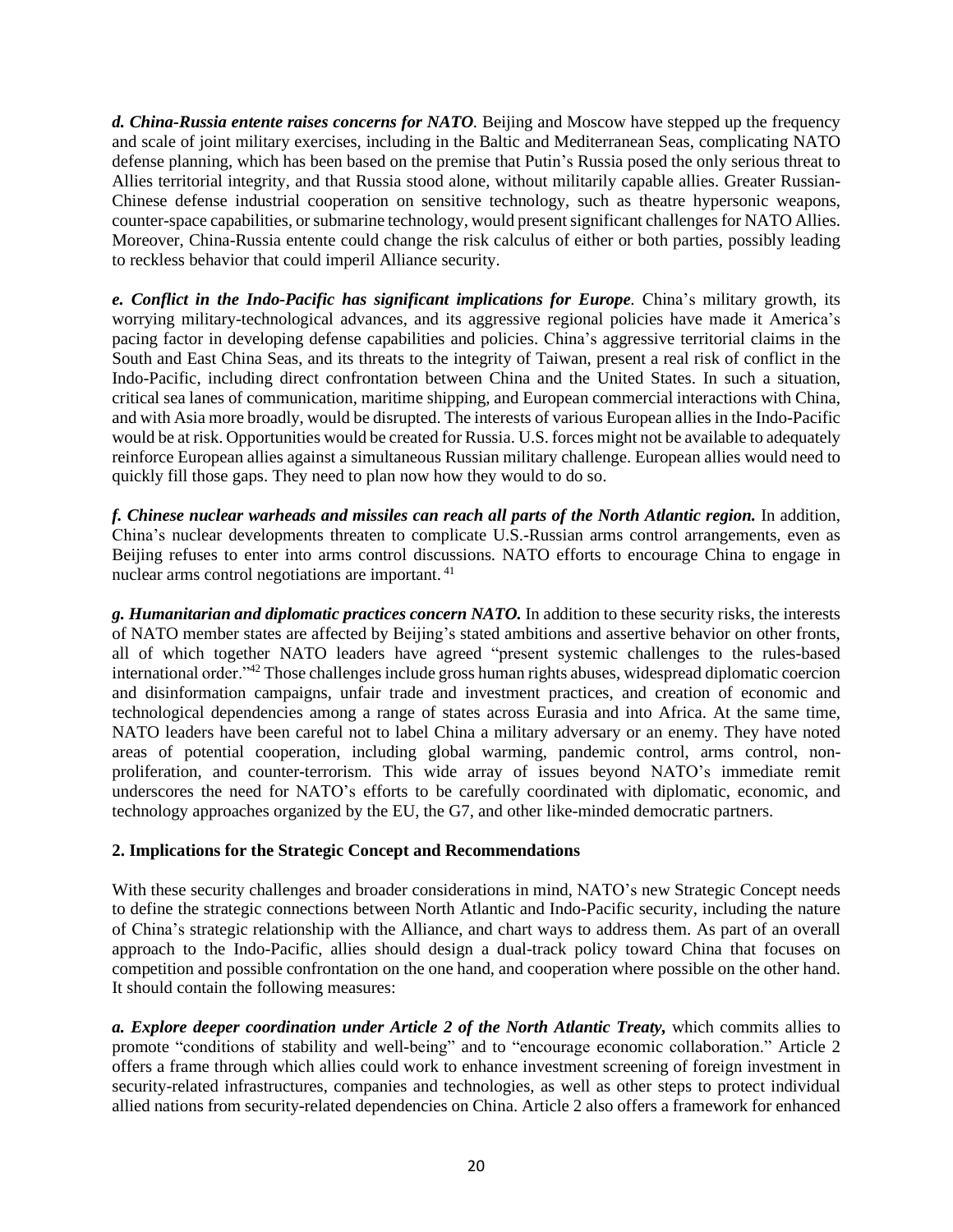cooperation with the European Union on these issues, including common or complementary principles of action with regard to economic-security contingencies.

#### *b. Bolster NATO's commitment to critical infrastructure defense and secure supply chains within the upgraded frame of comprehensive resilience.*

- *• Update NATO's secure telecommunications requirements for 5G*. Incorporate secure 5G spending and other cyber and infrastructure protections into NATO's spending goals.<sup>43</sup>
- *• Conduct an Alliance-wide review of defense supply chain dependencies* on China. Establish a NATO-EU Dialogue to address threats to critical infrastructure, investment screening, export controls (including of dual-use technology), telecommunications, and supply chains.
- *• Set standards for NATO members and partners regarding external investment in critical infrastructure*, particularly if that infrastructure plays a role in the NATO mission.
- *• Increase cooperation between NATO and international development finance corporations* to highlight alternative investment options for critical infrastructure, especially among newer members and partners.

#### *c. Create new North Atlantic-Indo-Pacific partnerships.*

- *• Invite Japan and the Republic of Korea to join Australia as NATO Enhanced Opportunities Partners.* Varying levels of enhanced military cooperation could be considered, from information sharing and joint exercises to joint operational planning or joint command centers**.**
- *• Create a NATO Liaison Office in Tokyo or Seoul.*
- *• Create an Indo-Pacific/NATO Council* or Commission as a forum by which the Alliance and close partners from the region can identify cooperative activities and share assessments about evolving security challenges, including from China.
- *• Establish Centers of Excellence* (COE) in the Indo-Pacific. Much like current COEs in Helsinki and Bucharest, these centers would not be formal NATO entities but be open to participation by a host of actors, including NATO. Private sector actors could also participate. Priority issues are a) addressing security challenges arising from economic interdependencies and technological advances; and b) security challenges related to competition in the global commons.
- *• Establish a Freedom of Navigation Operations program in the South China Sea* in which NATO Allies and other partner nations would participate.
- *• Explore an ad-hoc, issue-by-issue dialogue with India,* which has not indicated interest in a deeper partnership with NATO yet shares overlapping concerns regarding Chinese actions and intentions.
- *• Consider creation of a NATO-China Council* to maintain diplomatic dialogue, explore potential areas of cooperation, and design crisis management measures.

# **VI. Implementing NATO's Overarching Military Concept Informed by Innovative and Disruptive Technologies**

In Ernest Hemingway's novel *The Sun Also Rises,* a character named Mike is asked how he went bankrupt. "Two ways," he answers. "Gradually, then suddenly." Technological changes can happen much the same way. Seemingly small or incremental innovations accumulate, and suddenly the world is a different place. In recent decades there have been a lot of "gradually, then suddenly" movements: the World Wide Web, open-source software, big data, cloud computing, sensors and ubiquitous computing, and now the pervasive effects of artificial intelligence (AI), 5G networks, and algorithmic systems.<sup>44</sup> These and other rapid technological advances can be used to improve the human condition, but they are also changing the character of modern conflict.<sup>45</sup>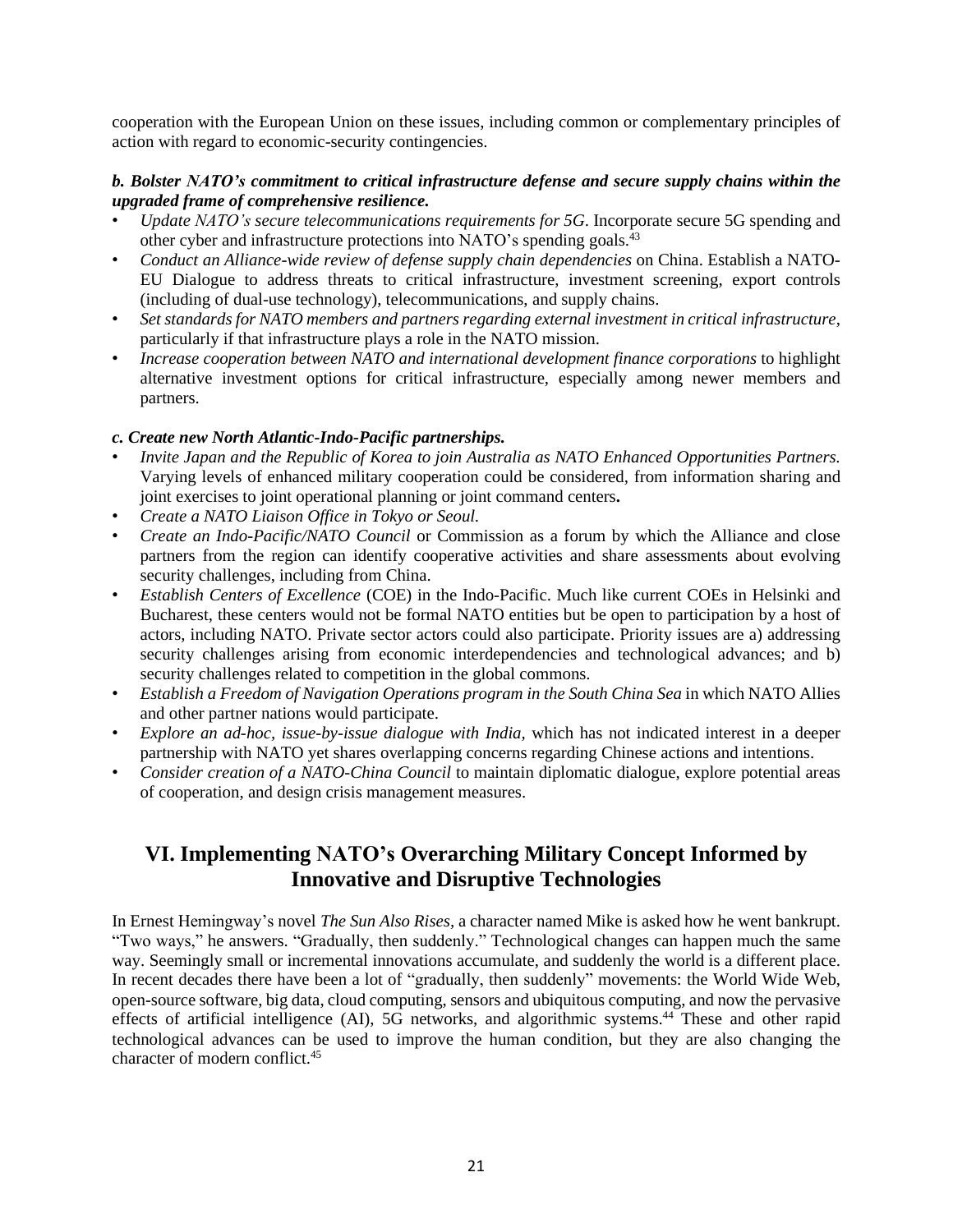State and non-state actors alike are employing enabling technologies to enhance their ability to prevail in conflict. Unmanned platforms are proliferating on land, at sea, and in the air. The literature on previous revolutions in military affairs (RMAs) suggests that those who manage to harness and exploit new technologies, combine them with novel operational and organizational concepts, and evolve a new way of war, stand to gain significantly – a sobering insight in this era of strategic competition.<sup>46</sup> "Artificial" intelligence is the future," Vladimir Putin has said. "Whoever becomes the leader in this sphere will become ruler of the world."<sup>47</sup> According to China's leader Xi Jinping, "technological innovation has become the main battleground of the global playing field, and competition for tech dominance will grow unprecedentedly fierce."<sup>48</sup>

NATO cannot just keep pace with rapid technological advances; it must maintain its technological edge. The Alliance has recognized this imperative, launching various capability initiatives, including its Emerging and Disruptive Technologies (EDT) Roadmap for research on emerging technologies such as AI, quantum computing, autonomy and hypersonic missiles. European NATO members that are also EU members have similarly agreed on a series of capability improvement initiatives, and the United States is working to harness emerging technological capabilities through new operational concepts such as multidomain or integrated operations. Nonetheless, developments in the United States are outstripping those in Europe, risking a military-technological gap between the two sides of the Atlantic that can make it difficult for allied forces to operate together, even when they want to. Allied nations also have diverse positions with regard to the legitimacy, desirability and practicality of new types of military systems.

The Strategic Concept is an opportunity to highlight this challenge and guide expeditious and comprehensive implementation of NATO's effort to foster and protects EDTs, a strategy that allows for military modernization among NATO member states at various speeds and with varying scope, while avoiding technical, tactical and doctrinal loss of interoperability.

This effort should be animated by implementation of NATO's Comprehensive Concept for Deterrence and Defense in the Euro-Atlantic Area (DDA), the 2021 NATO Warfighting Capstone Concept, and SACEUR's AOR-wide Strategic Plan (SASP), which undergird NATO's overall strategic posture. During the Cold War, deterrence relied on an operational concept that tied NATO's nuclear and conventional forces together to undermine the preferred strategy of NATO's adversary. During the 1970s and 1980s, the basis for military modernization among NATO's militaries was provided by the concept of Follow-On Forces Attack and the rediscovery of maneuver warfare through AirLand Battle. These concepts clearly defined roles and missions in the various domains, which in turn provided the logic for weapon system development and procurement, and for investments in promising emerging technologies. Today, the United States is exploring the merits and implications of Multi-Domain Operations, yet NATO currently lacks an equivalent overarching concept. Such an approach needs to identify "defeat mechanisms," which will help the Alliance consider the capability and organizational requirements that will be needed.<sup>49</sup> This is an important weakness that must be addressed. This overarching military concept should:

- Identify for allies the priority technologies impacting its core tasks. Members should be asked to resource these priorities. NATO has already identified seven priority science and technology areas.<sup>50</sup> Given the rapid pace of technological developments, it should review these on an ongoing basis.
- *•* Use NATO's Defense Innovation Accelerator for the North Atlantic (DIANA) and its two Innovation Hubs in Europe and the U.S., and grow the Alliance's  $\epsilon$ 1 billion Innovation Fund, to support the development of a protected transatlantic innovation community, including via cooperation on 6G technologies, testbeds and accelerators, and assessments of vulnerabilities and threats to 6G networks.
- Launch an annual process, perhaps via NDPP, to assess national progress in adopting new technologies. Select partner nations can be invited to participate voluntarily.
- Identify relevant NATO standards and system interoperability requirements for priority technologies.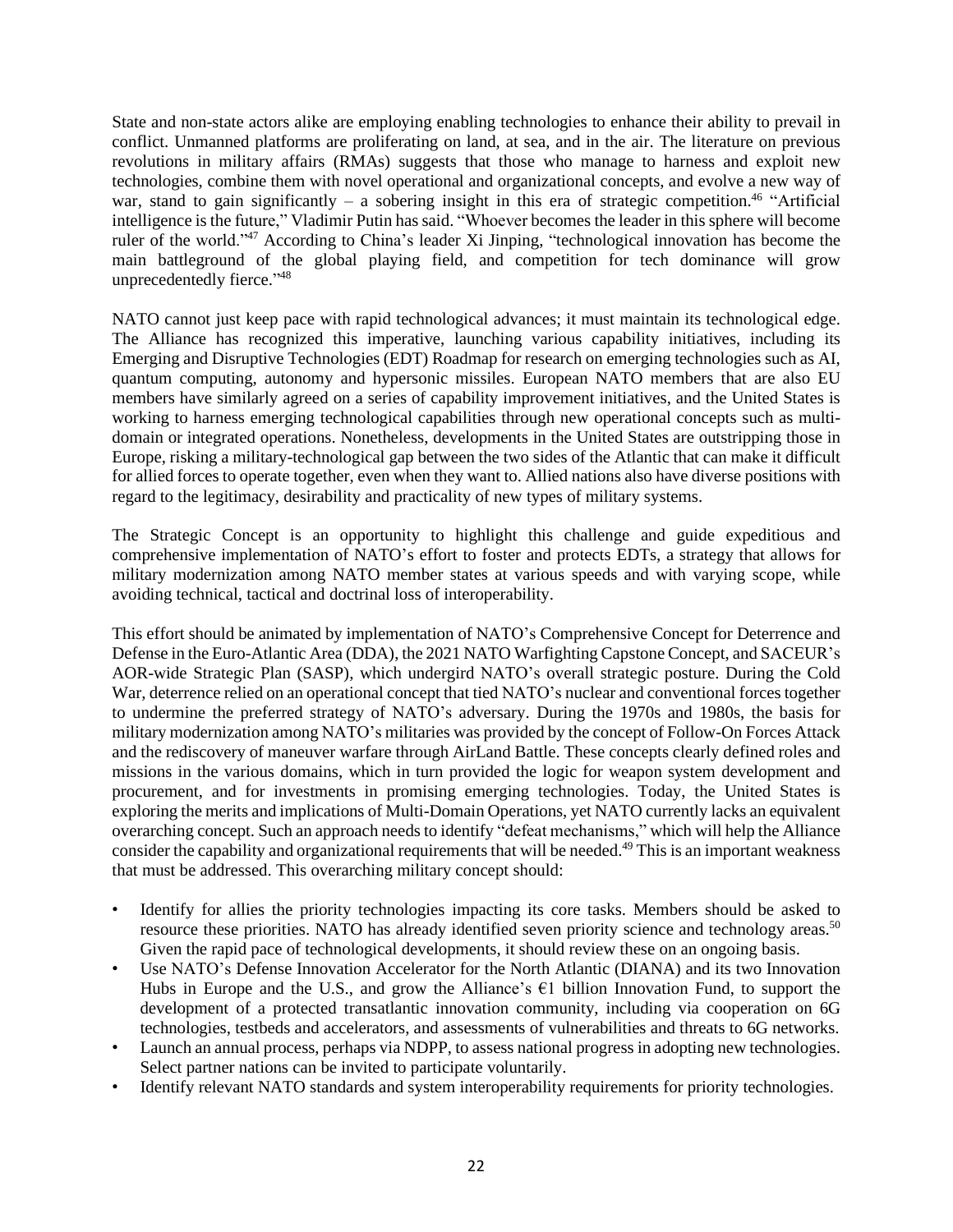- Seek to align around an agreed set of NATO principles for the use of AI in warfare. The U.S. Department of Defense principles are a start.
- Identify and integrate emerging and disruptive technology applications into NATO training, exercises, experimentation, plans and operations. Approve relevant NATO standards and system interoperability requirements for such technologies.
- *•* Establish vibrant connections with industry partners and with EU institutions, such as the European Defense Agency (EDA), the European Commission's DG Innovation & Research, and CERT-EU.

# **VII. Conclusions**

The foundation for NATO's next Strategic Concept should be renewed alliance cohesion rooted in a common commitment to shared values and effective decision-making procedures. Today, those values and procedures are under assault from external and internal challengers. To deal with the threats inherent in an age of disruption, strengthening Alliance cohesion needs to be the new Strategic Concept's number one priority.

NATO's 2010 Strategic Concept was functional for a dozen years despite the fact that the global environment changed dramatically after only four years. The primary reason was that its core tasks allowed for continued adaptation. A new Strategic Concept should recognize that NATO is now operating in more integrated ways that blur neat conceptual distinctions among the Alliance's core tasks. And each of the three existing core tasks has expanded to accommodate new challenges. Crisis management in the south, for instance, involves a big component of collective defense and reassurance for an ally such as Turkey. Collective defense in the east, on the other hand, requires more effective integration of partners such as Finland and Sweden, as well as the agility of crisis management to defeat hybrid warfare. Cooperative security measures can be used to deter Russia and address challenges coming from China. Unconventional challenges to the resilience of allied and partner societies can have cascading effects that could degrade conventional defense and deterrence measures, impair crisis management, and weaken cooperative security. To maintain the vitality of NATO's core tasks for the future, each of the three existing tasks needs to be updated and a fourth task of comprehensive resilience, should be added. Collective defense should be declared *primus inter pares* among the four.

NATO's ability to perform each of these four tasks, in turn, is affected by its ability to integrate its capacities across all domains: land, sea, air, space, and the digital domain, which encompasses, but goes beyond, cyber to include artificial intelligence, quantum, data dominance, and interoperability. The new Strategic Concept needs to establish mechanisms to further develop NATO's approach to multi-domain operations.

The Indo-Pacific and North Atlantic theaters are increasingly linked. NATO's ability to address traditional and unconventional threats in Europe is becoming intertwined with related challenges to Alliance security interests posed by China. NATO must identify and meet the security risks posed by China.

Over the next decade, the United States will therefore need to focus greater military attention on the Indo-Pacific. NATO must thus transform itself into a more balanced transatlantic partnership in which Europe assumes greater strategic responsibility while reinforcing the transatlantic link. Setting the goal of a rebalanced Alliance in the new Strategic Concept would move allies beyond contentious arguments over burden-sharing and embrace Europe's longstanding ambition to play a larger role in its own defense.

Allies cannot know the future. But they can future-proof the Alliance by making continual adaptation a built-in routine, a fundamental feature of NATO's business model. The next Strategic Concept has to establish that principle and the practices that will make it operational. The linchpin of effective anticipation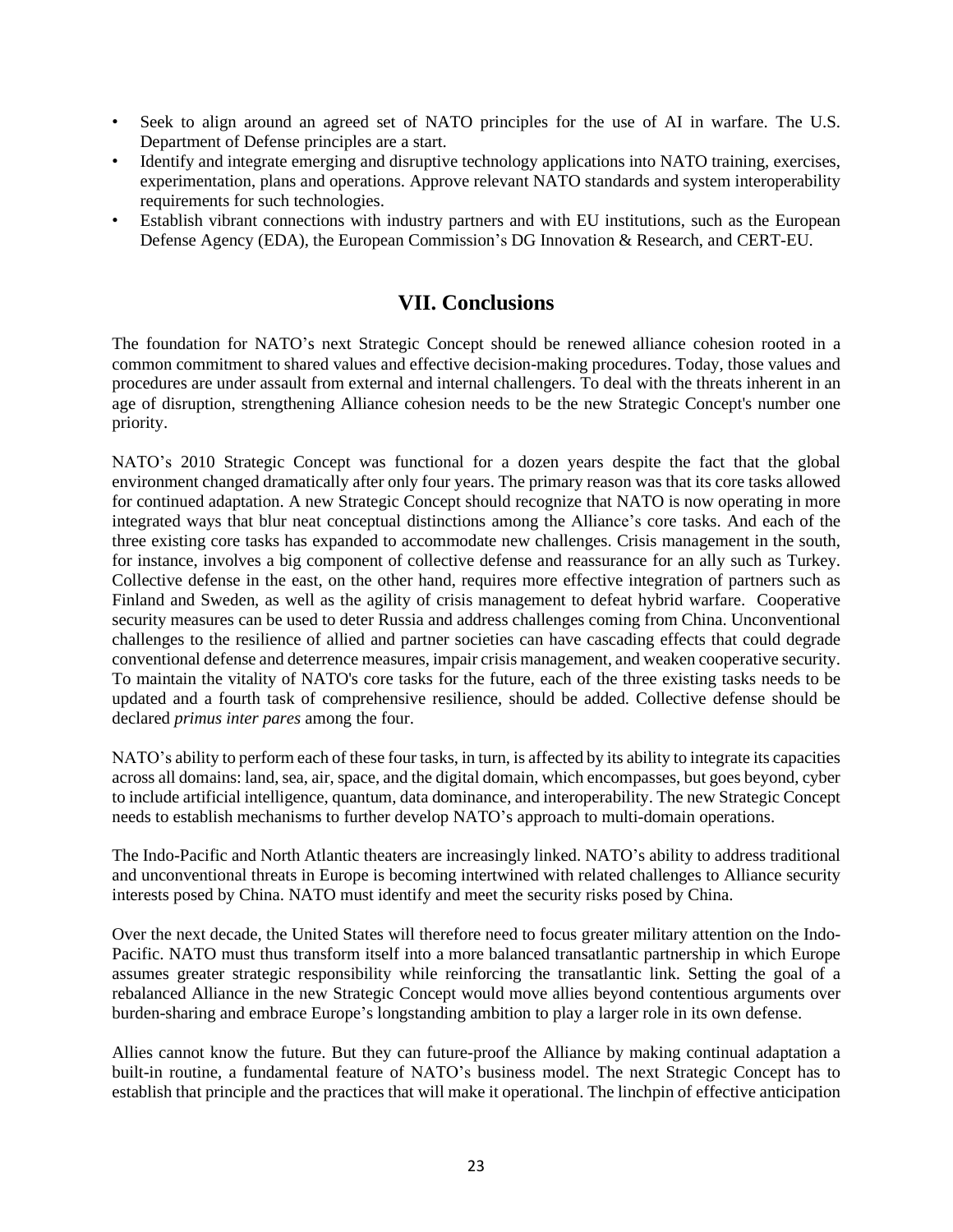and adaptation is cohesion, grounded in a common commitment to NATO as an alliance of democracies, and in extensive connectivity, consultations and information-sharing among all allies, across many different levels and agencies.

\* \* \*

One Plus Four: a NATO that is more cohesive, capable, balanced, and resilient—an Alliance prepared for the Age of Disruption.

**Notes** 

<sup>9</sup> Article II, in Ibid.

<sup>11</sup> See Torrey Taussig and Jonathan Katz, "An Inconvenient Truth: Addressing Democratic Backsliding Within NATO," Brookings Institution, July 10, 2018, [https://www.brookings.edu/blog/order-from-chaos/2018/07/10/an-inconvenient-truth-addressing-democratic-backsliding-within](https://www.brookings.edu/blog/order-from-chaos/2018/07/10/an-inconvenient-truth-addressing-democratic-backsliding-within-nato/)[nato/.](https://www.brookings.edu/blog/order-from-chaos/2018/07/10/an-inconvenient-truth-addressing-democratic-backsliding-within-nato/)

<sup>12</sup> NATO 2030, p. 24.

<sup>15</sup> Bernstein.

<sup>16</sup> This separate product has been prepared by Heinrich Brauss.

<sup>18</sup> A full U.S. Aircraft Carrier Strike Group was placed under NATO command for the first time since the end of the Cold War.

<sup>19</sup> For more, see Sweijs, van Hooft, and Geurts.

<sup>21</sup> North Atlantic Council, "Brussels Summit Communique," North Atlantic Treaty Organization, June 14, 2021, [https://www.nato.int/cps/en/natohq/news\\_185000.htm.](https://www.nato.int/cps/en/natohq/news_185000.htm)

<sup>&</sup>lt;sup>1</sup> "Strategic Concept For the Defence and Security of The Members of the North Atlantic Treaty Organisation," Adopted by Heads of State and Government in Lisbon, November 19, 2010, [https://www.nato.int/nato\\_static\\_fl2014/assets/pdf/pdf\\_publications/20120203\\_strategic-concept-](https://www.nato.int/nato_static_fl2014/assets/pdf/pdf_publications/20120203_strategic-concept-2010-eng.pdf)[2010-eng.pdf.](https://www.nato.int/nato_static_fl2014/assets/pdf/pdf_publications/20120203_strategic-concept-2010-eng.pdf) For more on this period, see Daniel S. Hamilton and Kristina Spohr, eds., *Open Door: NATO and Euro-Atlantic Security After the Cold War* (Washington, DC: Johns Hopkins University School of Advanced International Studies, 2019); Sławomir Dębski & Daniel S. Hamilton, eds., *Europe Whole and Free: Vision and Reality* (Washington, DC/Warsaw Poland: Transatlantic Leadership Network/Polish Institute of International Affairs PISM).

<sup>2</sup> See Lt. Gen. (Ret.) Ben Hodges, Janusz Bugajski, Col. (Ret.) Ray Wojcik, Carsten Schmiedl, "One Flank, One Threat, One Presence: A Strategy for NATO's Eastern Flank," Center for European Policy Analysis, May 2020, [https://cepa.org/cepa\\_files/2020-CEPA-report](https://cepa.org/cepa_files/2020-CEPA-report-one_flank_one_threat_one_presence.pdf)[one\\_flank\\_one\\_threat\\_one\\_presence.pdf;](https://cepa.org/cepa_files/2020-CEPA-report-one_flank_one_threat_one_presence.pdf) Michael Kofman, "It's Time to Talk About A2/AD: Rethinking the Russian Military Challenge," War on the Rocks, September 5, 2019, [https://warontherocks.com/2019/09/its-time-to-talk-about-a2-ad-rethinking-the-russian-military-challenge/.](https://warontherocks.com/2019/09/its-time-to-talk-about-a2-ad-rethinking-the-russian-military-challenge/)

<sup>3</sup> See Dmitry (Dima) Adamsky, "From Moscow with coercion: Russian deterrence theory and strategic culture," Journal of Strategic Studies, Vol. 18, 2018, Issues 1-2, [https://www.tandfonline.com/doi/abs/10.1080/01402390.2017.1347872;](https://www.tandfonline.com/doi/abs/10.1080/01402390.2017.1347872) Dmitry (Dima) Adamsky, "Cross-Doman Coercion: The Current Russian Art of Strategy, Proliferation Papers, French Institute of International Affairs IFRI, November 2015, [https://www.ifri.org/sites/default/files/atoms/files/pp54adamsky.pdf.](https://www.ifri.org/sites/default/files/atoms/files/pp54adamsky.pdf)

<sup>4</sup> See Paul Bernstein, "Rethinking Deterrence and Assurance," NATO Defense College Conference Report, September 2013.

<sup>&</sup>lt;sup>5</sup> See Tim Sweijs, Rob Johnson and Martijn Kitzen, "Conclusion: Assessing change and continuity in the character of war," in Rob Johnson, Martijn Kitzen and Tim Sweijs, eds., *The Conduct of War in the 21st Century: Kinetic, Connected and Synthetic* (London: Routledge, 2021), [https://tandfbis.s3-us-west-2.amazonaws.com/rt-files/docs/Open+Access+Chapters/9780367515249\\_oachapter19.pdf;](https://tandfbis.s3-us-west-2.amazonaws.com/rt-files/docs/Open+Access+Chapters/9780367515249_oachapter19.pdf) Benedikt Franke, "Are We Witnessing a "Zeitenwende" in European Security?" in Daniel S. Hamilton, Gregor Kirchhof, and Andreas Rödder, eds., *Paradigm Lost? The European Union and the Challenges of a New World* (Washington, DC: Johns Hopkins SAIS/Brookings Institution Press/Mohr Siebeck, 2021), [https://sais.jhu.edu/kissinger/paradigm-lost-the-european-union-and-the-challenges-of-a-new-world.](https://sais.jhu.edu/kissinger/paradigm-lost-the-european-union-and-the-challenges-of-a-new-world)

<sup>6</sup> See Richard L. Kugler and Hans Binnendijk, Should NATO Write a New Strategic Concept? National Defense University Press, 2008. 7 "NATO 2030: United for a New Era," Analysis and Recommendations of the Reflection Group Appointed by the NATO Secretary General, November 25, 2020, [https://www.nato.int/nato\\_static\\_fl2014/assets/pdf/2020/12/pdf/201201-Reflection-Group-Final-Report-Uni.pdf.](https://www.nato.int/nato_static_fl2014/assets/pdf/2020/12/pdf/201201-Reflection-Group-Final-Report-Uni.pdf) <sup>8</sup> The North Atlantic Treaty, Washington, D.C., 4 April 1949, https://www.nato.int/cps/en/natohq/official\_texts\_17120.htm

<sup>10</sup> Celeste A. Wallander, "NATO's Enemies Within: How Democratic Decline Could Destroy the Alliance," *Foreign Affairs*, May/June 2018, [https://www.foreignaffairs.com/articles/2018-06-14/natos-enemies-within;](https://www.foreignaffairs.com/articles/2018-06-14/natos-enemies-within) NATO 2030.

<sup>13</sup> See Hans Binnendijk and Julian Lindley-French, "Prioritize NATO's core task: collective defense," *Defense News*, November 23, 2021. <sup>14</sup> Russia's major tactical nuclear weapons arsenal is considered to be a hedge against the perceived superiority of NATO's conventional forces, in order to "level the playing field in the event that Russia starts losing a major continental war." The doctrine was officially endorsed by Russian President Vladimir Putin in 2020 by including a non-nuclear attack as a potential trigger for Russian nuclear retaliation. These developments, combined with the ongoing modernization of Russia's nuclear forces since 2011, the increased air patrols of nuclear-capable planes, and military exercises which include nuclear weapons, have further fueled concerns about Russia's nuclear threat. See Tim Sweijs, Paul van Hooft, and Philip Geurts, "Comparing Deterrence in Europe and Asia: Strengthening deterrence against nuclear, conventional, and hybrid threats: Strengths, weaknesses, and insights for US allies in Europe and Asia," Hague Centre for Strategic Studies, January 2022, [https://hcss.nl/wp-](https://hcss.nl/wp-content/uploads/2022/01/06-The-State-of-Deterrence-in-Europe-and-Asia-HCSS-2022-1.pdf)

[content/uploads/2022/01/06-The-State-of-Deterrence-in-Europe-and-Asia-HCSS-2022-1.pdf,](https://hcss.nl/wp-content/uploads/2022/01/06-The-State-of-Deterrence-in-Europe-and-Asia-HCSS-2022-1.pdf) pp. 11-12; Also Kristin Ven Bruusgaard, "Russian nuclear strategy and conventional inferiority," *Journal of Strategic Studies*, Vol . 44, 2021, Issue 1,

[https://www.tandfonline.com/doi/full/10.1080/01402390.2020.1818070;](https://www.tandfonline.com/doi/full/10.1080/01402390.2020.1818070) Edward Lucas and A. Wess Mitchell, et. al, ''Central European Security After Crimea: The Case for Strengthening NATO's Eastern Defenses,'' Center for European Policy Analysis, March 25, 2014.

<sup>&</sup>lt;sup>17</sup> The  $4x30$  Readiness Initiative would make 30 battalions, 30 air squadrons, and 30 combat ships available in theater within 30 days, and based on these forces to develop a number of army brigades, air wings and maritime task groups at very high readiness.

 $20$  NATO 2030, pp. 45–46.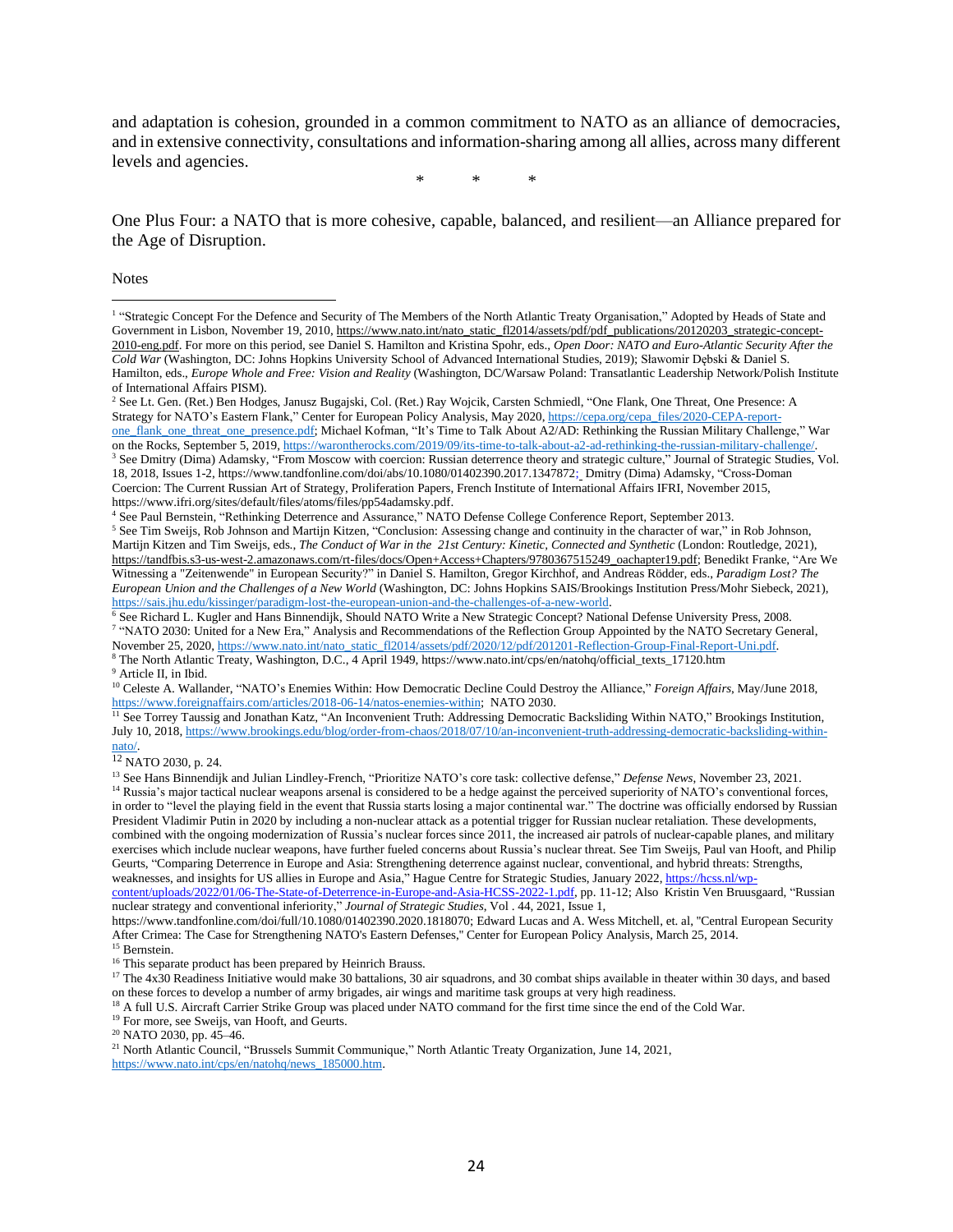<sup>22</sup> These are: Denmark, Estonia, the Netherlands, the United Kingdom, and the United States. See Wiesław Goździewicz, "Sovereign Cyber Effects Provided Voluntarily by Allies (SCEPVA)," *Cyber Defense*, November 11, 2019, https:// [www.cyberdefensemagazine.com/sovereign](http://www.cyberdefensemagazine.com/sovereign-cyber/)[cyber/.](http://www.cyberdefensemagazine.com/sovereign-cyber/)

<sup>23</sup> This section draws on Jason Blessing, "Fail-Deadly, Fail-Safe, and Safe-to-Fail: The Strategic Necessity of Resilience in the Cyber Domain," in Jason Blessing, Katherine Kjellström Elgin, Nele Marianne Ewers-Peters, and Rakel Tiderman, eds., *NATO 2030: Towards a New Strategic Concept and Beyond* (Washington, DC: Johns Hopkins SAIS, 2021), [https://sais.jhu.edu/sites/default/files/NATO2030AndBeyondAccessibleVersion.pdf#page=271.](https://sais.jhu.edu/sites/default/files/NATO2030AndBeyondAccessibleVersion.pdf%2523page=271)

 $24$  Drawing on Blessing, 'safe-to-fail' implementation could include the following measures:

- *•* Develop and use common defensive metrics, defensive capability standards, and frameworks for reporting major cyber incidents. In this regard, formalizing the 'information broker' role currently being played by NATO's Emerging Security Challenges Division (ESCD) vis-àvis the Cyber Defense Pledge would be a significant initiative. NATO should formalize the ways in which ESCD collects, processes, and disseminates data on allied cyber defense, deterrence, and resilience.
- *•* Leverage consultation mechanisms and processes derived from Article 4, which can transfer crucial skills and expertise among allies, and help build domestic cyber exercise staging capabilities in smaller allies. One such avenue for greater coordination, consultation, and mutual aid would be to expand the scope of NATO's Computer Incident Response Capability (NCIRC) so that teams are available outside of crisis situations, much like its Resilience Advisory Support Teams. While NATO's Communications and Information Agency (NCIA) does offer advisory teams, these teams are not formalized like emergency response teams under NCIRC. Should NCIRC be expanded to include formal advisory teams, member states could request these teams as an observing or assessing party for bilateral and multilateral "hunt forward" missions. This would facilitate NATO's broader goals of situational awareness, threat intelligence sharing, and vulnerability assessment.
- *•* Expand the NATO Industry Cyber Partnership on a case-by-case basis to include actors in like-minded non-NATO nations. Companies in Enhanced Opportunity Partner nations, like Ericsson in Sweden and Nokia in Finland, represent natural candidates for expansion. The Alliance should also look to broader Interoperability Platform Partners with vibrant telecommunications sectors like South Korea and Japan, home to Samsung and Sony, respectively. Expanding the NATO Industry Cyber Partnership on a case-by-case basis can help build greater resilience into digital supply chains and spur the development of viable alternatives to digital infrastructures and products from companies in countries like China.
- *•* Task a new NATO Office of Net Assessment (discussed elsewhere in this report), to analyze organizational strengths and weaknesses vis-àvis adversaries in the cyber domain. This should include developing metrics for assessing Allied operational success in cyberspace, and horizon-scanning for emerging cyber technologies that could affect Alliance security.
- *•* Develop a normative 'code of conduct' for states operating in the cyber domain that focuses on behavior and standardization. This would be a critical first step in determining when and how to respond to the cumulative costs of below-threshold cyber incidents over time. It could be the basis for promoting best practices for cyber hygiene and for outlining responsible applications for artificial intelligence and emerging technologies like quantum computing in military contexts.
- *•* Adopt risk minimization strategies, including continuous threat monitoring and the development of continuity-of-operations plans for cyber crises. Involve the private sector. Continuity plans are particularly crucial for ensuring that adversaries gain fewer and shorter-term payoffs from disruptions like ransomware attacks or sophisticated wiper worms that delete information.

<sup>25</sup> Blessing; Aaron F. Brantly, "The Cyber Deterrence Problem," in T. Minarik, R. Jakschis, and L. Lindström, eds., "2018 10th International Conference on Cyber Conflict: CyCon X: Maximising Effects" (Tallinn, Estonia: NATO CCD COE Publications, 2018), p. 44; Jacquelyn Schneider, "Deterrence in and through Cyberspace," in Erik Gartzke and John Lindsay, eds., *Cross-Domain Deterrence: Strategy in an Era of Complexity*, edited by (Oxford: Oxford University Press, 2019), p. 111.

<sup>26</sup> Blessing; Lucas Kello, *The Virtual Weapon and International Order* (New Haven, CT: Yale University Press, 2017), p. 62.

<sup>27</sup> Blessing; NATO Cooperative Cyber Defence Centre of Excellence, "Exercises" 2021, https://ccdcoe.org/exercises/

<sup>28</sup> For more, see NATO Cooperative Cyber Defence Centre of Excellence, "European Union Equipping Itself against Cyber Attacks with the Help of Cyber Diplomacy Toolbox," [https://ccdcoe.org/incyder-articles/european-union-equipping-itself-against-cyber-attacks-with-the-help-of-cyber](https://ccdcoe.org/incyder-articles/european-union-equipping-itself-against-cyber-attacks-with-the-help-of-cyber-diplomacy-toolbox/)diplomacy-toolbox.

<sup>29</sup> See Hans Binnendijk and David Gompert, "Decisive Response: A New Nuclear Strategy for NATO," *Survival*, October-November 2019. <sup>30</sup> See Tim Sweijs & Frans Osinga, "Maintaining NATO's Technological Edge," Whitehall Papers, 95:1 (2019), pp. 104-118, [https://hcss.nl/wp](https://hcss.nl/wp-content/uploads/2022/01/VIII-Maintaining-NATO-s-Technological-Edge-1.pdf)[content/uploads/2022/01/VIII-Maintaining-NATO-s-Technological-Edge-1.pdf.](https://hcss.nl/wp-content/uploads/2022/01/VIII-Maintaining-NATO-s-Technological-Edge-1.pdf)

<sup>31</sup> Only 14 of NATO's 30 members participated in the Unified Protector operation in Libya, and NATO depended on Sweden and four Arab partner states for military and political support. When operational imperatives took precedence over resolving or addressing different national objectives, the Alliance was criticized for having gone beyond its mandate, and its credibility suffered. See Rebecca R. Moore, "Benefit of Burden? NATO-led Military Missions and Western Cohesion," in Sten Rynning, ed., *War Time: Temporality and the Decline of Western Military Power* (Washington: Brookings Institution Press, 2021), pp. 70-71.

<sup>32</sup> French Ministry for Europe and Foreign Affairs, "France's actions in the Sahel," [https://www.diplomatie.gouv.fr/en/french-foreign](https://www.diplomatie.gouv.fr/en/french-foreign-policy/security-disarmament-and-non-proliferation/terrorism-france-s-international-action/article/france-s-action-in-the-sahel)[policy/security-disarmament-and-non-proliferation/terrorism-france-s-international-action/article/france-s-action-in-the-sahel.](https://www.diplomatie.gouv.fr/en/french-foreign-policy/security-disarmament-and-non-proliferation/terrorism-france-s-international-action/article/france-s-action-in-the-sahel)

<sup>33</sup> Jen Judson, "Outgoing US Army Europe commander pushes for 'Military Schengen Zone'," *Defense News*, July 28, 2017,

[https://www.defensenews.com/smr/european-balance-of-power/2017/07/28/outgoing-us-army-europe-commander-pushes-for-military-schengen](https://www.defensenews.com/smr/european-balance-of-power/2017/07/28/outgoing-us-army-europe-commander-pushes-for-military-schengen-zone/)[zone/;](https://www.defensenews.com/smr/european-balance-of-power/2017/07/28/outgoing-us-army-europe-commander-pushes-for-military-schengen-zone/) Karlijn Jans, Rachel Rizzo, "Why Europe Needs a 'Military Schengen Zone'," *World Politics Review*, August 22, 2017, [https://www.worldpoliticsreview.com/articles/22991/why-europe-needs-a-military-schengen-zone.](https://www.worldpoliticsreview.com/articles/22991/why-europe-needs-a-military-schengen-zone)

<sup>34</sup> European External Action Service, "Climate Change and Defence Roadmap," November 9, 2020,

[https://data.consilium.europa.eu/doc/document/ST-12741-2020-INIT/en/pdf;](https://data.consilium.europa.eu/doc/document/ST-12741-2020-INIT/en/pdf) Office of the Under Secretary of Defense for Acquisition and Sustainment, U.S. Department of Defense, "Report on Effects of a Changing Climate to the Department of Defense," January 2019, [https://partner-mco-archive.s3.amazonaws.com/client\\_files/1547826612.pdf.](https://partner-mco-archive.s3.amazonaws.com/client_files/1547826612.pdf) For more, see Oliver Belcher, Patrick Bigger, Ben Neimark, Cara Kennelly, "Hidden carbon costs of the "everywhere war": Logistics, geopolitical ecology, and the carbon boot-print of the US military," Transactions of the Institute of British Geographers, June 19, 2019, [https://rgs-ibg.onlinelibrary.wiley.com/doi/10.1111/tran.12319;](https://rgs-ibg.onlinelibrary.wiley.com/doi/10.1111/tran.12319) Neta C. Crawford, Pentagon Fue"l Use, Climate Change, and the Costs of War," Boston University, November 13, 2019, [https://watson.brown.edu/costsofwar/files/cow/imce/papers/Pentagon%20Fuel%20Use%2C%20Climate%20Change%20and%20the%20Costs%2](https://watson.brown.edu/costsofwar/files/cow/imce/papers/Pentagon%252520Fuel%252520Use%25252C%252520Climate%252520Change%252520and%252520the%252520Costs%252520of%252520War%252520Revised%252520November%2525202019%252520Crawford.pdf)